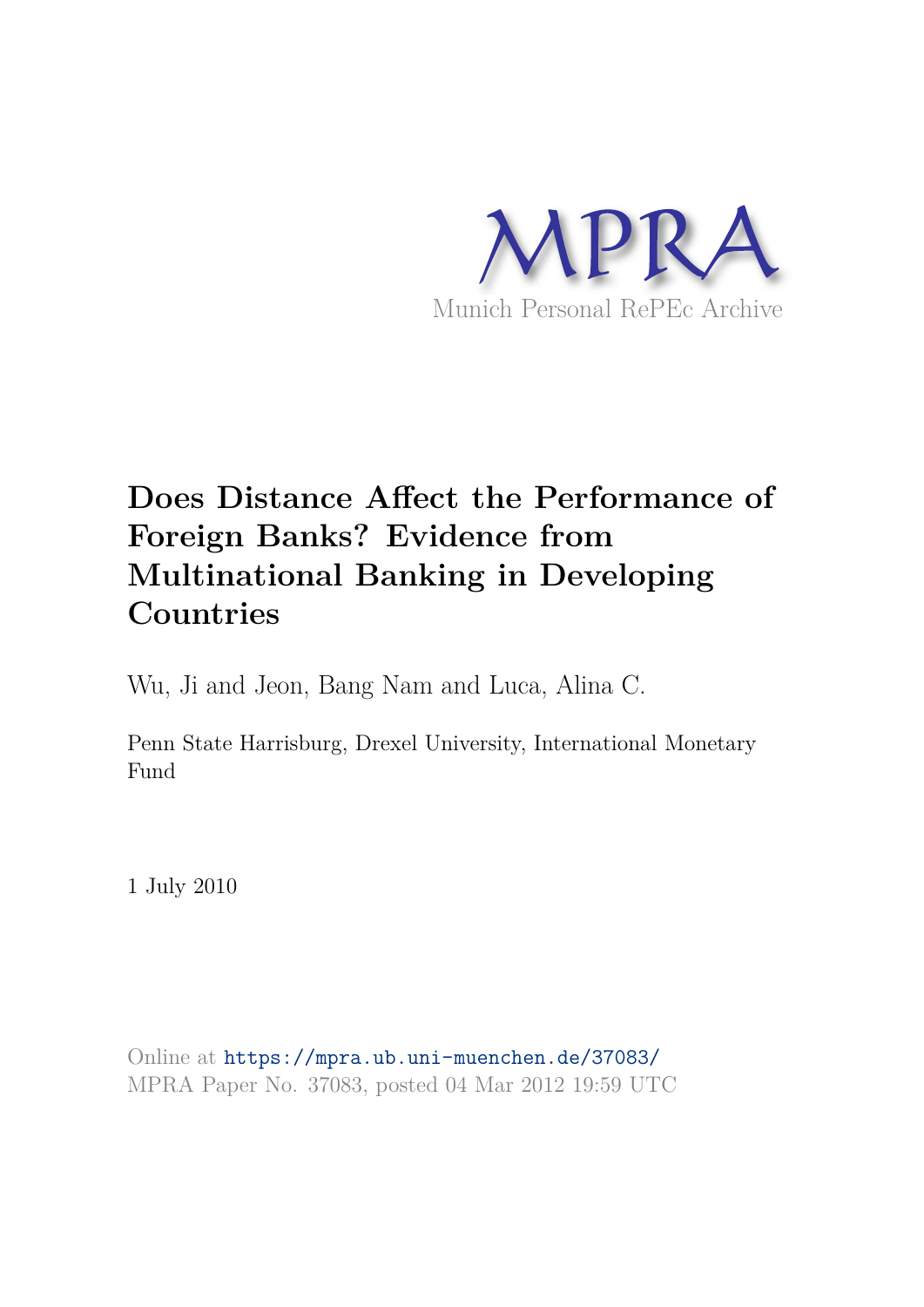# **Does Distance Affect the Performance of Foreign Banks? Evidence from Multinational Banking in Developing Countries**

Ji Wu Penn State University at Harrisburg

Bang Nam Jeon[∗](#page-42-0) Drexel University, Philadelphia, PA

Alina C. Luca International Monetary Fund, Washington, D.C.

#### **Abstract**

 This paper examines whether the geographic distance between subsidiaries of multinational banks and their headquarters is an important factor in determining the performance of the subsidiaries. Using various performance indicators of 340 subsidiaries in 54 emerging and developing economies from 69 global banks during the years 1994-2008, we find evidence that first, the distance constraint adversely affects loan growth, profitability and performance of foreign bank subsidiaries, and second, the unfavorable information asymmetry faced by foreign banks, due to the distance constraint, in financing foreign clients cannot be fully overcome by establishing their presence abroad such as setting up their foreign subsidiaries. We further examine if the effect of distance is symmetric across different banks and countries, and find the following various economic, financial and institutional factors to affect the strength of distance constraints in the multinational banking activities: the entry mode of foreign banks, the history of presence in local markets, the existence of credit information institutions, the cultural similarity between the home and host markets, financial depth, financial crisis periods, the stock market development, the banking market structure in host markets, and the hierarchy of the subsidiary in the multinational banking conglomerate.

*JEL code*: F34, G14, G21

\_\_\_\_\_\_\_\_\_\_\_\_\_\_\_\_\_\_\_\_\_\_\_\_\_\_\_\_\_\_\_\_\_\_\_\_\_\_\_\_\_\_\_

*Keywords*: Multinational banking, distance, information asymmetry, foreign bank penetration

<sup>∗</sup> Corresponding author. Professor of Economics and International Business, Bennett S. LeBow College of Business, Drexel University, Philadelphia PA 19104, U.S.A. Tel: (215) 895-2125, E-mail: jeonbana@drexel.edu. The views expressed herein are those of the authors and should not be attributed to the IMF, its Executive Board, or its management. We thank Suk-Joong Kim, the Guest Editor of the *Journal*, for very useful suggestions.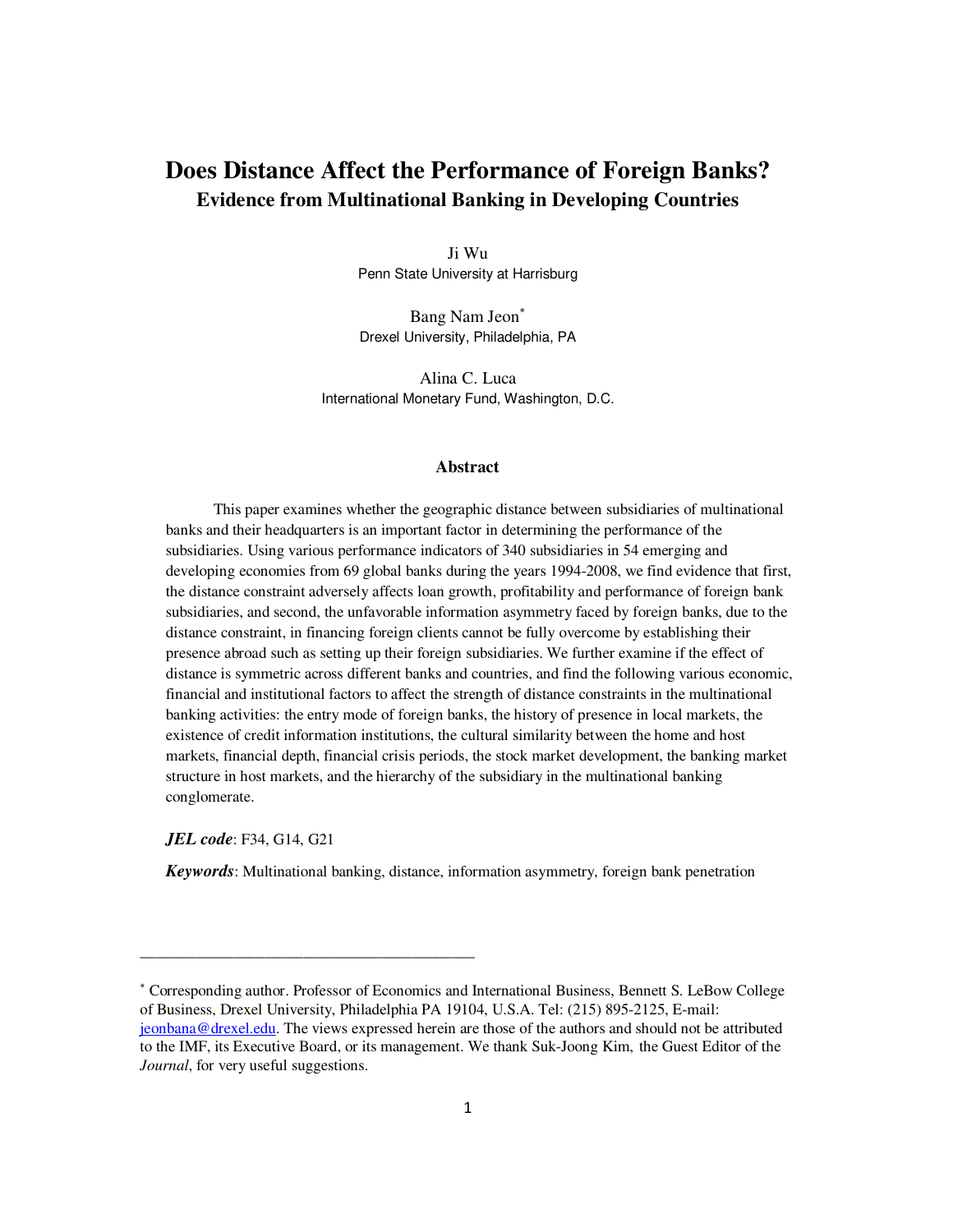#### **1. INTRODUCTION**

This paper examines the economic implications of distance in the realm of multinational banking, particularly the effect of the geographical distance between foreign bank subsidiaries and their headquarters on the performance of the foreign bank subsidiaries in emerging and developing countries. In the gravity model literature of international trade, it has been intensively studied and supported by numerous empirical studies that, after controlling for other factors, the exporter-importer distance imposes an important adverse effect on the bilateral trade links. In international finance, there have been several studies examining how the cross-border lending and portfolio investment activities are affected by geographical distance. For example, empirical papers, such as Portes et al. (2001), Portes and Rey (2005) and Buch (2005), found evidence that a longer distance in international banking have an adverse effect on cross-border lending or foreign asset holding, which is ascribed to higher informational costs as distance increases.

Banks depend on information to identify good borrowers and determine their loan supply. Credible information is especially essential to provide larger loans (Degryse and Ongena (2005)). However, banks' access to information (or ability to assess information) varies, thus affecting banks' performance. Compared to domestic banks, foreign banks especially face more adverse information constraints when they provide cross-border credit, since they might be thousands miles away from their customers. The constraints faced by foreign banks include higher costs to either identify potentially good borrowers or monitor borrowers. Banks can only obtain less precise information for more distant loan applicants (e.g. Almanza (2002), Hauswald and Marquez (2006) and Carling and Lundberg (2007)). The information disadvantages become more conspicuous and challenging in multinational banking operations.

Since the early 1990s, multinational banks have established a large number of subsidiaries outside their border. Foreign ownership in the banking system has increased significantly in a number of emerging economies. For example, as of end-2007, the share of foreign bank assets in banking sector total assets has reached 80 percent in Mexico, and exceeded the 90 percent level in several Central and Eastern European countries, such as Estonia, Romania, and the Czech Republic. (See *BIS* 2009, p.85) If a longer distance between the lender and the borrower really captures an adverse effect of information asymmetry associated with screening and monitoring, it is natural to ask if this "distance constraint" will stay the same or lose its edge when cross-border credit is substituted with local claims. In other words, we ask whether or not foreign banks are able to fully overcome the constraints of information asymmetry by shortening the geographical distance to customers through the establishment of their affiliates in borrowers' country. In the extant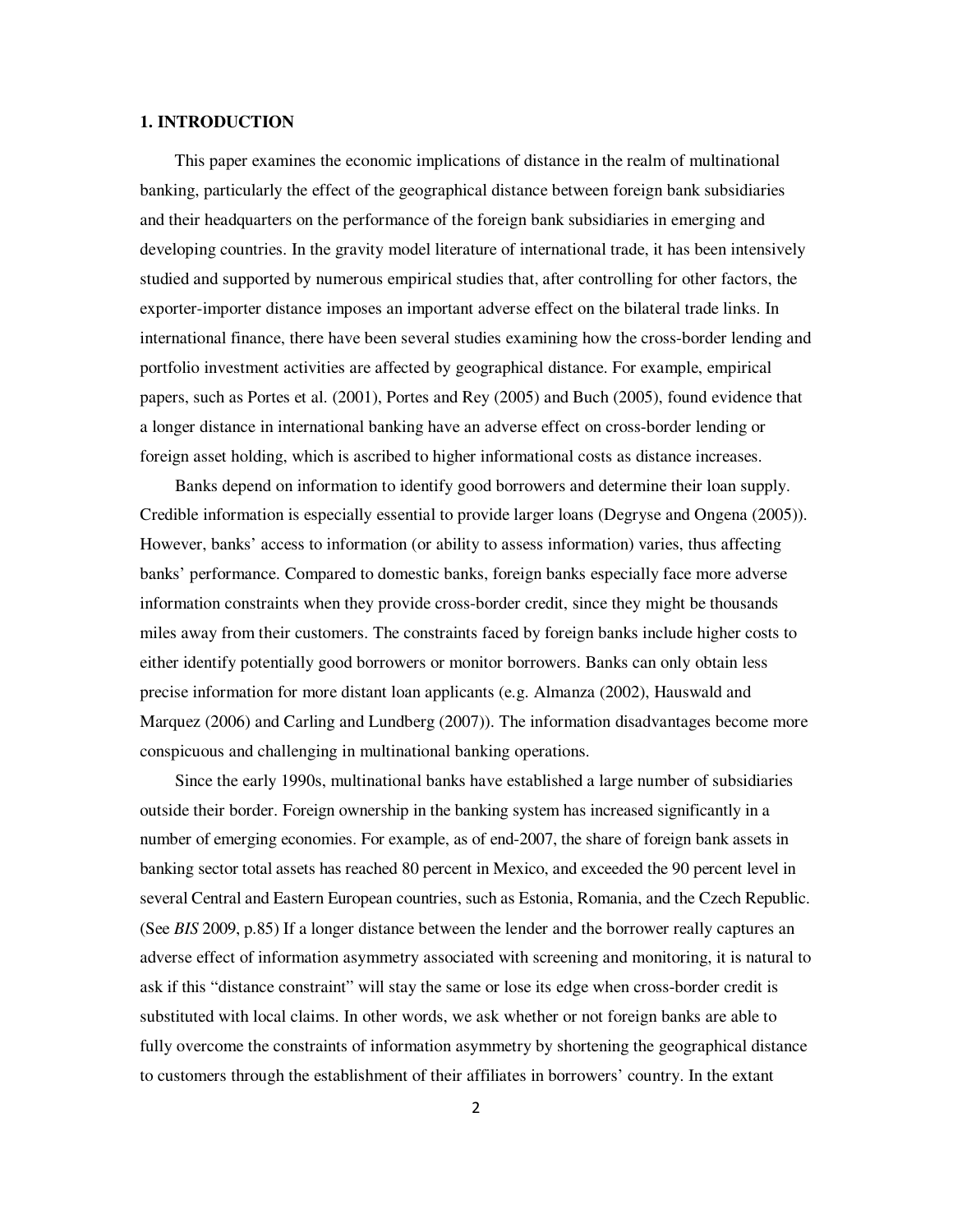literature, however, only very few studies have examined if distance still plays any significant role in determining foreign banks' performance in terms of lending, pricing and their profits in host markets. To our best knowledge, our study is the first to examine a role of distance in multinational banking using bank-level data of headquarters and their foreign subsidiaries and the geographical and cultural distance between the two.

This paper addresses how the distance constraints faced by foreign banks affect their banking performance, and examines under what conditions the distance constraints may be alleviated or amplified. We specifically study whether and how foreign banks' performance is affected by the distance between the host market where subsidiaries are located and the home market where their headquarters are located. Note that, in the research at the domestic level, distance is conventionally defined as the closeness between a loan officer and his borrowers (for example, Peterson and Rajan (2002)). The definition of distance and its implications in our paper are very different one from this conventional one. Although foreign banks can substitute crossborder claims by local claims, it is far from certain that information barriers could be removed fully by a closer domestic vicinity to clients. Compared with domestic peers, foreign banks still likely face disadvantages in collecting information (especially "soft information"<sup>[1](#page-42-1)</sup>) and identifying prime borrowers. As a result, foreign banks may still incur higher informational costs in their operation than domestic banks. The informational problem may disappear only after foreign banks have acquired the same pool of information as domestic banks, through many years of interaction with their clients in local markets.

Following Mian (2006), "distance constraints" in our paper reflect the extent of the difficulties with which foreign banks can overcome disadvantages of asymmetric information in host markets, caused by distance from their headquarters in the home country. Since a farther distance in multinational banking reflects a higher level of difficulty to know their clients and markets, one would expect that the negative effect of distance on the banking performance tends to be stronger for more distant foreign banks. How distance may constrain foreign banks' activities, if any, have important policy implications for countries which liberalize their financial sectors by allowing more foreign banks to enter the host banking markets.

Our paper extends the extant literature in the following directions: First, using a new data set of distance between multinational bank subsidiaries and their headquarters at the individual bank level, we examine the impact of distance constraints to international banking operations. If multinational banks could overcome the informational barriers by setting up local presence, the distance between host and home markets would be insignificant in determining their banking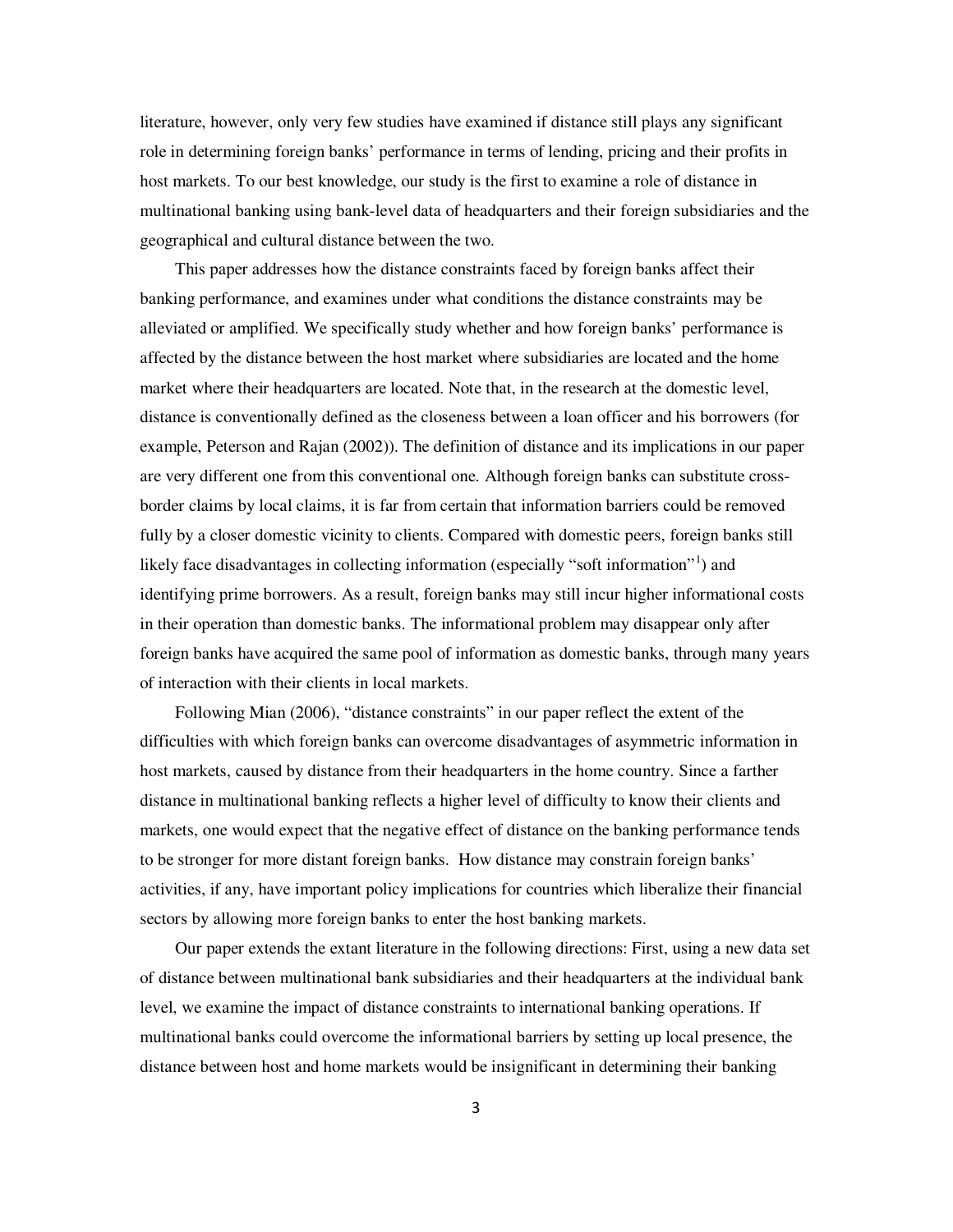performance. Otherwise, a negative association between distance and banking performance can be explained as consistent evidence that foreign banks are still at the disadvantages of information asymmetry. Second, we focus our analysis on foreign banks in emerging and developing economies, where economic growth is pursued by opening up their financial sectors, as a result, witnessing an increase in the foreign bank presence. Since we use the samples from more than fifty emerging and developing countries, our results are more representative for developing countries in general. Third, we identify what are the specific amplifying or mitigating factors for the impact of distance in the multinational banking. These factors range from some characteristics of foreign bank subsidiaries, its hierarchical level in the conglomerate, the entry mode of foreign banks, and certain macroeconomic and financial conditions of the host countries.

The main findings of this paper can be summarized as follows: First, we find evidence that distance constraints, in deed, adversely affect the performance of foreign banks. This finding suggests that foreign banks cannot fully overcome information asymmetry simply by establishing a local presence in the host banking market. As the distance from their headquarters increases, a foreign bank tends to lend its loans only at a lower growth rate. A longer distance also impedes foreign banks to obtain higher profit, which may reduce their capacity and incentive to supply credit over a long run. Corresponding to their lower growth rate of loans and profits, foreign banks also increase the share of non-lending assets in their portfolio, leading to inefficiency in capital allocation. Second, although in general a longer distance negatively affects foreign banks' performance, its effect is not symmetric. The following factors are found to be able to alleviate the strength of distance constraints: the entry of foreign banks through the mergers and acquisitions (M&A) mode, a longer history of presence in host markets, the existence of credit information institutions, the same language and region of host and home countries, higher financial deepening of host banking markets and highly developed stock market, a higher concentration level in the host banking market, and a higher hierarchy in its conglomerate. We also find that the effect of distance constraints becomes strong during crises than tranquil periods. Our results provide some useful policy implications for policy-makers in the host country of multinational banking.

The rest of the paper is organized as follows. Section 2 reviews relevant literature. Section 3 introduces the regression model. Section 4 describes our dataset, and Section 5 reports the benchmark results. Section 6 examines various factors that may alleviate or aggravate the effects of distance constraints in multinational banking. Section 7 concludes.

4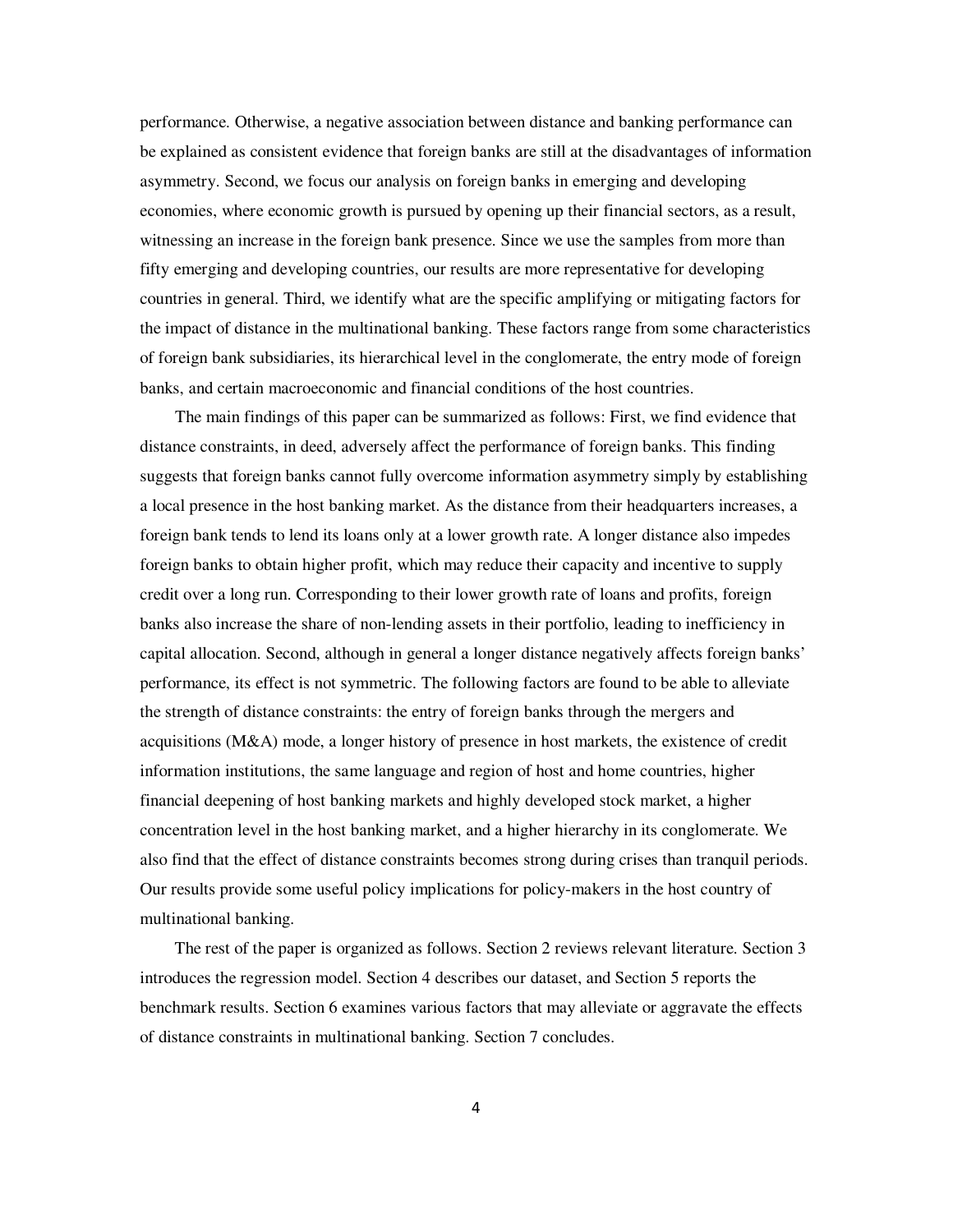#### **2. LITERATURE REVIEW: DISTANCE IN MULTINATIONAL BANKING**

In general, the availability and quality of information on borrowers play an important role in determining banks' credit (Stiglitz and Weiss (1981)). When banks have more accurate information about their borrowers, they tend to lend more loans. Pagano and Jappelli (1993) argue that the information exchange among banks enables them to find good borrowers and may increase their lending. Jappelli and Pagano (2002) and Djankov et al. (2007) show that the countries in which lenders exchange information through credit information sharing institutions (public credit registries or private credit bureaus) are associated with a higher ratio of credit to GDP. Brown et al. (2009) find that information sharing improves the availability of loans at lower costs to firms, especially for opaque firms. In addition to increasing the volume of loans, improved information availability also affects banks' performance by reducing debtors' default rates (Klein (1992), Vercammen (1995), Padilla and Pagano (2000)), increases the competition in banking markets and hence lowering interest rates (Pagano and Jappelli (1993), Padilla and Pagano (1997)), and reduces firms' incentive to over-borrow from multiple banks (Bennardo et al. (2008)).

Banks are believed to have different abilities to collect and assess borrowers' information. For example, large banks may be able to take the advantage of economies of scale from large information technology networks and hence are better at assessing "hard information". By contrast, small banks may be better at collecting and assessing "soft information" through loan officers by personal interactions. Stein (2002) suggests that large, hierarchical banks would have comparative disadvantages in assessing soft information relative to small banks. Consistent with his argument, Cole et al. (1999) show that large banks tend to employ standard criteria obtained from financial statements in the loan decision process, but small banks deviate from these criteria by relying to a larger extent on the soft information such as the character of the borrower. Moreover, young banks may be less effective to distinguish good borrowers from bad ones because of their short history of presence and less often interaction with potential clients. Archaya et al. (2002) find that a bank's monitoring effectiveness is dampened when the bank expand to newly-entered industries.

Distance is a practically useful proxy for the difficulties to acquire and communicate information, especially soft information (Hauswald and Marquez (2000), Berger et al. (2001), Petersen and Rajan (2002), Mian (2006), and Agarwal and Hauswald (2007)). A longer distance between banks and borrowers would make information collection and monitoring more costly and then deters banks from providing more loans, especially the relationship loans which depend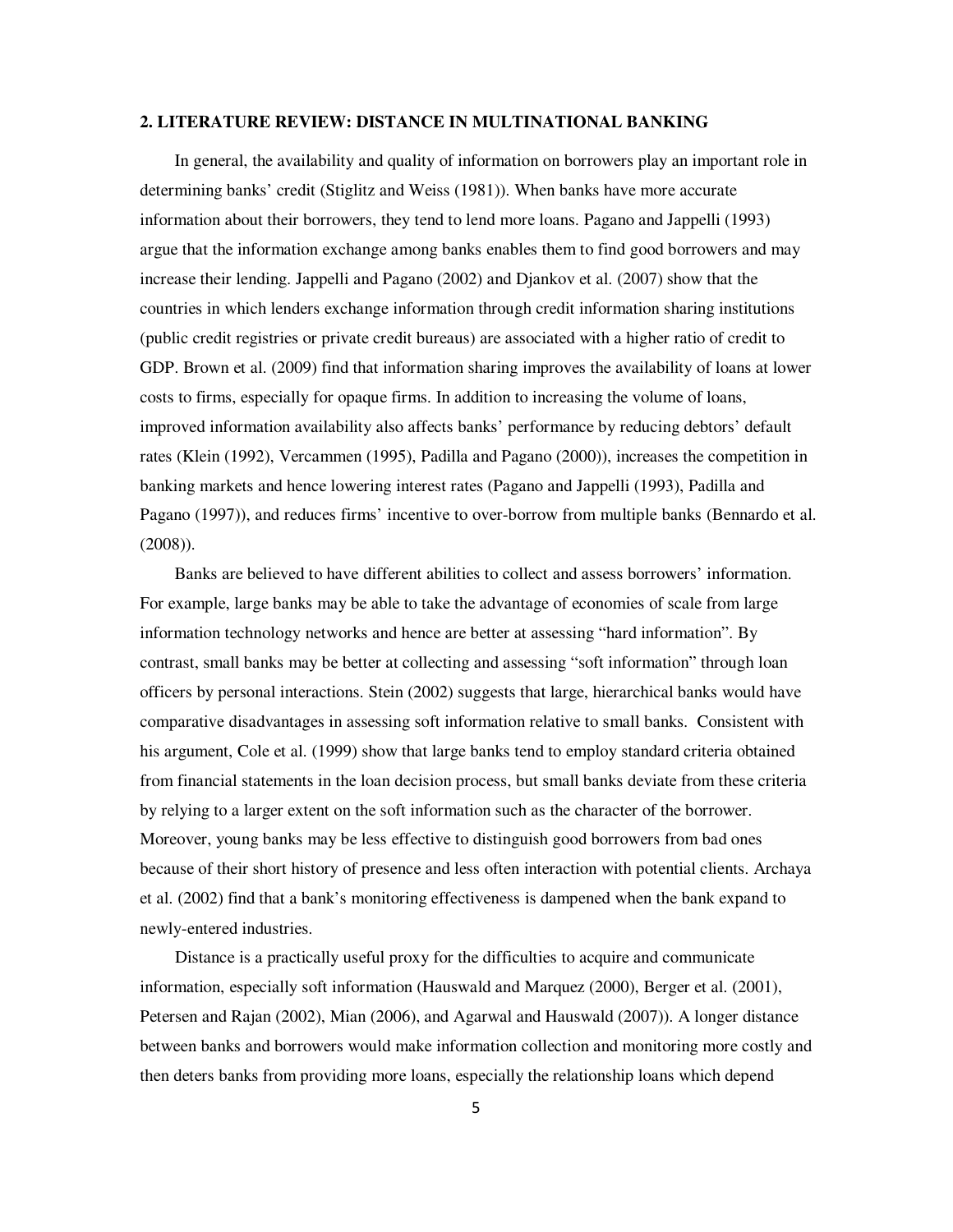more on local knowledge and personnel contacts. Almanza (2002) suggests that the resources spent by banks on monitoring increases with the distance between the bank and its debtors. He also finds that banks with higher capital are more willing to lend to distant borrowers.

How distance affects the price of loans could be ambiguous. On one hand, more distant borrowers would cost banks more resources to assess and monitor, hence banks would pass on this cost into the interest rate on loans. On the other hand, banks would extract rents from closer borrowers by charging higher rates since otherwise the borrowers would have to switch to more distant competing banks and pay higher interest rates. Degryse and Ongena (2005) find that loan interest rates tend to decrease with the distance between firms and lenders and increase with the distance between the firm and competing banks. The reason is explained as that more distant banks have only weaker market power and hence will charge borrowers lower interest rates. Agarwal and Hauswald (2007) find results in line with Degryse and Ongena (2005), and suggest the physical distance between bank and borrowers is actually a proxy for bank's different degree of information asymmetry. Mistrulli and Casolaro (2008) find that the interest rates on loans are negatively correlated with the distance between the bank headquarters and the borrower. Huaswald and Marquez (2006) derive a negative relationship between loan rates and the distance of borrowers to relationship banks, but a positive relationship between the rates and the distance to transactional banks.

In other research (e.g. Berger and DeYoung (2001)), distance is also used as a proxy for the agency problem when a subsidiary is located far away from senior managers, hence with an increasing distance to the final decision makers, the subsidiaries may have less lending and lower profit efficiency. This strand of argument is consistent with Stein (2002). There is substantial evidence that information asymmetry would cause biases in the investment of market participants, for example, the literature on the well known "home bias" in assets holding (e.g. French and Poterba (1991), Gehrig (1993), Tesar and Werner (1995), Kang and Stulz (1997), Lewis (1999), Coval and Moskowitz (1999, 2001)). Portes and Rey (2005) provide an excellent survey on the literature of this issue.

It is only recent when a few empirical studies investigate the effects of distance on determining various specific types of international financial transactions. Most of these works find that distance is an important determinant of cross-border assets holding or international bank flows. Applying the gravity model methodology, Portes et al. (2001) and Portes and Rey (2005) show that geographical distance is negatively associated with the volume of international financial assets transactions, and the result is explained by a positive correlation between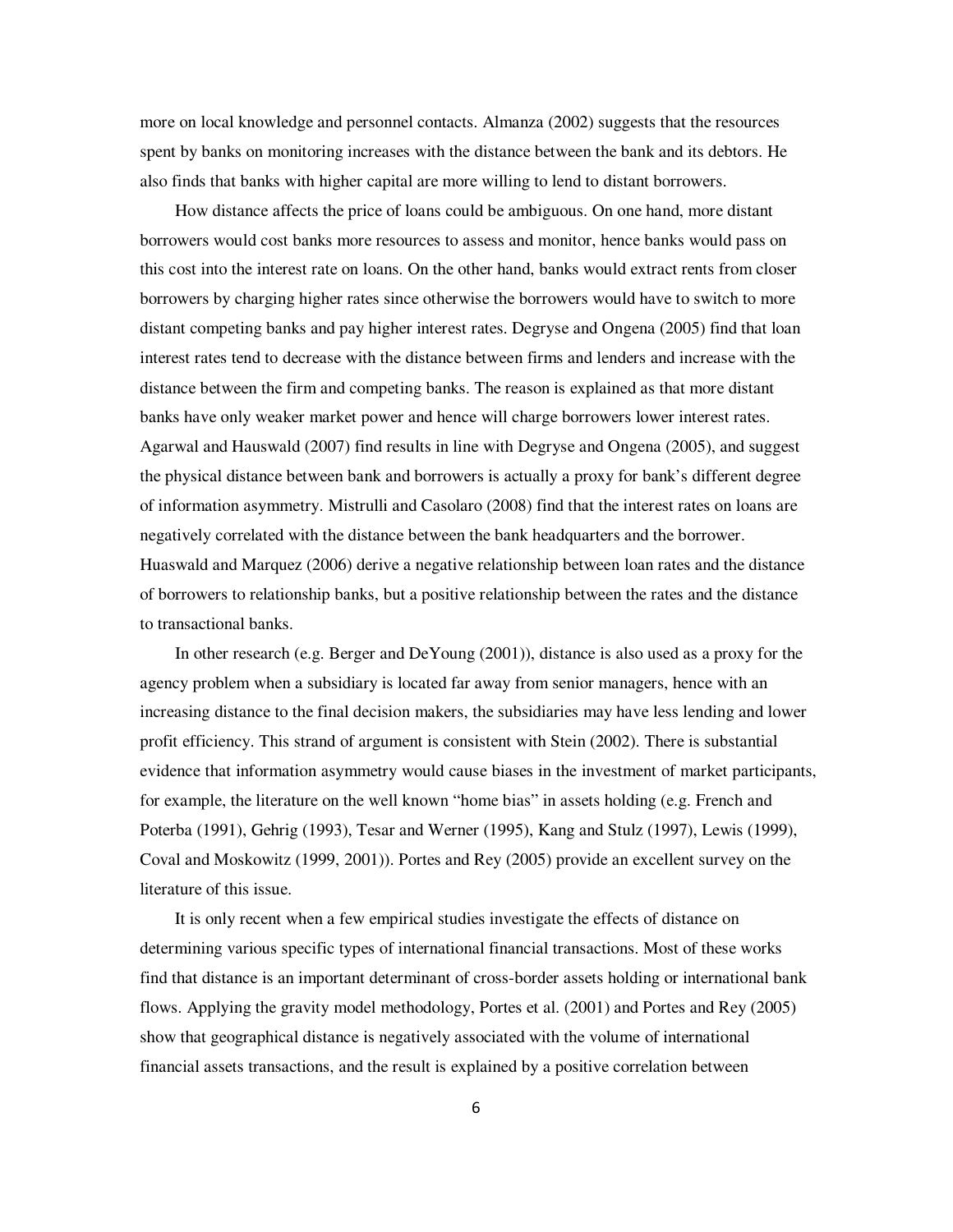information friction and distance. Buch (2005) finds consistent evidence that banks hold significantly lower assets in distant foreign markets, and the importance of distance for holding assets abroad has not declined in European countries with technological progress over time. He also finds that distance constraints have not changed in its impact on cross-border asset holdings by the multinational banking sector over time during the period 1983-1999. Papaioannou (2005) also uses geographical distance to proxy the transaction and information costs, and find it is inversely associated with the cross-border bank flows. Herrero and Martinez Peria (2007) find that the informational costs significantly affect the share of local claims (to total claims) of foreign banks. Carey and Nini (2007) find that banks display home bias by providing more syndicated loans to their domestic borrowers than to foreign ones.

Siregar and Choy (2009) studies the determinants of the loans from international banks from OECD countries to East Asian countries, and find a negative relationship between the sourcerecipient geographical proximity and the amount of loans. Similar results are also found in Wei and Wu (2001), although they do not specifically address the relationship between distance and cross-border bank lending. It is worthwhile to note that, although there is overwhelming evidence that a farther distance between source and recipient countries would negatively affect investors or banks' decision to obtain foreign assets, there is likely a positive effect as well. The correlation of business cycle may likely decline in distance, hence a financial investment in remote countries might reward investors a higher return by portfolio diversification. If this is the case, the distance between source and recipient countries may be found positively related with international capital flows. Nevertheless, the extant empirical evidence seemingly suggests that this positive effect is practically dominated by the negative effects from information asymmetry.

However, research is still scant on the effect of distance from their headquarters on the performance of foreign bank subsidiaries which are located in host markets. If the geographical distance captures most of the information barriers between a lender and its continents-away borrowers, we expect that the distance constraints would not play any significant role if lenders could successfully know about their borrowers by setting up a local presence and narrowing the vicinity to their borrowers. So far, only a few papers have addressed the effects of the host-home market distance on foreign banks' local claims in the host country. Berger et al. (2001) find that for small business in Argentina, foreign banks headquartered in South America tend to provide more credit than foreign banks headquartered in other continents. Mian (2006) examines the credit from foreign banks in Pakistan, and finds that a greater cultural and geographic distance between the headquarters and their local branches prevents foreign banks to lend to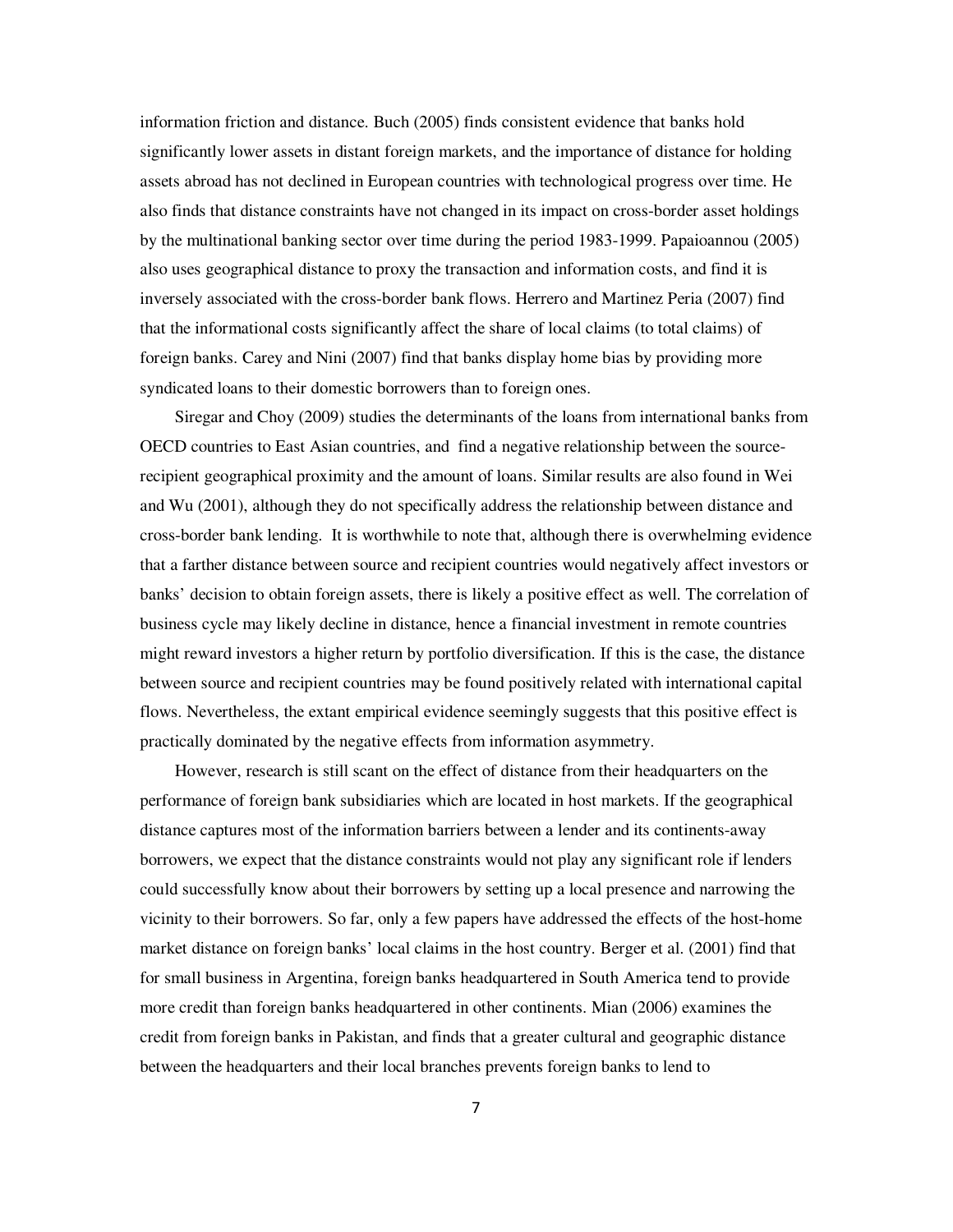informationally opaque but fundamentally sound firms. Claessens and van Horsen (2009) find that foreign banks from a home country geographically or culturally close to the host country perform better than distant foreign banks.<sup>[2](#page-42-2)</sup>

The interpretation of distance constraints as information asymmetry has been supported in the literature. Several studies have also presented evidence that foreign banks may only serve the sectors which are less subject to information asymmetry. Clarke et al. (1999) observe the banking sector in Argentina and find that foreign banks concentrate their business in the industries that are less information asymmetric. Martinez Peria and Mody (2004) find that in the case of Latin American banks de novo foreign banks charge lower spreads than mergers & acquisitions foreign banks, and interpret that de novo foreign banks with less information on the host banking markets has to focus on the most transparent sector, which are more likely competitive sectors. Accordingly, de novo foreign banks have to charge lower spreads than M&A foreign banks. The results from these two works are consistent with the suggestion made by Dell'Ariccia and Marquez (2004) that foreign banks will enter the sectors where their information disadvantages are smaller.

#### **3. MODEL**

We set up the empirical model to examine how the distance from their headquarters affects the performance of foreign bank subsidiaries in host markets. is the banking performance is measured using four dimensions: (1) the growth rate of loans (in real terms); (2) the price charged by banks, represented by net interest margin; (3) the holding of non-lending assets, measured by the share of "other earning assets" to total bank assets; and (4) the profits of banks, proxied by the return on equity (ROE). We find that these four dimensions only modestly correlated. (Table A1) We use the following benchmark model for the estimation of the role of distance constraints to the banking performance of foreign bank subsidiaries:

$$
Y_{i,j,k,l,t} = c + \alpha \cdot distance_{j,l} + \beta \cdot (bank\ characteristics)_{i,t} + \delta \cdot (host\ characteristics)_{j,t}
$$
  
+  $\lambda \cdot (parent\ characteristics)_{k,t} + \gamma \cdot (home\ characteristics)_{l,t} + \varepsilon_{i,j,k,l,t}$  (1)

where the dependent variable  $Y_{i,j,k,l,t}$  represents the banking performance of foreign bank subsidiary *i* of conglomerate *k* of the home country *l* in host country *j* in year *t* . *distance*<sub>*il*</sub> is the geographical proximity between the host country *j* and the home country *l*. (*bank*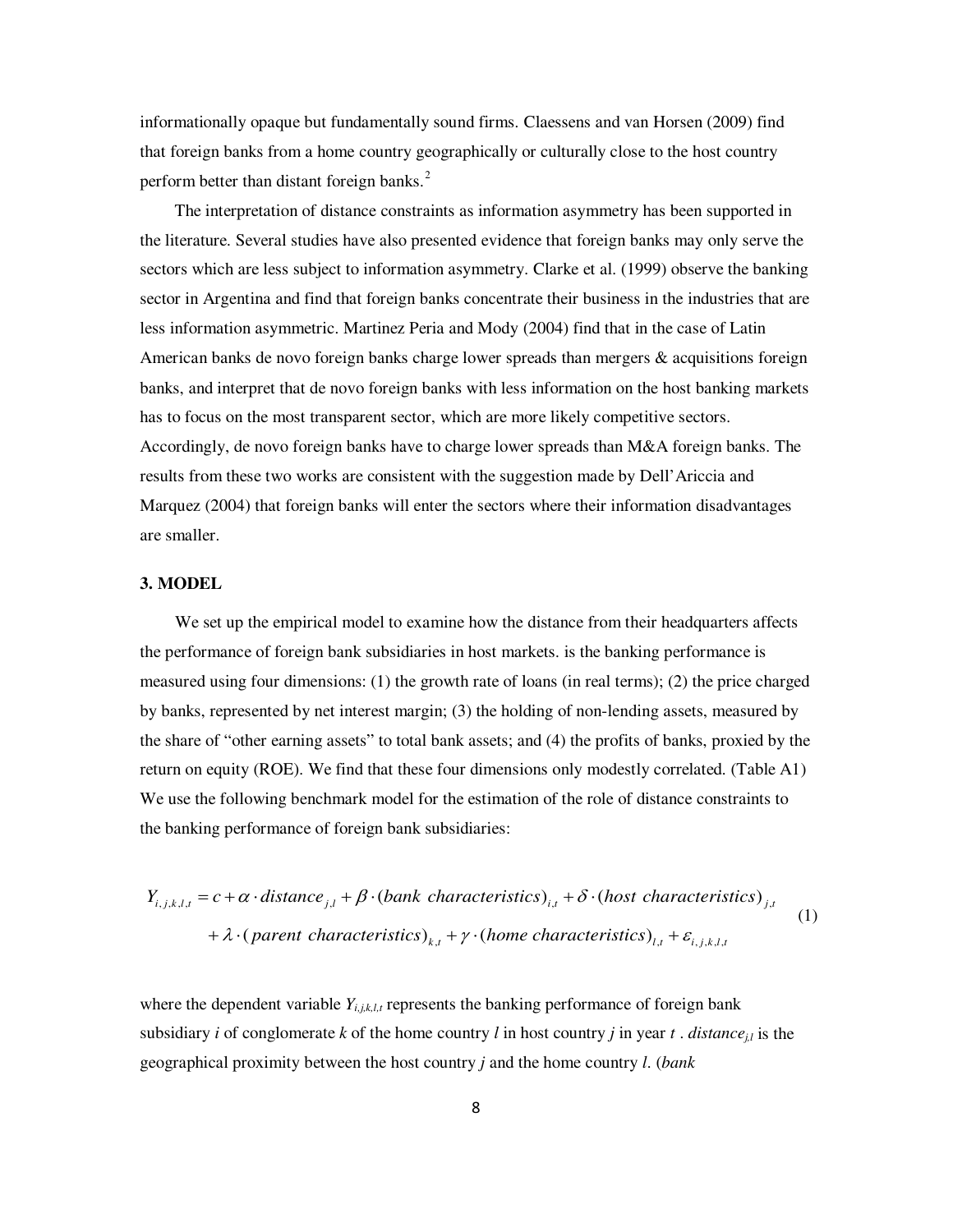*characteristics*)<sub>*it*</sub> is a vector of subsidiary *i*'s bank characteristics, including its liquidity, capitalization, size and riskiness. (*host characteristics*)*j, t* is a vector of macroeconomic variables in host market *j*, including the growth rate of real GDP, the change in unemployment rate, foreign exchange depreciation rate (against US dollar), and a dummy of (expansionary) monetary policy with the value of 1 for an easy monetary policy and the value of 0 otherwise. (*parent characteristics*) $k<sub>t</sub>$  includes the financial strength of the parent bank *k*, such as the mass of the conglomerate, liquidity and capitalization. (*home characteristics*)*l, t* represents the macroeconomic conditions in the home country *l*, including the growth rate of real GDP, the change in unemployment rate and a dummy of monetary policy.  $\varepsilon_{i,j,k,l,t}$  is the idiosyncratic error.  $\alpha, \beta, \delta, \lambda$ and *γ* are the coefficients to be estimated.

Among the coefficients which we will estimate, *α* is of special interest, which is expected to reflect the sensitivity of foreign bank subsidiaries' performance to the distance constraints that they face. Distance is calculated as the geodesic distance between the geographic centers of the host and the home countries by applying Vincenty formula. We take logarithms for distance, since the marginal effect of the distance constraints may diminish as distance increases. If foreign banks are subject to higher informational costs in their operation, it is expected that a longer distance would be associated with a lower growth rate in loans. In addition, if the distance constraint hinders foreign banks to find good business opportunities, we should expect that they have to hold more non-lending assets, like deposits in other banks, securities, bonds and government treasury bills; hence the share of other earning assets to total assets will be increasing with the distance. Foreign subsidiaries' higher holding of non-lending assets, compared to lending assets, suggests a less efficient allocation of scarce financial resources in multinational banking.

How would the distance constraint affect the interest rate charged by foreign banks? The answer is not straightforward. On one hand, if a longer distance captures a higher cost to identify and monitor borrowers (or monitor managers), foreign banks may pass on this cost and charge a higher interest rate. On the other hand, a longer distance would cause less information about the host market and potential prime borrowers. This will drive foreign banks to concentrate their lending in more transparent industries which are more likely competitive than other opaque industries, and force banks to charge only a lower interest rate. Therefore, it seems how distance would affect interest rate is left as an empirical question. If a longer distance creates the informational disadvantage for foreign banks, we may reasonably expect that profits would decrease as distance increases.

9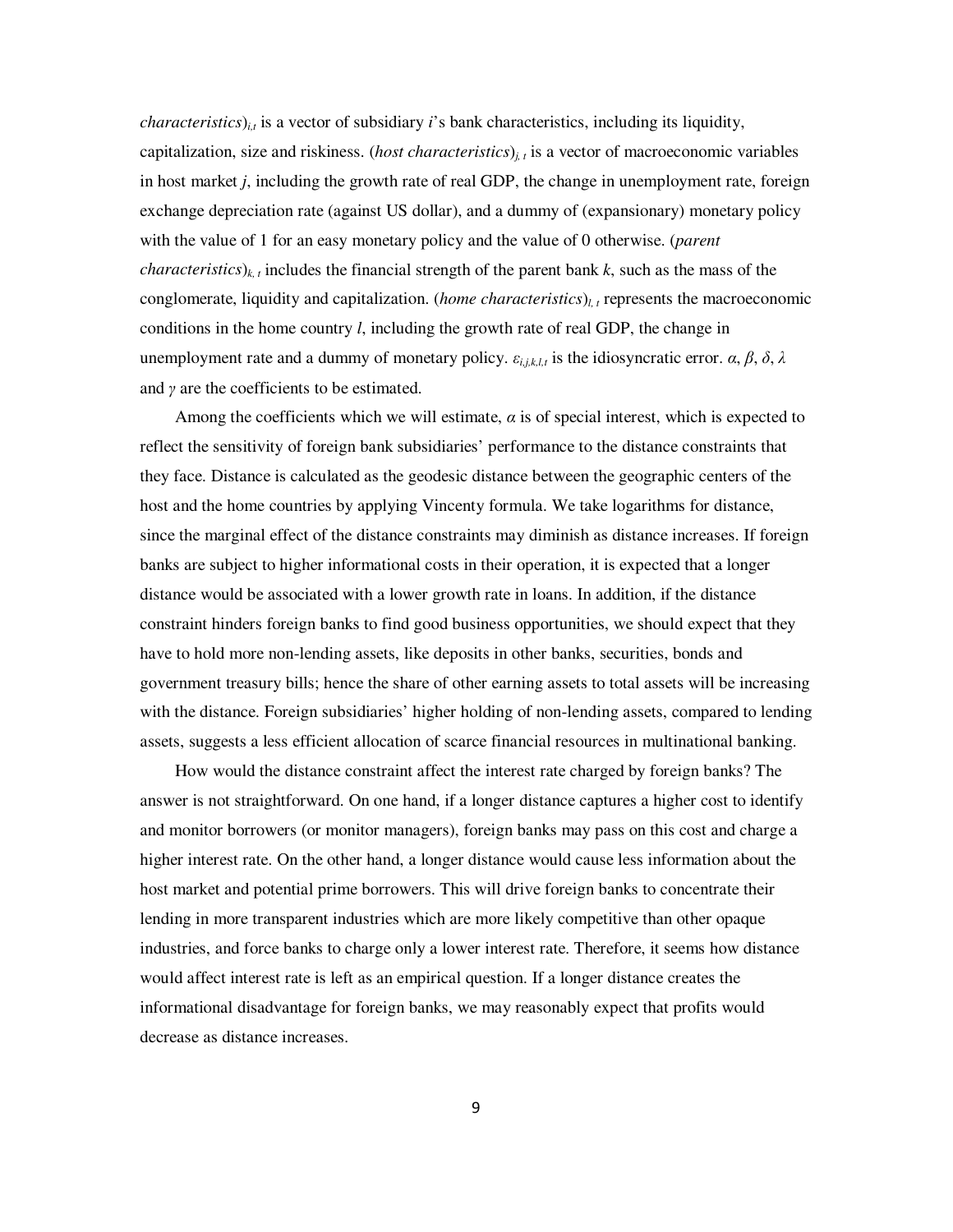Following the standard practice, we include bank characteristics of foreign subsidiaries in the explanatory variable set to control for various types of financial constraints on the subsidiaries. It is likely that a longer distance from the headquarters actually represents a weaker financial strength of the subsidiary, especially when the conglomerate establishes a "weaker" (say, smaller, less liquid or less capitalized) subsidiary in a distant overseas market. This possibility can be controlled by including the subsidiary-level bank characteristics in the explanatory variable set. The correlation of distance and subsidiary characteristics are reported in Table A2, which indicates that the correlations are very mild in magnitude. Another argument that may arise is that a more distant foreign bank may have a lower growth rate of loans because of a lower demand from the host market. To control for the demand effect at the bank level and the macroeconomy level, we add a riskiness measure at the individual bank level and host country macroeconomic variables. The former, measured by the ratio of loan loss provision to total loans of a subsidiary controls for the heterogeneity across subsidiary banks' clients, while the latter controls for the heterogeneous demand factors across host countries. The variables of "bank characteristics" and "host characteristics" are the "pull factors" in determining the behavior of foreign banks.

The liquidity of banks is measured by the ratio of liquid assets to total assets. A more liquid bank tends to increase its credit more quickly. The capitalization of banks is proxied by the ratio of equity over total assets. A better capitalized bank is expected to have faster growing in its loans. The size of an individual bank measures the dominance of the bank in the host banking sector. The relative size of a bank is obtained by using the ratio of the total loans of the bank to the total domestic credit in the host economy. The riskiness faced by an individual bank is measured by the ratio of loan loss provision to total loans for a bank. In order to address the possible endogeneity problem of subsidiaries' characteristic variables in our model, we use one-year lagged values for those variables.

"Parent characteristics" and "home characteristics" are included to control for the "push factors" of foreign banks' performance in host markets. The former controls for the effects of the financial strength of the conglomerate on the subsidiaries' behavior, $3$  while the latter controls for the force that may lead the parent banks to seek external lending (via the oversea subsidiaries)  $4$ . The liquidity and capitalization of the conglomerates are measured in the same way for those for subsidiaries. The mass of a parent bank is proxied by the logarithm of its total assets in term of U.S. dollars. The correlation between distance and parent bank characteristics are reported in Table A3. The correlation between distance and parent bank mass is relative large (around 0.50), probably indicating that a large multinational bank can expand their foreign subsidiary network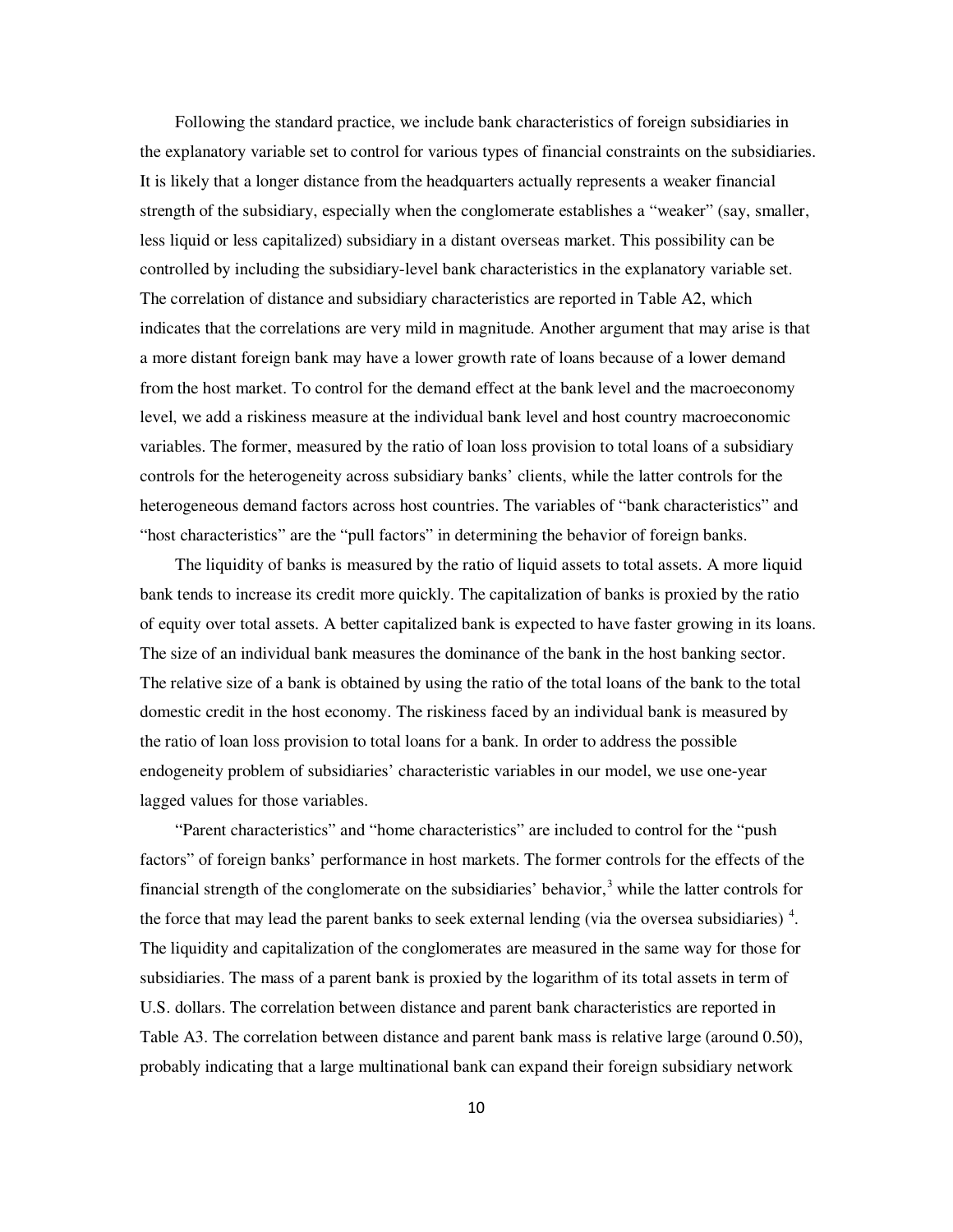farther than a small multinational bank. We present evidence shortly that after controlling for the effect of conglomerate mass, distance is still a significant determinant of banks' performance.

In order to test whether the effect of distance constraints is symmetric across banks and host markets and to identify specific amplifying or mitigating factors for the strength of the distance constraints, we extend the benchmark model by adding interaction terms:

 $Y_{i,j,k,l,t} = c + \alpha \cdot distance_{j,l} + \rho \cdot factor + \sigma \cdot (factor \times distance_{j,l}) + \beta \cdot (bank characteristics)_{i,t}$  $+\delta\cdot$ (host characteristics)<sub>j,t</sub> +  $\lambda\cdot$ (parent characteristics)<sub>k,t</sub> +  $\gamma\cdot$ (home characteristics)<sub>l,t</sub> +  $\varepsilon_{i,j,k,l,t}$ (2)

where *factor* represents an examined factor that may alleviate (or multiply) the effect of distance, and *factor*  $\times$  *distance*<sub>*i,l*</sub> is its interaction term with distance. We examine various factors including: (1) the entry mode of foreign banks (de novo or M&As); (2) the length of presence in host markets; (3) the existence of credit information institutions; (4) the same languages, legal systems, and relegion in the host and home countries; (5) the level of financial deepening in the host banking market; (6) the level of development of stock market; (7) the degree of concentration in the host banking market, and (8) the hierarchy level of the subsidiary in its conglomerate. More detailed discussion on each of the above factors will be made when we discuss the empirical results in Section 6. A summary of all variables and their data sources is provided in Table 1.

For the estimation, we apply the feasible generalized least squares (FGLS) estimator, which allows for the  $AR(1)$  autocorrelation within banks and heteroskedasticity across banks. We introduce country dummies and time-fixed effects in the estimation to control for other unaccounted sources of the differences in the bank performance across countries and years.

### **4. DATA**

We construct unbalanced panel dataset for the estimation by using bank-level annual observations of balance sheet and income statements retrieved from Bureau van Dijk's *BankScope* database. Our data cover 340 foreign subsidiaries of 69 multinational banks from 1994 to 2008. All selected multinational banks are universally regarded as large banks with total assets of more than \$[5](#page-42-5)21 billion on average.<sup>5</sup> We include only commercial bank subsidiaries in our dataset to reduce the possible bias due to the different nature and business scope of various non-commercial banks. We focus our analysis on the foreign subsidiaries of multinational banks located in a total of 54 emerging and developing countries. The list of selected multinational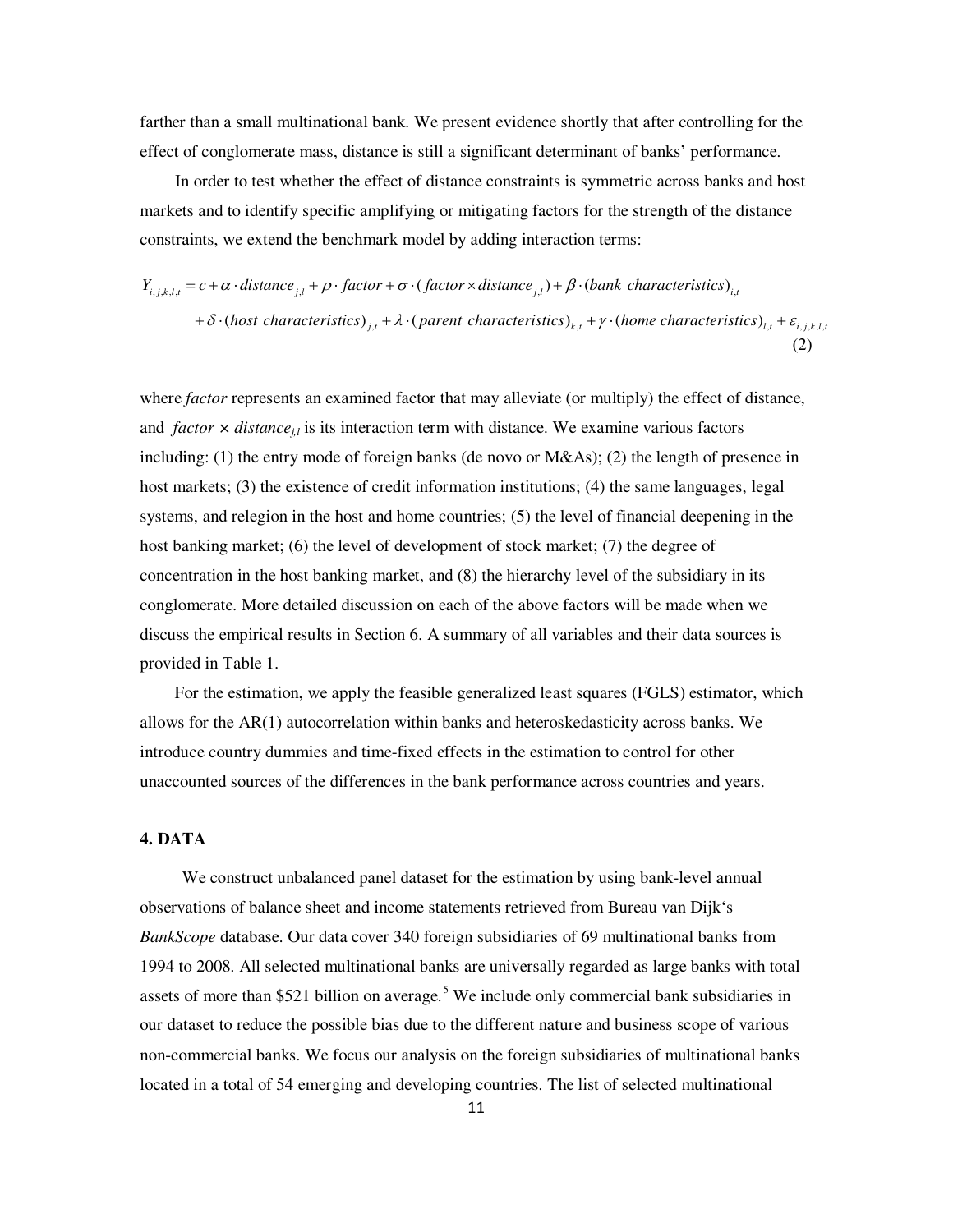banks and the distribution of their subsidiaries in the interested countries is provided in Appendix Table A4.

A bank is defined as a foreign subsidiary if at least 50% of the entity's assets are owned by a multinational bank which is headquartered in another country.<sup>[6](#page-42-6)</sup> We take the following steps to track the affiliation of a subsidiary to its parent bank over the period of 1994-2008. First, we check the subsidiary information of selected multinational banks recorded in *BankScope*, which identifies the ownership for some banks in the most recent year of recording. Second, we check the global presence of parent banks and their chronological history from their websites to pin down the establishment of their subsidiaries in foreign countries. Third, we review the profile of each individual subsidiary bank and its historical evolution from its website. In most cases, it is highlighted in the bank's profile about its incorporation and changes of its ownership. Fourth, we depend on another comprehensive database, *SDC Platinum*, which records detailed information on mergers and acquisitions. We collect data on when a bank in the host country was acquired by or merged into the conglomerate of the parent bank in the home country. Finally, if we are still unable to identify the ownership of the bank after going through these four steps, we resort to various other information sources, such as banks' annual reports, central bank publications, and Internet news reports on changes in the bank ownership and affiliation.

We use unconsolidated data for subsidiaries in principle and consolidated data are used only when unconsolidated data are not available for that bank. In our dataset, only 6% of observations are consolidated for subsidiaries. For parent banks, by contrast, we use consolidated data to reflect the state of the conglomerate instead of the only holding company. Since all selected subsidiaries are small compositions (in terms of their assets) in the conglomerate, using consolidated data for the parent bank would not cause serious problem of endogeneity  $\frac{7}{1}$  $\frac{7}{1}$  $\frac{7}{1}$ .

We drop the outliers by applying the following steps: First we remove the observations if the subsidiaries' annual growth rate of total assets exceeds 300%, which could be the result of mergers and acquisitions in the host country; second, we drop the data if the growth rate of loans is higher than 400%, which could occur in the early years of the subsidiaries or in the financial turmoil; third, we delete the observations when subsidiaries' riskiness is larger than 100% or lower than -100%. We lose quite a number of banks from the removal of the outliers and the usage of one-year lags for subsidiary characteristics variables, but still have around 250 bank observations for our regression.

We collect macroeconomic variables from *International Financial Statistics (IFS)*. We resort to various sources to collect data for the factors that may affect the effects of distance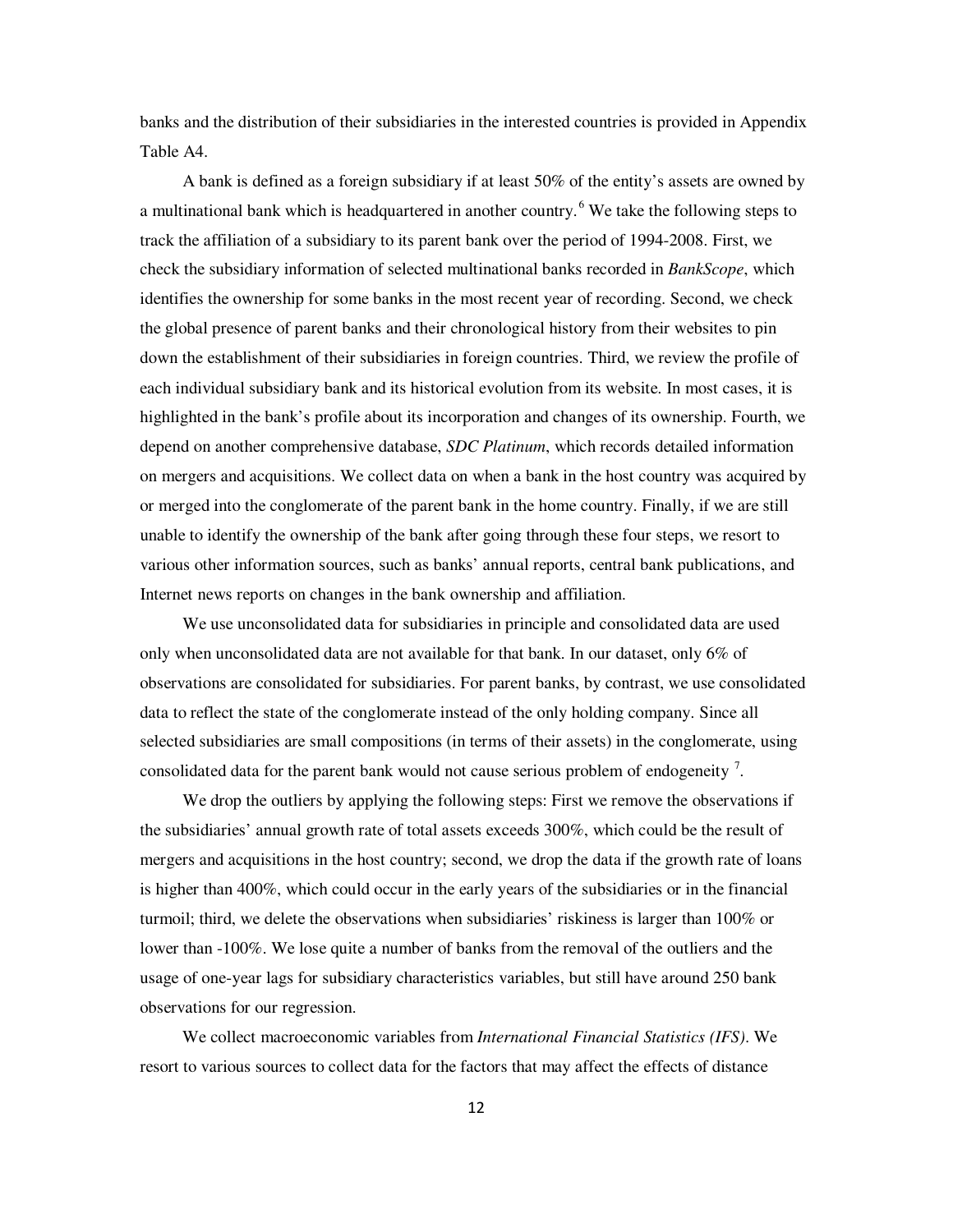constraints. These variables and their sources are represented in Table 1, and will be further explained in Section 6.

# **5. BENCHMARK RESULTS: DOES DISTANCE MATTER FOR THE PERFORMANCE OF FOREIGN BANK SUBSIDIARIES?**

We first estimate the equation (1) and examine whether the distance between the host and the home markets plays an important role for the performance of foreign bank subsidiaries located in the host countries. The results are reported in Table 2.

First of all, after controlling for all other factors affecting the bank performance, we find distance is still an important determinant of banks' behavior. The coefficient on the variable *distance* is negative and statistically significant in all regressions. A more distant foreign subsidiary is shown to supply loans at only a lower growth rate. This finding is consistent with the literature of "information asymmetry" in that higher informational costs to identify and monitor borrowers would discourage banks from providing more credit. Consistent with the findings in Petersen and Rajan (2002), Degryse and Ongena (2005) and Agarwal and Hauswald (2007), distance is found negatively correlated with net interest margin, implying that a foreign bank from a more distant home country charge borrowers lower interest rates. The reason can be that a distant foreign bank is characterized with more disadvantageous informational possession and consequently only lower market power, which prevents them from charging higher interest rates to borrowers. Another explanation is that a more distant foreign subsidiary will be forced to specialize only in the most transparent industries. These industries are more likely to be competitive and hence banks have to charge only lower interest rates.

Since distant foreign banks own less information to find good business opportunities, they may have to hold more non-lending assets such as deposits in other banks, securities, bonds and treasury bills. This conjecture is supported by the positive coefficient of distance in the regression of the share of other earning assets. Finally, distance is negatively associated with return on equity, which suggests that a more distant foreign bank be less profitable than other closer foreign banks. It is worthwhile to note that our results are essentially consistent with the insights of "gravity model". Multinational banks tend to allocate their loans to more proximate clients, as represented as the "home bias" proposition in that they hold financial assets issued by closer (or domestic) debtors over-proportionately.

Our finding suggests that information asymmetry cannot be completely overcome by establishing a local presence of multinational banks in the host country. As Mian (2006) pointed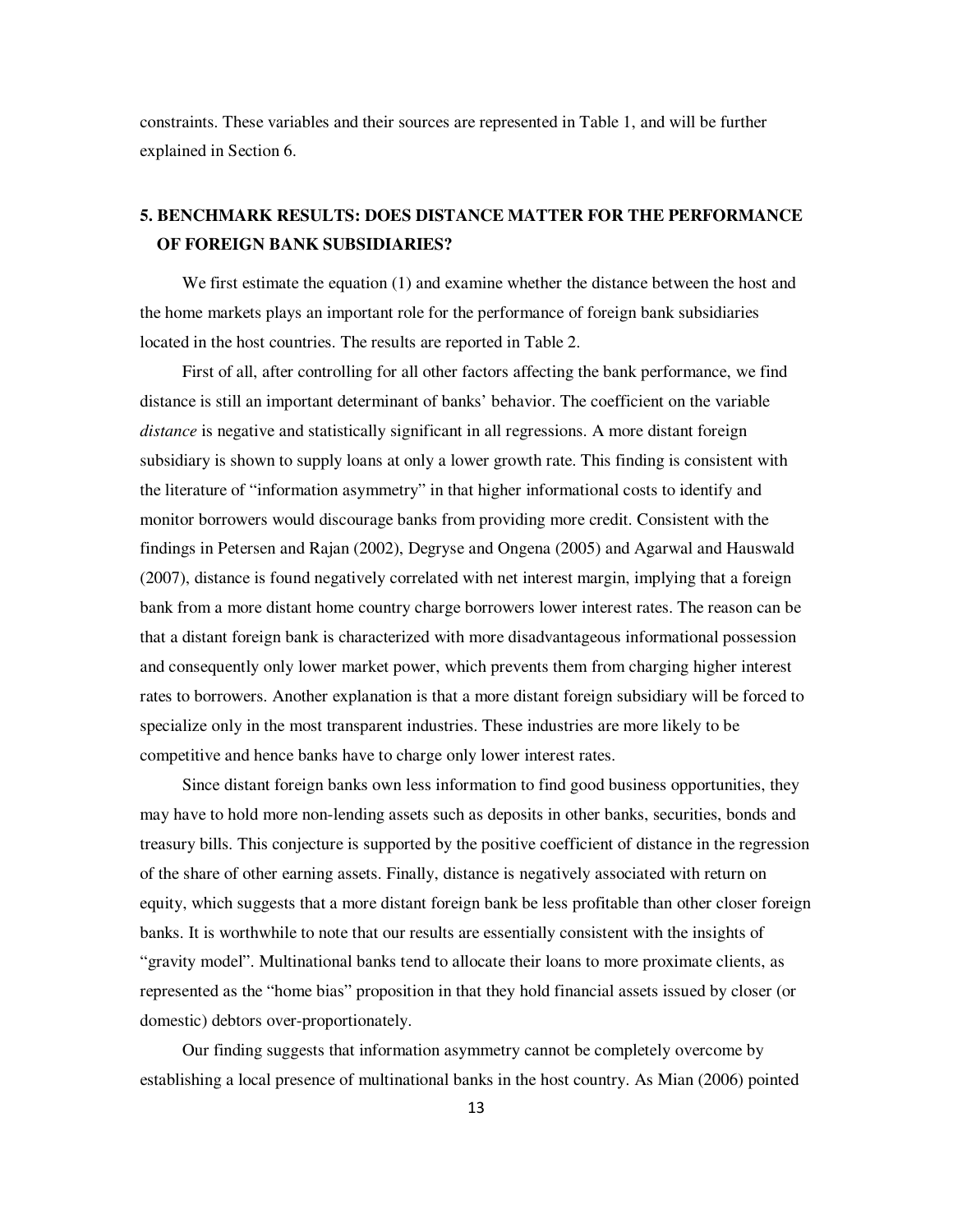out using the case of the Pakistani banking, one of the policy implications is that foreign bank participation in developing countries may face a significant challenge in advancing their financial development by attracting multinational banks from abroad. Since foreign banks are constrained by the asymmetric information, they may not be interested in serving some firms (for example, the opaque small firms), which would negatively impact the economic growth in host countries. A higher holding of non-lending assets by foreign banks may also result in a less efficient allocation of scarce financial resources. Moreover, since a higher information barrier lowers foreign banks' profitability, it may undermine their incentive and capability to provide long-term credit. A pool of financially healthy domestic banks equipped with better capacity for collecting soft information for loan would compensate the disadvantage of foreign banks in assessing information and work as a necessary complement in developing host banking markets.

We also find some other interesting results. For example, it is shown that higher liquidity enables banks to increase credit at a higher growth rate and charge a lower interest spread, which is consistent with prior works like Kashyap and Stein (2000) and Gambacorta (2005, 2008). Capitalization is positively associated with net interest margin. This finding is consistent with Demirguc-Kunt and Huizinga (1998), who find that higher-capitalized banks tend to get the lower cost for funding. Larger and more risky banks tend to provide more stable credit, but charge higher interest rate and possess a higher ratio of non-loan assets. Host macroeconomic conditions affect banks' loans as well. The coefficient on the growth rate of real GDP is positive and statistically significant, suggesting a higher economic growth stimulate higher demand for bank credit. The coefficient on the change in unemployment rate is negative, implying that aggregate demand and hence the demand for credit would decrease when labor market is tight.

When the host central bank conducts an expansionary monetary policy, banks significantly lend more credit at lower interest margin than when monetary policy turns tightened. Banks increase their lending when domestic currency is depreciated, probably because values for foreign banks' assets denominated in local currency increase, and at the same time increase interest spread, which reflects uncovered interest parity when foreign currencies are relatively strengthened. We also find the financial strength of parent banks affect subsidiaries' lending. Banks from a large and highly liquid conglomerate increase loans at a lower rate. The result that subsidiaries' performance is affected by the financial strength of their parent banks is in line with the literature of "internal capital market" like Gilbert (1991), Houston et al. (1997), and De Haas and van Lelyveld (2009). We find weak evidence that home countries macroeconomic variables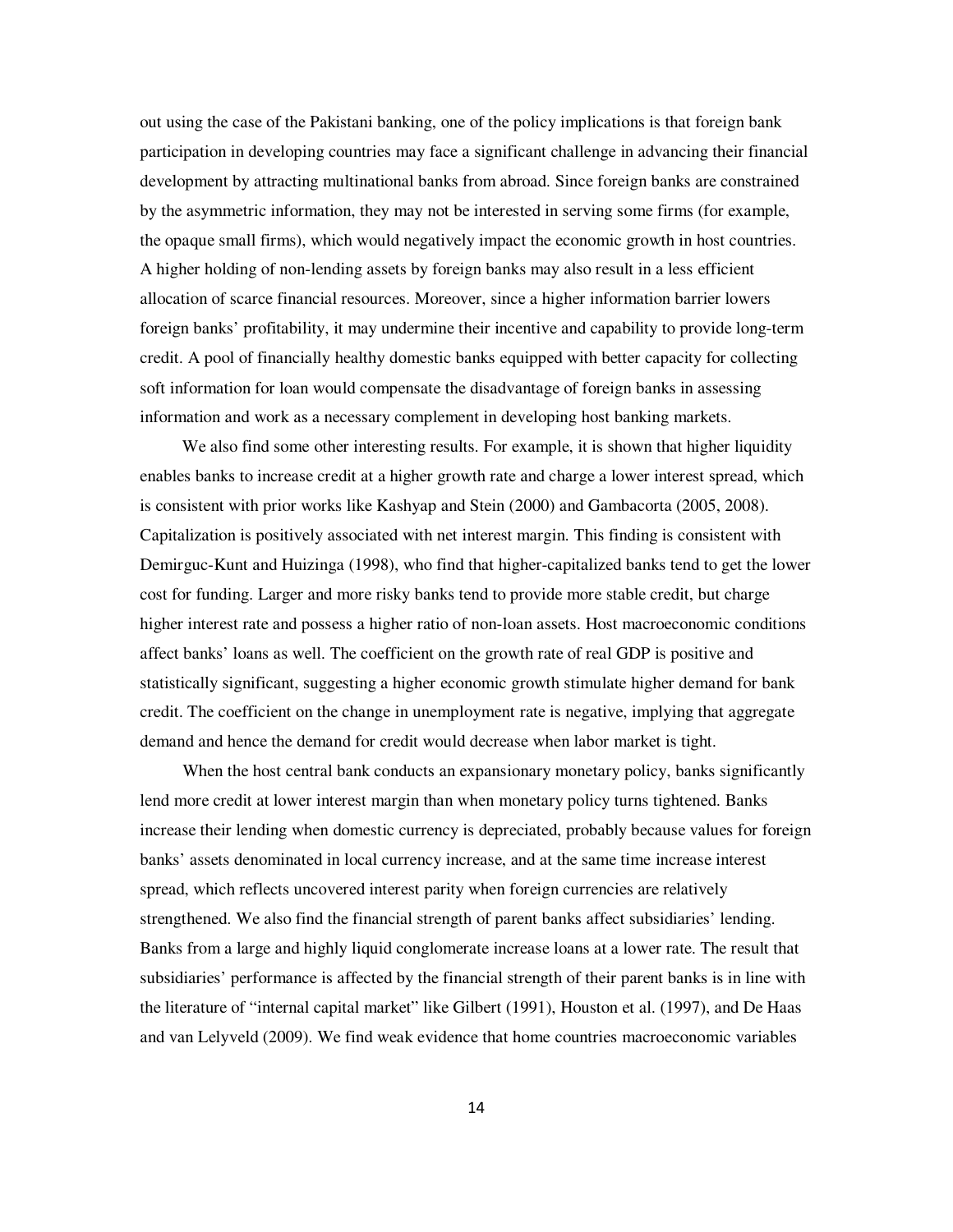affect subsidiaries' behavior, hence foreign banks are not found to import fluctuations into host countries.

# **6. FURTHER RESULTS: WHAT FACTORS MODIFY THE EFFECT OF DISTANCE CONSTRAINTS?**

We next test if the adverse effect of distance on bank performance is symmetric across banks and countries, or put differently, if there is any factor that may buffer or amplify the impact of distance. We do that by adding the tested factor and also its interaction with distance. A significant coefficient on the interaction term can be translated as the factor would affect banks' performance through changing the effects of distance.<sup>[8](#page-42-8)</sup>

#### *6.1. Entry mode*

Foreign banks can set up overseas subsidiaries through either de novo establishment or mergers  $\&$  acquisitions (M $\&$ A). Rather than gathering the information of markets and potential borrowers from scratch, a foreign bank established through the M&A entry can inherit the pool of information from its predecessor, hence largely overcome the barrier of information asymmetry. We test the effect of entry mode on the distance constraints by introducing the interaction term *distance*  $\times$  *dummy (M&A)*, where *dummy (M&A)* has a value of 1 if the foreign subsidiary is built through acquiring a local bank, and it has a value of 0 if the foreign subsidiary is built though de novo establishment.

The results are reported in Table 3. We find the coefficient on *distance × dummy (M&A)* is positive and statistically significant in the regressions of the loan growth rate and net interest margin, but insignificant in the share of other earning assets and return on equity. These results indicate that a foreign bank entered through the M&A mode is less constrained by asymmetric information than a de novo foreign bank in providing loans and setting interest rates.

Van Tassel and Vishwasrao (2007) argue that foreign banks choose an M&A entry mode in order to capture the information endowment of domestic banks. Lehner (2009) suggests that foreign banks with superior screening technology would prefer an M&A entry to a greenfield entry. On the other hand, Martinez Peria and Mody (2004) find that de novo foreign banks charge lower spreads than mergers & acquisitions foreign banks in the Latin American banking sector. They interpret the findings that de novo foreign banks possess only the least information about the host markets and thus need to focus on the most transparent sectors, which are more likely competitive sectors. Accordingly, de novo foreign banks have to charge lower spreads than M&A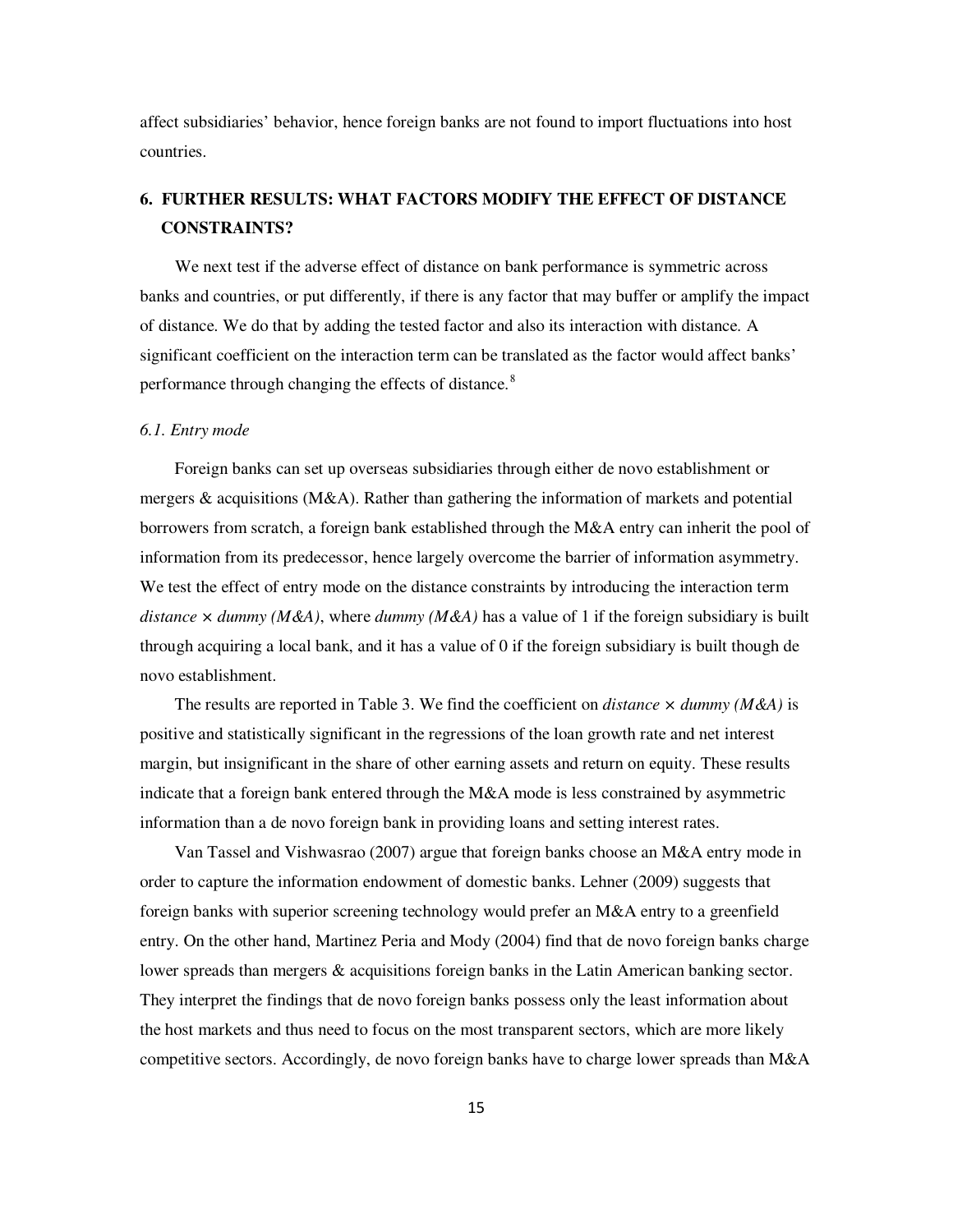foreign banks. Our finding that foreign subsidiaries entered through an M&A mode are less affected by distance than those entered through a de novo mode is consistent with the arguments that foreign subsidiaries entered through M&As have better information on the host banking market than those entered through greenfields, and are able to charge lower loan rates.

#### *6.2. History of presence*

Foreign banks can accumulate information about host markets and their clients in the process of their operations; hence controlling for all else, a foreign bank which has already been operating in the market for years would possess a richer pool of information than a bank newly entered. We collect the data on banks' history from their profiles and *BankScope*, and use the number of years of operation in the host markets as the history of presence variable. For foreign banks that were established by M&A, its length of history started back to the date when the acquired bank was built. The effect of length of history is detected by adding the interaction term *distance × history*, and the results are reported in Table 4.

As expected, the interaction *distance × history* is positive and statistically significant in regressions of the loan growth rate and net interest margin, and negative in the share of other earning assets. A foreign bank with a longer operation history in the host market is shown to be less affected by distance, and accordingly lends more loans, sets higher interest margin and holds less non-loan assets. These results are consistent with our conjecture that "senior" banks know the market better than their "junior" counterparts.

#### *6.3. Information institutions*

Credit information institutions can help banks to have better access to the information on potential borrowers and overcome the adverse selection caused by information asymmetry. Djankov et al. (2007) find evidence that the existence of credit information institutions boosts more private credit in their sample of 129 countries. Brown et al. (2009) find that the information sharing provided by credit information institutions improves the availability and lower cost of credit, especially to opaque firms.

In practice, credit information institutions include public credit registries and private credit bureaus. Good examples of the former institutions include databases managed by a government agency (usually the central bank) that collects information on the standing of borrowers in the financial market and make it available to actual and potential lenders. The latter institutions include private firms or non-profit organizations that maintain databases on the standing of borrowers to facilitate information exchange among banks and other financial institutions. We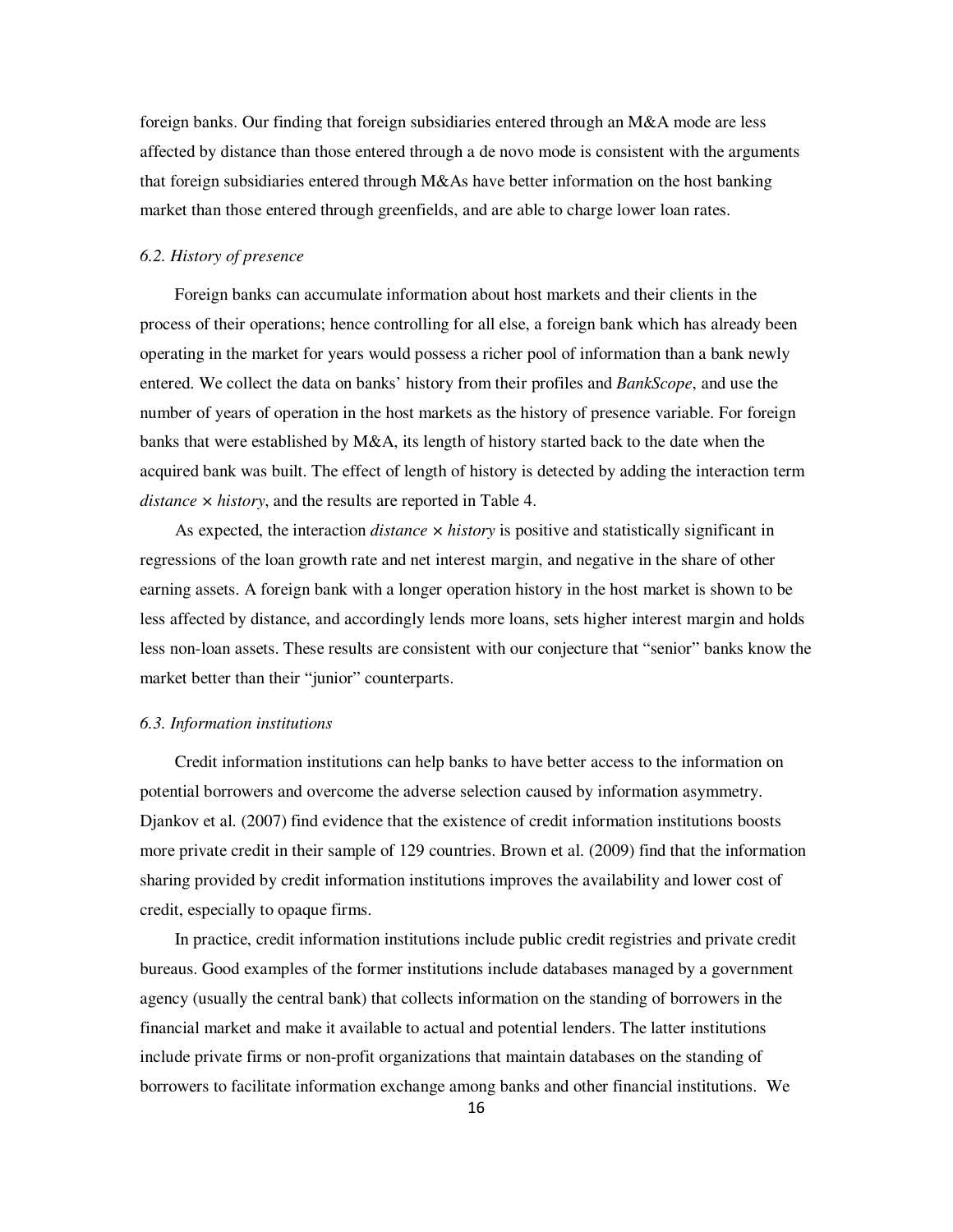construct three dummy variables--*dummy (information institution)*, *dummy (public credit registry)* and *dummy (private credit bureau)*--to capture, respectively, the existence of either public credit registries or private credit bureaus, public credit registries only, or private credit bureaus only. The main data source for the credit information institutions, public and private, is the World Bank *Doing Business* database.

First, we only include *dummy (information institution)* and its interaction with *distance* in regression (Table 4. panel A). We find the existence of the information institutions dampens the adverse effects of distance on the loan growth rate and net interest margin. A same distant foreign bank located in a host country with either a public credit registry or a private credit bureau provide more loan and can charge higher interest spread than its counterparts in host countries without credit information institutions. Next, we test the separate effects of public credit registry and private bureau in affecting the role of distance constraints. We add both *dummy (public credit registry)* and *dummy (private credit bureau)* and their interactions with *distance* in regression (Table 4. panel B). We find both types of information institutions contribute to lowering the effects of distance on the loan growth rate and the interest spread. Public credit registry may also help foreign subsidiaries to hold less non-lending assets. These results are consistent with the idea that foreign banks can retrieve information from credit information institutions and use them in evaluating the loan applications. Our findings suggest that the construction of credit information institutions seems to be a valuable component for the policy of financial liberalization in developing countries.

#### *6.4. Language, legal system and region*

Intuitively, if a multinational bank expands its subsidiaries into a host market which is culturally more similar to its own home market, it may incur lower informational costs. In order to test the proposition, we use three dimensions to measure the cultural similarity between host and home countries: the (same) language and legal system in the host and home countries, and the (same) region where host and home countries are located.<sup>[9](#page-42-9)</sup> In the extant literature, the impact, on multinational banking, of whether the borrower and the bank are located in the same region as a proxy of the cultural distance have been examined (see Mian (2006) and Claessens and van Horen (2009).) However, the examination that whether these national features can weaken or aggravate the negative effects of distance on foreign subsidiaries behavior is still scant. We construct three dummy variables, *dummy (same language)*, *dummy (same legal system)* and *dummy (same region)*, to capture, respectively, if the host and home countries have the same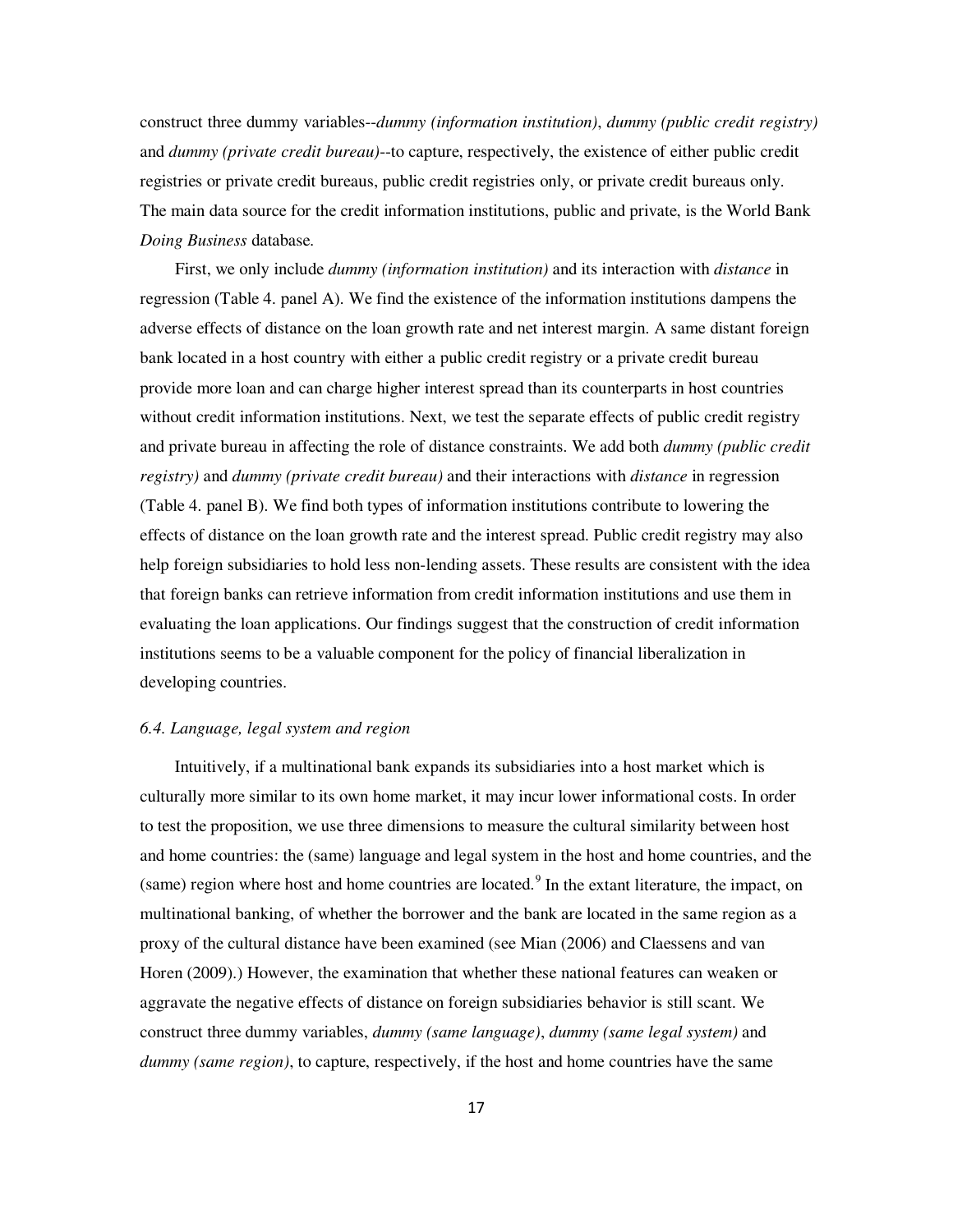official languages, the same legal origins, and are geographically in the same region.<sup>[10](#page-42-10)</sup> The main data sources are CIA World *Factbook* and La Porta et al. (1998).

We add these three dummies and their interaction with *distance* respectively in regressions. The results are reported in Table 6. The coefficient on *dummy (same language)* is statistically significant in the regressions of the loan growth rate and the share of other earning assets, supporting the idea that the same language used in both host and home countries reduces the effects of distance in credit provision and assets allocation. This result implies that foreign banks would possess and communicate more precise information about their clients by avoiding extra costs from inter-lingual translation. The coefficient on *dummy (same region)* is statistically significant and shows an expected sign in determining net interest margin and ROE. That is, compared to its same distant counterparts, a foreign bank can own more market power, charge higher interest margin, and earn higher profits if its headquarters is located in the same region of the host market. However, the coefficient on *dummy (same legal system)* is not statistically significant in any regression, providing little evidence that same legal systems may strengthen or dampen the impact of distance constraints.<sup>[11](#page-42-11)</sup>

#### *6.5. Financial deepening*

Banks and other financial institutions arise to ameliorate the problems created by asymmetric information; hence the information of potential borrowers will be more transparent in a more developed financial market. We test if foreign banks face less severe or more strict distance constraints when they are operating in financially more developed host markets.

The degree of financial development is measured using the ratio of private credit by depository banks to GDP, which are collected from the financial structure database provided by Beck (2009). The results are reported in Table 7. We find that the coefficient on the interaction term of *distance* with *host financial deepening* is statistically significant in determining the growth of loans, net interest margin and ROE, suggesting that a higher financial development plays a buffering role to the adverse effects of distance. In a host country with higher financial depth, a foreign bank increases its credit at higher growth rate, have a larger interest spread and hence higher profits, compare to other distant foreign banks. Our finding implies that, as the host financial sector develops, foreign banks would encounter declining information asymmetry and provide more financing in host countries.

Why foreign banks are subject to less adverse distance constraints in a more developed banking market? One explanation is that, financial depth also reflects the dependence of firms on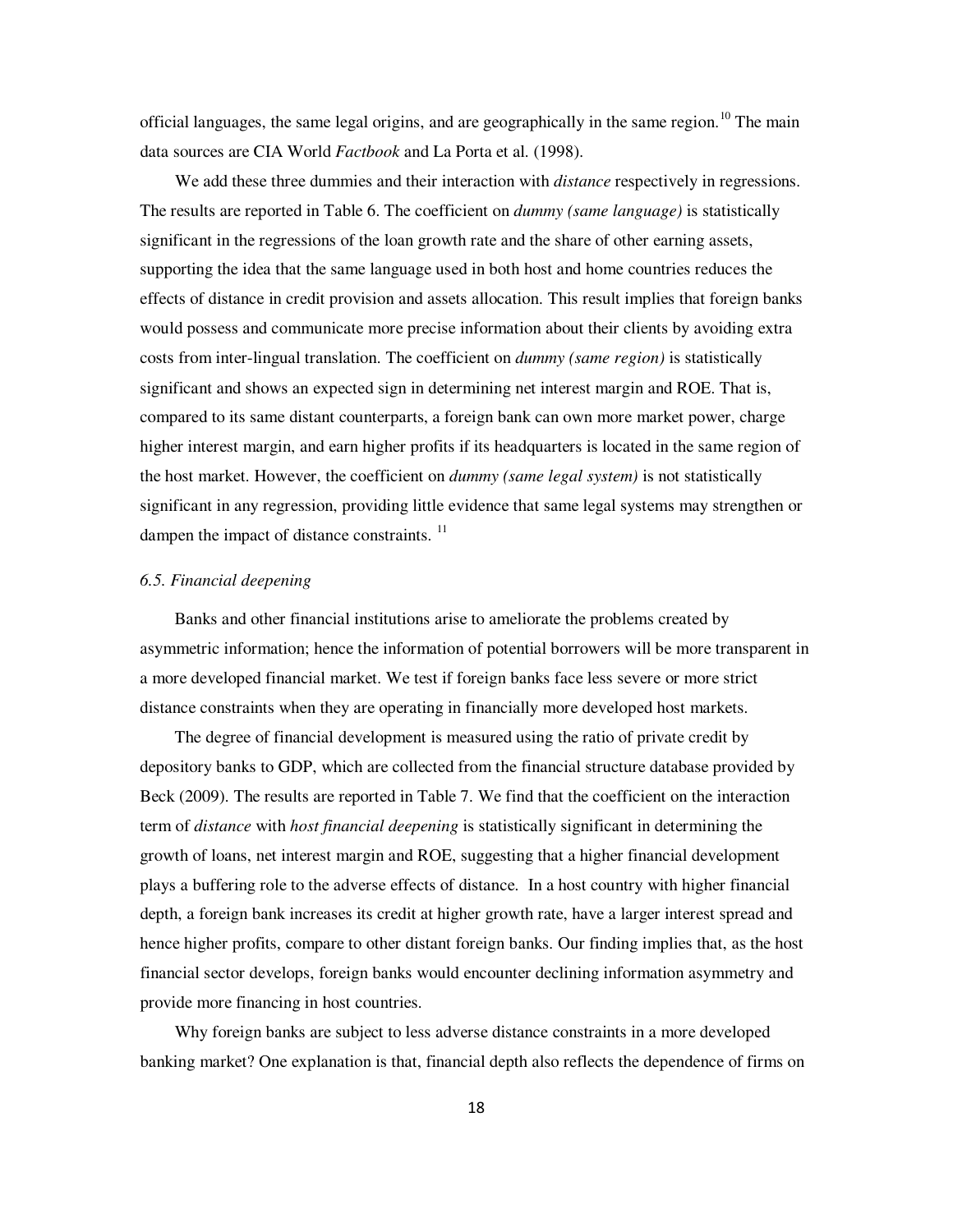banks to finance their investment. The more firms are dependent on banks, the more actively they provide verifiable evidence for their creditworthiness, hence the less adverse the informational asymmetry is.

#### *6.6. Crisis*

Banks may encounter worse informational problem when the economy falls in crisis, which can greatly deteriorate firms' operation outcomes and obscure their business prospects. Mishkin (1990) describes the nature of financial crisis as a disruption of markets in which the asymmetric information problems of adverse selection and moral hazard become much worse. We test whether or not crises would deteriorate the effects of distance constraints.

A dummy veriable, dummy *(financial crisis)*, is constructed equal to 1 if the host country experiences a systematic banking crisis, using the data in Caprio and Klingebiel (2003) and Laeven and Valencia (2008). The results are reported in Table 8.

The coefficient on the interaction term *distance × dummy (financial crisis)* is found negative and statistically significant in regressions of loan growth and net interest margin, which is consistent with our expectation that information asymmetry becomes deteriorated during crisis periods. Given the same distance, foreign banks in host crises are more hesitant to expand their credit, and have only narrowed the interest spread. To avoid confusion, note that our result does not contradict with the conventional observations that in crisis banks charge higher interest rate to borrowers. The individual term *dummy (financial crisis)* is shown to have a positive and statistically significant coefficient, indicating that interest rates are higher during the crisis periods. However, a negative and statistically significant coefficient on *distance × dummy (financial crisis)* only suggests that the adverse effect of distance on interest spread is strengthened by crises, probably because the increase in the loan interest rate is offset by an increase in the cost of funding.

#### *6.7. Stock markets*

The development of stock market may influence the capacity of collecting information on borrowers by banks. The intuition is that a more developed stock market will have firms' financial information more transparent and easier to access by banks, especially for those publicly listed companies. In this section, we test how the stock market development influences the effects of distance on foreign banks' performance.

We use three variables to measure the development in stock market: namely, *number of listed companies* as the share of listed companies divided by total population in host countries,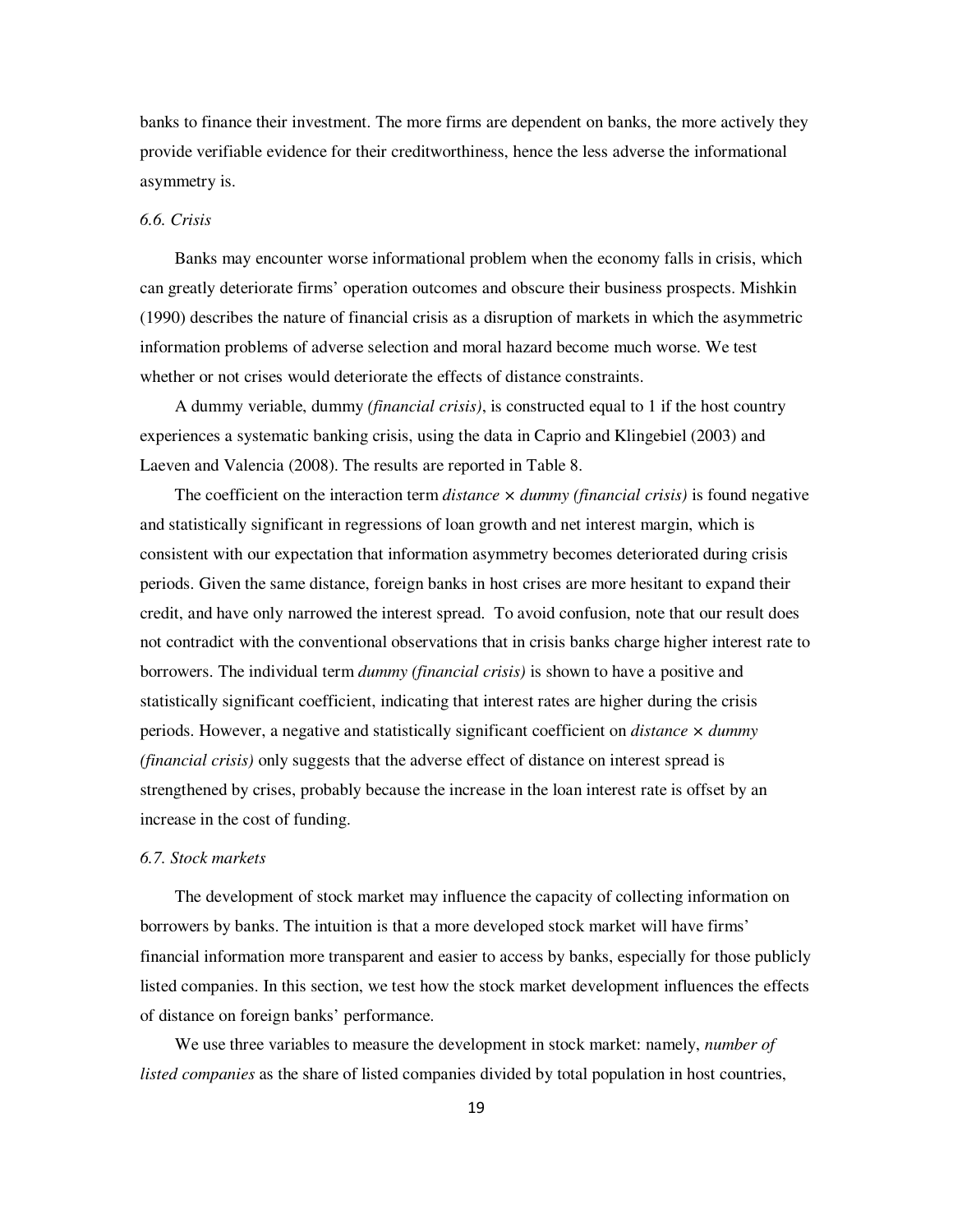*stock market capitalization* as the value of listed shares divided by GDP, and *stock market turnover rate* as the ratio of the value of total shares traded to market capitalization. We collect the data from the structure database provided by Beck (2009).We add these three variables and their interactions with *distance* in our regressions. The results are reported in Table 9.

We find the coefficient on *number of listed companies* is statistically significant in all regressions and show the expected sign, supporting a proposition that an increase in the number of listed companies improves the informational problem (Table 9 panel A). Given same distance as its peers, a foreign bank subsidiary in a host country where there are more publicly listed companies tends to provide more lending, be able to charge higher interest rates, hold less nonlending assets, and earn higher profits. The coefficients on *stock market capitalization* is positive in regressions of loan growth and net interest margin (Table 9 panel B), while the coefficient on *stock market turnover rate* is statistically significant in regressions of loan growth and the share of other earning assets (Table 9 panel C). Both results are in line with the proposition that foreign banks incur lower informational costs in the host country where stock markets are well developed.

Our results also shed some light on the specialization of foreign banks in serving domestic clients. Since publicly listed companies are usually large companies in an economy, the finding that the effects of informational problem on foreign banks' behaviors can be improved by the development of stock market suggests that foreign banks may lend more credit to large companies, and may exclude small firms whose information is limited because the financial information on those firms are not publically available in stock markets.

#### *6.8. Concentration*

The dependence of banks on the quality of information on borrowers may be affected by the competition level in the financial market. Empirical evidence on this proposition is still far from conclusive. (See Archaya et al. (2002), Boot and Thakor (2002), Huaswald and Marquez (2006), Mistrulli and Casolaro (2008) and Zarutski (2008))

We test the effects of competition on how distance influence foreign subsidiaries' lending. We use the level of banking concentration as a proxy for the competition in host banking markets. It is widely accepted that the more concentrated the banking sector is, the less competitive it is. Concentration is defined as the share of total assets owned by the largest three banks in total assets of banking sector. The data is selected from the financial structure database provided by Beck (2009).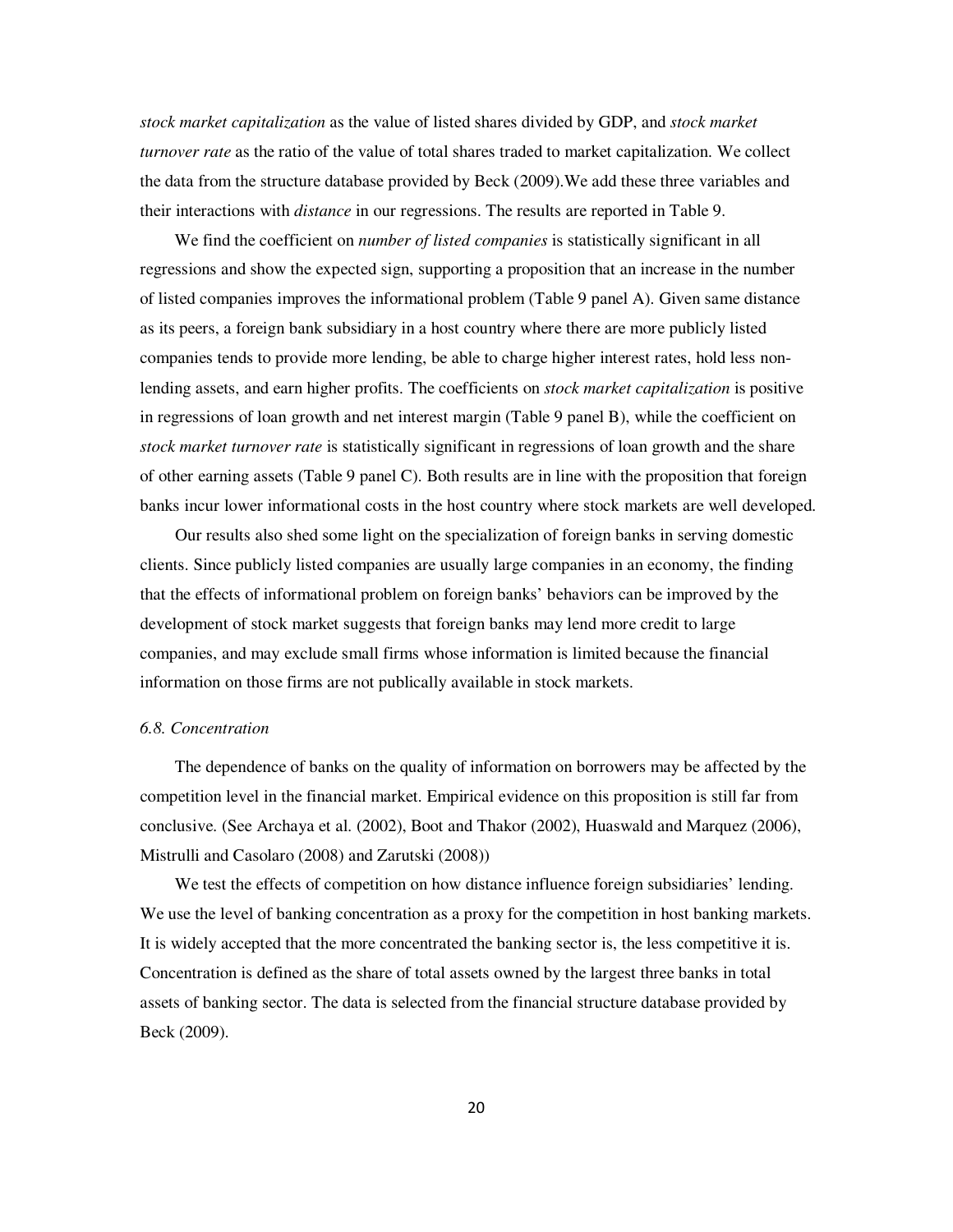The results are reported in Table 10. The coefficient on the interaction variable, *distance × concentration*, is found to be positive and statistically significant in regressions for loan growth rate and interest rate, and negative in regression for the share of other earning assets. These results suggest that the adverse distance effects are less pronounced in a more concentrated (less competitive) banking sector. A same distant foreign subsidiary tends to increase its loans at a higher rate, charges higher interest rate, and holds less non-loan assets in a more concentrated market. Archaya et al. (2002) argue that a bank's monitoring effectiveness is dampened when the bank expand to more competitive sectors, results in lower quality of loans. Huaswald and Marquez (2006) suggest that banks tend to decrease their investment to acquire borrowers' information when competition is intensified. Our results are in line with this finding.

#### *6.9. Hierarchy*

Stein (2002) shows that loan officers in hierarchically complex conglomerates will have a lower incentive to collect information about borrowers. This is because they do not generally have decision making authority, and instead they have to report that information to their supervisors. Based on this argument, we may expect that, a subsidiary with higher hierarchy in the conglomerate will be less separate from the ultimate decision makers, more likely influence CEO's decisions, and hence have stronger incentive to identify potential prime borrowers. Therefore, a subsidiary with a higher hierarchy might be less affected by the distance constraint than a peer with a lower hierarchy.

We use the relative size of bank assets of the subsidiary in the conglomerate to proxy its hierarchy, that is, the ratio of the subsidiary's total assets to the total assets of the conglomerate. When a subsidiary manages more assets in the conglomerate, it implies that it is standing on a higher hierarchy.

The results are reported in Table 11. The coefficient on the interaction term, *distance × hierarchy*, shows an expected sign and is statistically significant in all bank performance dimensions. Compared to same distant peers, a higher hierarchical subsidiary tends to provide more loans, charge higher interest rate, hold less other earning assets, and earn higher profits. These results suggest that a higher standing in the conglomerate may help banks less constrained by information asymmetries. This provides consistent evidence that the managers of higher hierarchical subsidiaries have stronger incentive and capacity to collect the information on borrowers, and implies that parent banks may "export" their superior expertise to higher hierarchical subsidiaries than lower ones. (Berger and De Young (2001) and Stein (2002))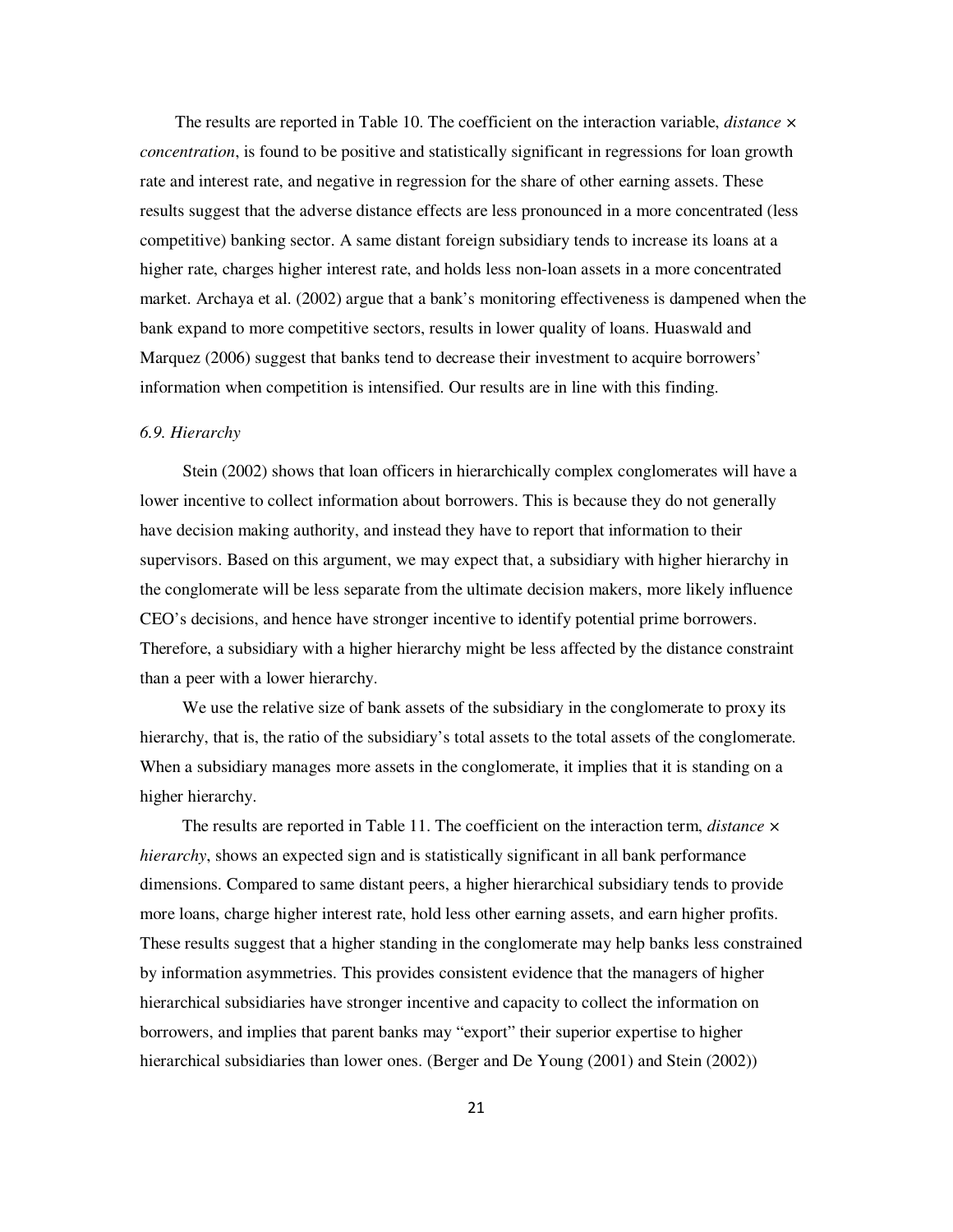#### *6.10. Robustness tests*

It can be reasonably argued that the above-discussed factors may be correlated to each other and hence they actually capture something alike. In this section we test the robustness of our finding by add all significant factors in regression. For instance, we exclude the insignificant factors and add only dummy (M&A), history, dummy (information institutions), dummy (same language), host financial deepening, dummy (financial crisis), number of listed companies, stock market capitalization, stock market turnover rate, concentration and hierarchy and their interaction with distance into the regression of the loan growth rate.

The results are reported in Table 12. To no surprise, some factors lose their significance since multicollinearity can be hardly avoided in this regression. Even though we cannot simply rule out the importance of those variables just because they are not statistically significant in these augmented regressions, we find stronger evidence for some factors since their significance remains. It is confirmed that there are many factors which mitigate or multiply the role of distance constraints in the loan performance of foreign subsidiaries in multinational banking. They include the loan growth rate, the history of presence, the existence of credit information institutions, the same language in host and home markets, and the financial development. For net interest margin, we find robust support for the force of the history of presence, the same region where host and home countries are located, and the financial development level. For the share of other earning assets, the history of presence, the same language, the turnover rate in stock market, and the hierarchy hold on their significance. For ROE, all added factors are shown to be statistically significant, namely, the same region, the financial development, the number of listed companies and the hierarchy of the subsidiary.

We also conduct a robustness test to check if there have been any systematic shifts over years in the role of distance constraints on the performance of foreign subsidiary banks. According to the estimation results, we are not able to get statistically significant evidence for the system shift over time in our sample observations. This finding is consistent with Bush (2005) which reports that the importance of distance for the foreign assets holdings of banks has not changed for commercial banks from G-5 countries doing business in 50 host countries for the period 1983-1999. However, we expect that the role of distance on the performance of foreign banks in the emerging and developing host countries diminishes over the long run due to the advancement of information technology, communication infrastructure, and globalization of the banking industry.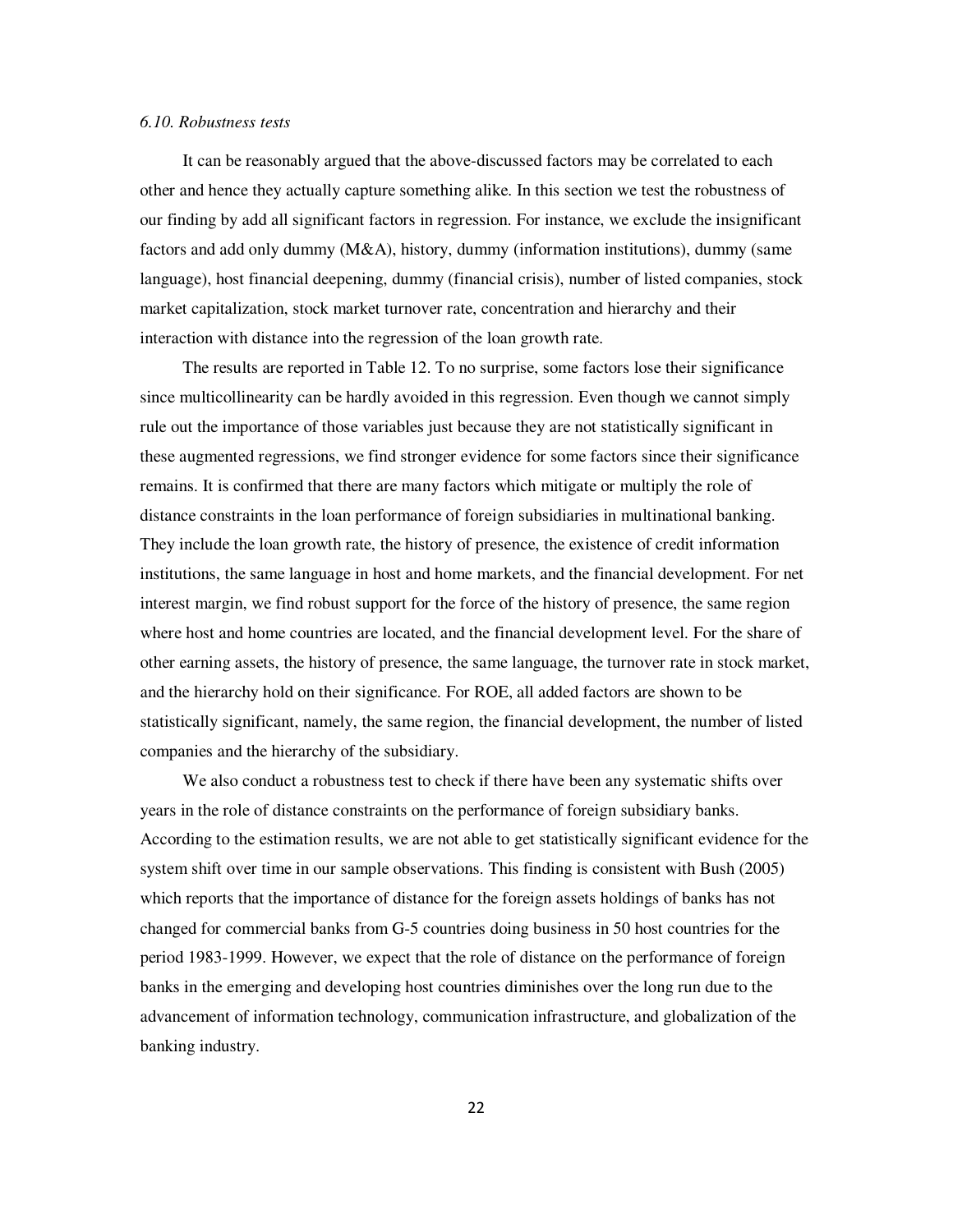#### **7. Conclusion**

This paper addresses the significance of the host-home distance in affecting the performance of foreign subsidiaries in host country markets. Our results suggest that, first, the distance constraint adversely affects loan growth, profitability and performance of foreign bank subsidiaries, and second, the unfavorable information asymmetry faced by foreign banks, due to the distance constraint, in financing foreign clients cannot be smoothed out simply by establishing their presence abroad such as setting up their foreign subsidiaries. Foreign banks still need to have years of operation to learn the markets and accumulate more precise information pool for potential borrowers.

The effect of distance is not symmetric across banks and countries. We identify various factors, affecting the role of distance in multinational banking. They are associated with bank characteristics (entry mode and history of presence), national features (existence of credit information institutions, cultural similarity with home countries, financial development, crises, stock market development, and the level banking market concentration) and the conglomerate structure (hierarchy). We find evidence that they play an effective role in determining the strength of distance on foreign subsidiaries' behavior and performance. Our results imply that, given the same distance from their home markets and other controlled variables, foreign banks would show heterogeneity in their performance, depending on where they are located.

Our findings in this paper have some important policy implications. A policy that discourages mergers & acquisitions of foreign banks to domestic banks but encourage de novo establishment may produce less optimal outcome, since de novo foreign banks face more adverse distance constraints and information asymmetry in identifying their potential clients. Entry permission is shown not to be sufficient for good performance of foreign banks in host markets. The governments in host countries need to proactively establish and develop credit information institutions as a complement of the financial liberalization policy. Another important policy implication is that the policy-makers in developing countries should not ignore the financial health and development of domestic banks, since foreign banks are subject to the informational problem and may cause inefficient allocation of scarce financial resources in the host countries. The financial development cannot be achieved only by allowing the entry of foreign banks. A pool of strong domestic banks, with informational advantages, can compensate the disadvantage of foreign banks with distance constraints and information asymmetry, and act as an indispensible participant in the financial markets.

23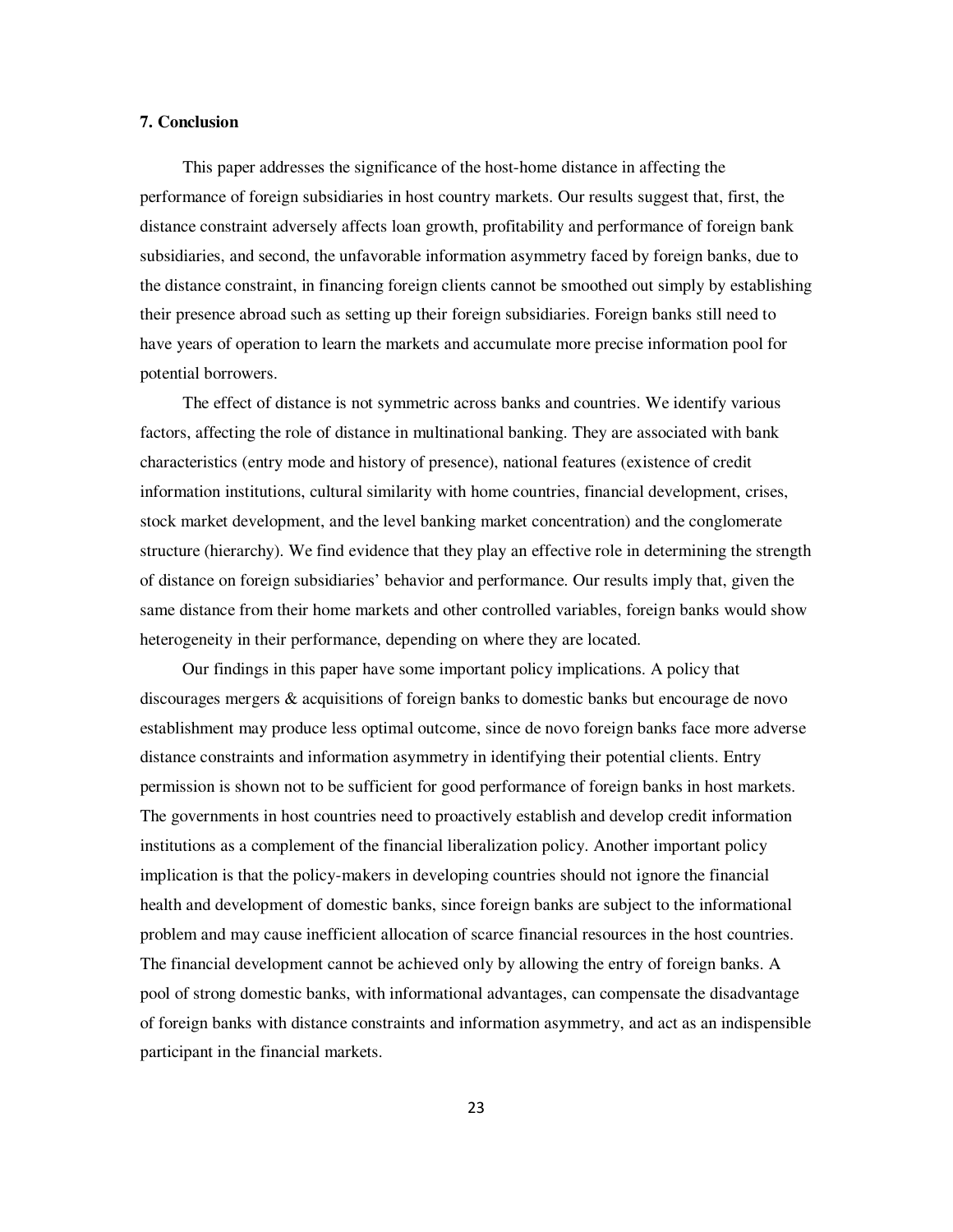#### **References**

Agarwal, Sumit and R. Hauswald, 2007, "Distance and Information Asymmetries in Lending Decisions," Federal Researve Bank of Chicago Proceedings, Iss. May, pp. 183-204.

Almanza, Andres, 2002, "A Model of Competition in Banking: Bank Capital vs Expertise," *Journal of Financial Intermediation*, Vol. 11, pp. 87-121.

Archaya, Viral, I. Hasan, and A. Saunders, 2002, "The Effects of Focus and Diversification on Bank Risk and Return: Evidence from Individual Bank Loan Portfolios," BIS Working Paper No. 118.

Ashcraft, Adam, 2008, "Are Bank Holding Companies a Source of Strength to Their Banking Subsidiaries?" *Journal of Money, Credit and Banking*, Vol. 40, pp. 273-294.

Bank for International Settlement (BIS), 2009, "Capital Flows and Emerging Market Economies," CGFS Papers No. 33, January.

Beck, Thorsten, A. Demirguc-Kunt and R. Levine, 2003, "Law and Finance: Why Does Legal Origin Matter," *Journal of Comparative Economics*, Vol. 31, Iss. 4, pp. 653-675.

Beck, Thorsten, A. Demirguc-Kunt, and R. Levine, 1998, "A New Database on Financial Development and Structure," World Bank Policy Research Working Paper 2146.

Beck, Thorsten and A. Demirguc-Kunt, 2009, "Financial Institutions and Markets across Countries and over Time – Data and Analysis," World Bank Working Paper.

Bennardo, Alberto, M. Pagano and S. Piccolo, 2008, "Multiple-Bank Lending, Creditor Rights and Information Sharing," CSEF Working Paper 211.

Berger, Allen and R. DeYoung, 2001, "The Effects of Geographic Expansion on Bank Efficiency," *Journal of Financial Services Research,* Vol. 19, Iss. 2, pp 163-184.

Berger, Allen, L. Klapper and G. Uddell, 2001, "The Ability of Banks to Lend Informationally Opaque Small Business," *Journal of Banking and Finance*, Vol. 25, pp. 2127-2167.

Boot, Arnoud and A. Thakor, 2002, "Can Relationship Banking Survive Competition?" *Journal of Finance*, Vol. 55, Iss. 2, pp. 679 – 713.

Brown, Martin, T. Jappelli and M. Pagano, 2009, "Information Sharing and Credit: Firm-Level Evidence from Transition Countries," *Journal of Financial Intermediation*, Vol. 18, Iss. 2, pp. 151-172.

Buch, Claudia, 2005, "Distance and International Banking," *Review of International Economics*, Vol. 13, Iss. 4, pp. 787-804.

Carling, Kenneth and S. Lundberg, 2005, "Asymmetric Information and Distance: An Empirical Assessment of Geographical Credit Rationing," *Journal of Economics and Business*, Vol. 57, Iss. 1, pp. 39- 59.

Campello, Murillo, 2002, "Internal Capital Markets in Financial Conglomerates: Evidence from Small Bank Responses to Monetary Policy," *Journal of Finance*, Vol. 57, No. 6, pp. 2773-2805.

Caprio, Gerard and D. Klingebiel, 2003, "Episodes of Systematic and Borderline Financial Crises," World Bank Research Working Paper.

Carey, Mark and G. Nini, 2007, "Is the Corporate Loan Market Globally Integrated? A Pricing Puzzle," *Journal of Finance*, Vol. 62, Iss. 6, pp. 2969-3007.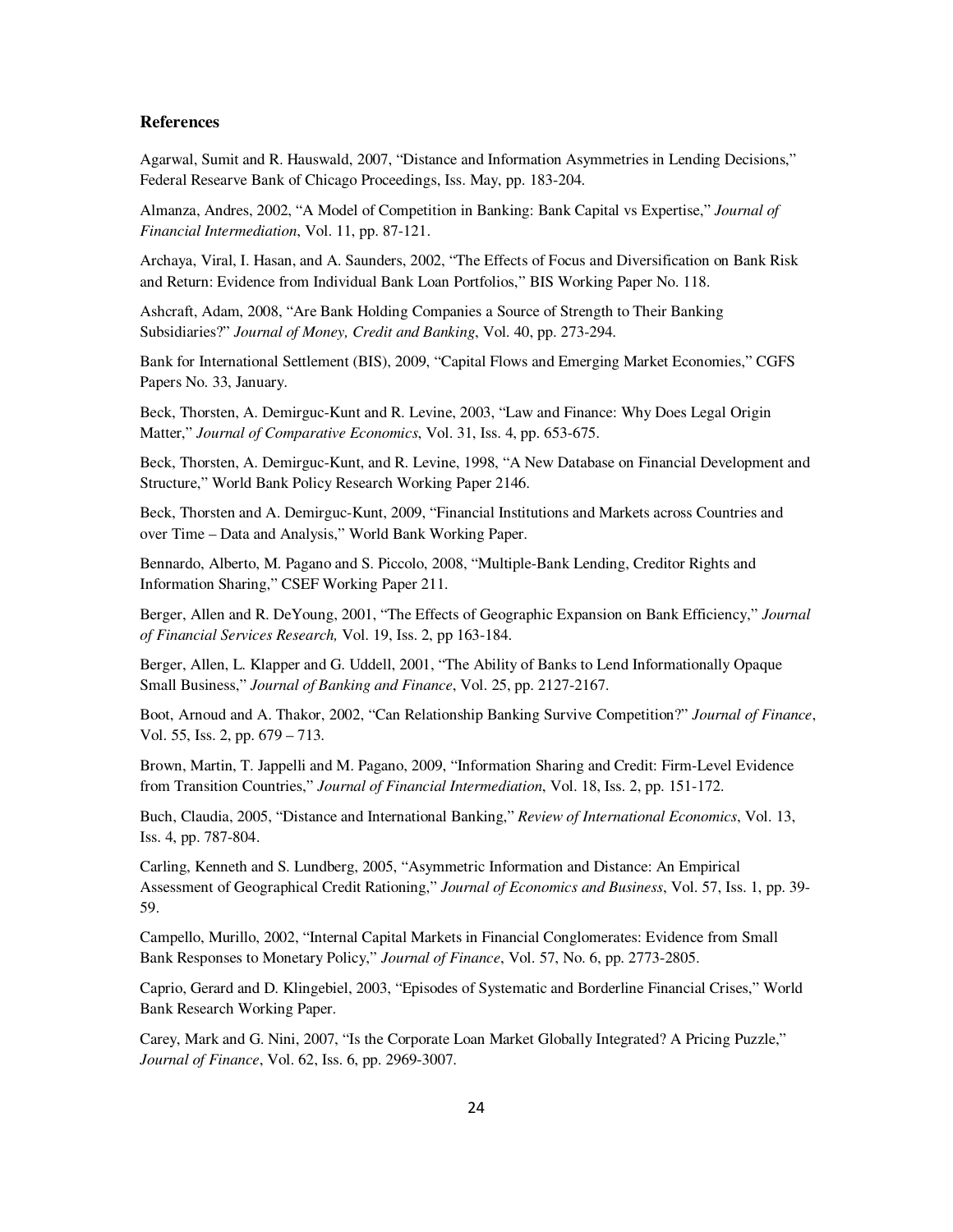Coval, Joshua and T. Moskowitz, 1999, "Home Bias at Home: Local Equity Preference in Domestic Portfolios," *Journal of Finance*, Vol. 54, Iss. 6, pp. 2045-2073.

Coval, Joshua and T. Moskowitz, 2001, "The Geography of Investment: Informed Trading and Asset Prices," *Journal of Political Economy*, Vol. 109, Iss. 4, pp. 811-841.

Claessens, Stijn, N. van Horsen, T. Gurcanlar and J. Mercado, 2008, "Foreign Bank Presence in Developing Countries 1995 – 2006: Data and Trends," Working Paper.

Claessens, Stijn and N. van Horsen, 2009, "Being a Foreigner among Domestic Banks: Asset or Liability," MPRA Paper No. 13467.

Clarke, Geroge, R. Cull, L. D'Amato and A. Molinari, 1999, "The Effect of Foreign Entry on Argentina's Domestic Banking Sector," World Bank Policy Research Working Paper 2158.

Cole, Rebel, L. Goldberg and L. White, 1999, "Cookie-Cutter vs Character: The Micro Structure of Small Business Lending by Large and Small Banks" Federal Reserve Bank of Chicago, Proceedings, Iss. May, pp 362-389.

De Haas, Ralph and I. van Lelyveld, 2010, "Internal Capital Markets and Lending by Multinational Bank Subsidiaries," *Journal of Financial Intermediation*, Vol. 19, pp. 1-25.

Degryse, Hans and S. Ongena, 2005, "Distance, Lending Relationships and Competition," *Journal of Finance*, Vol. 60, Iss. 1, pp 231-266.

Dell'Ariccia, Giovanni and R. Marquez, 2004, "Information and Bank Credit Allocation," *Journal of Financial Economics,* Vol. 72, pp 185-214.

Demirguc-Kunt, Asli and H. Huizinga, 1998, "Determinants of Commercial Bank Interest Margins and Profitability: Some International Evidence," World Bank Policy Research Working Paper No. 1900.

Djankov, Simeon, C. McLiesh and A. Shleifer, 2007, "Private Credit in 129 Countries," *Journal of Financial Economics*, Vol. 84, Iss. 2, pp 299-329.

French, Kenneth and J. Poterba, 1991, "Investor Diversification and International Equity Markets," *American Economic Review*, Vol. 81, Iss. 2, pp 222-226.

Gambacorta, Leonardo, 2005, "Inside the Bank Lending Channel," *European Economic Review*, Vol. 49, Iss. 7, pp. 1737-1759.

Gambacorta, Leonardo, 2008, "How do Banks Set Interest Rates?" *European Economic Review*, Vol. 52, Iss. 5, pp. 792-819.

Gehrig, Thomas, 1993, "An Information Based Explanation of the Domestic Bias in International Equity Investment," *Scandinavian Journal of Economics*, Vol. 95, Iss. 1, pp. 97-109.

Gilbert, R. Alton, 1991, "Do Bank Holding Companies Act as "Sources of Strength" for Their Bank Subsidiaries," *Economic Review*, Federal Reserve Bank of St. Louis, January/February.

Goldberger, Linda, 2005, "The International Exposure of U.S. Banks," NBER Working Paper, No. 11365.

Hauswald, Robert and R. Marquez, 2000, "Relationship Banking, Loan Specialization and Competition," Federal Reserve Bank of Chicago, Proceedings, May, pp. 108-131.

Hauswald, Robert and R. Marquez, 2006, "Competition and Strategic Information Acquisition in Credit Market," *Review of Financial Studies*, Vol. 19 (3), pp. 967-1000.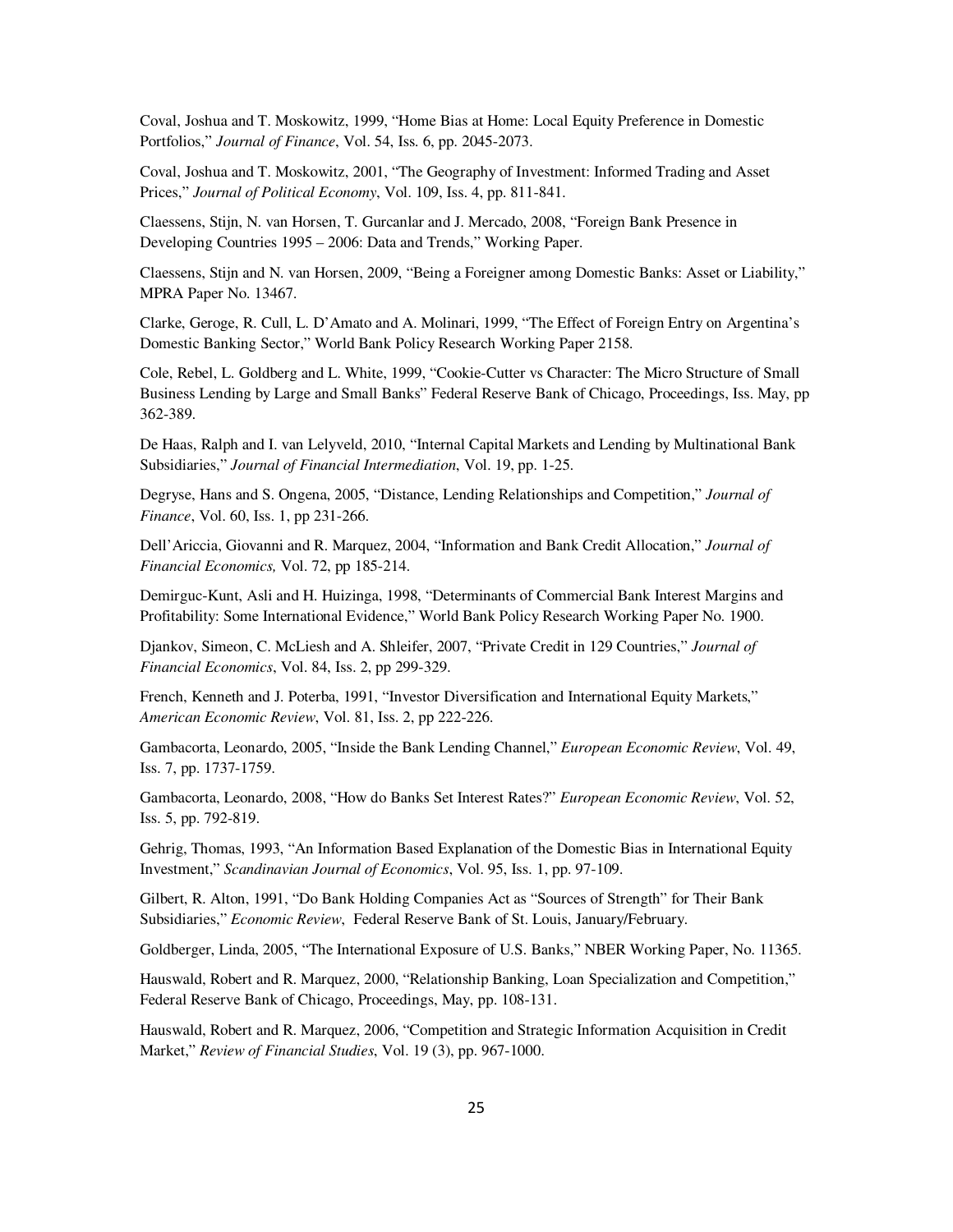Herrero, Alicia G. and M.S. Martinez Peria, 2007, "The Mix of International Banks' Foreign Claims: Determinants and Implications," *Journal of Banking and Finance*, Vol. 31, pp 1613-1631.

Holod, Dmytro and Joe Peek, 2006, "Capital Constraints, Asymmetric Information and Internal Capital Markets in Banking: New Evidence," Working paper.

Houstan, Joel, C. James and D. Marcus, 1997, "Capital Market Frictions and the Role of Internal Capital Markets in Banking," *Journal of Financial Economics*, Vol. 46, pp. 135-164

Houston, Joel and C. James, 1998, "Do Bank Internal Capital Market Promote Lending?" *Journal of Banking & Finance*, Vol. 22, pp. 899-918.

Jappelli, Tullio and M. Pagano, 2000, "Information Sharing in Credit Markets: A Survey," CSEF Working Paper 36.

Jappelli, Tullio and M. Pagano, 2002, "Information Sharing, Lending and Defaults: Cross-Country Evidence," *Journal of Banking and Finance*, Vol. 26, Iss. 10, pp. 2017-2045.

Kang, Jun-Koo and R. Stulz, 1997, "Why is There a Home Bias? An Analysis of Foreign Portfolio Equity Ownership in Japan," *Journal of Financial Economics*, Vol. 46, Iss. 1, pp 3-28.

Kashyap, Anil and J. Stein, 2000, "What Do a Million Observations on Banks Say about the Transmission of Monetary Policy," *American Economic Review*, Vol. 90, Iss. 3, pp 407-428.

Klein, Daniel, 1992, "Promise Keeping in the Great Society: A Model of Credit Information Sharing," *Economics and Politics*, Vol. 4, No. 2, pp. 117-136.

La Porta, Rafael, F. Lopez-de-Silanes, A. Shleifer and R. Vishny, 1998, "Law and Finance," *Journal of Political Economy,* Vol. 106, Iss. 6, pp. 1113-1155.

Laeven, Luc and F. Valencia, 2008, "Systematic Banking Crises: A New Database," IMF Working Paper WP/08/224.

Lehner, Maria, 2009, "Entry Mode Choice of Multinational Banks," *Journal of Banking and Finance*, Vol. 33, Iss. 10, pp. 1781-1792.

Lewis, Karen, 1999, "Trying to Explain Home Bias in Equities and Consumption," *Journal of Economic Literature,* Vol. 37, Iss. 2, pp 571-608.

Martinez Peria, Maria Soledad and A. Mody, 2004, "How Foreign Participation and Market Concentration Impact Bank Spreads: Evidence from Latin America," World Bank Policy Research Paper 3210.

Mian, Atif, 2006, "Distance Constraints: the Limits of Foreign Lending in Poor Economies," *Journal of Finance*, Vol. 61, Iss. 3, pp. 1465-1505.

Mishkin, Frederic, 1990, "Asymmetric Information and Financial Crises: A Historic Perspective," NBER Working Paper No, 3400.

Mistrulli, Paolo E. and L. Casolaro, 2008, "Distance, Lending Technologies and Interest Rates," Working Paper.

Padilla, A. J., and M. Pagano, 2000, "Sharing Default Information as a Borrower Discipline Device," *European Economic Review*, Vol. 44, pp. 1951-1980.

Padilla, A. J., and M. Pagano, 1997, "Endogenous Communication among Lenders and Entrepreneurial Incentives," *Review of Financial Studies*, Vol. 10, pp. 205-236.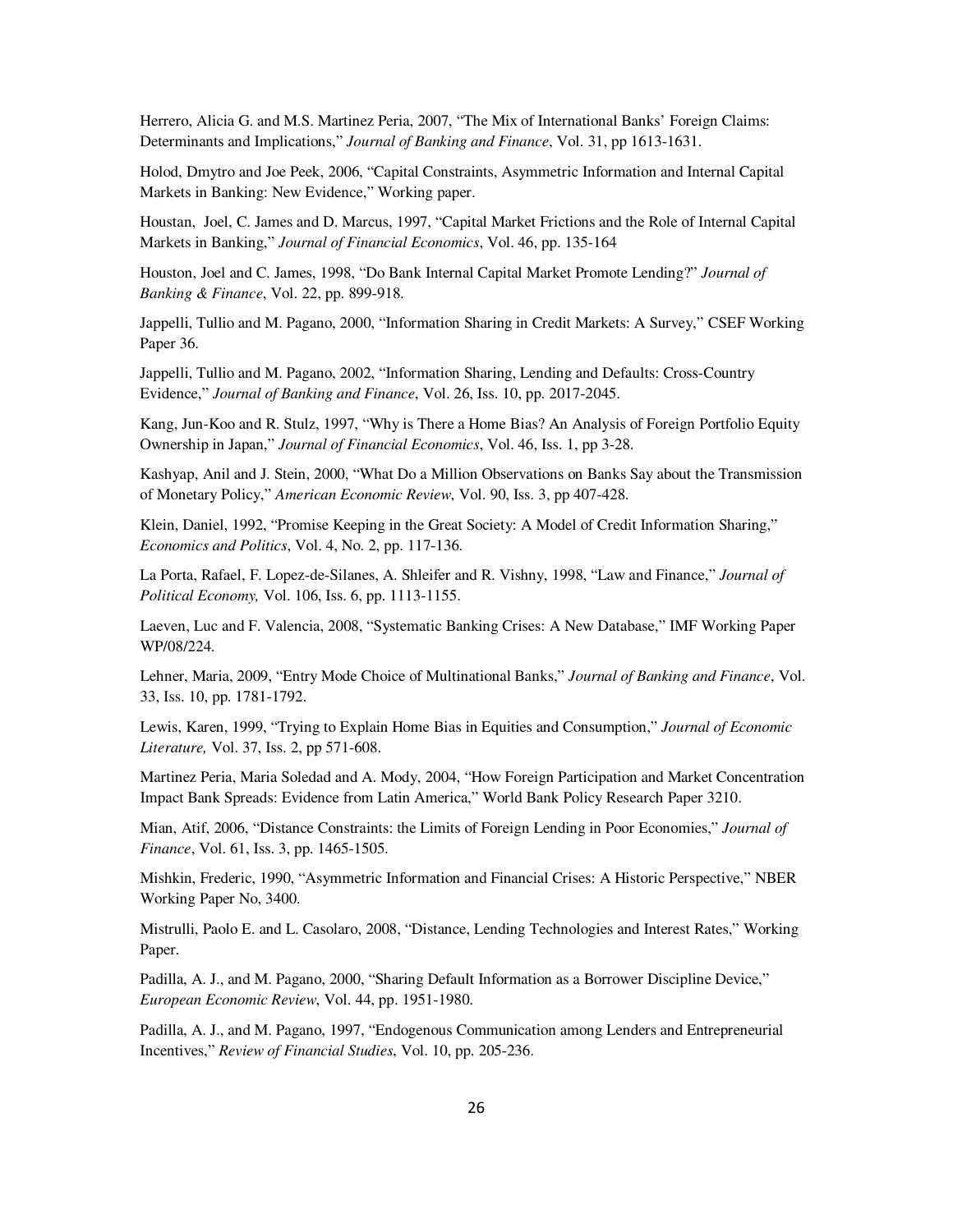Pagano, Marco and T. Jappelli, 1993, "Information Sharing in Credit Markets," *Journal of Finance*, Vol. 48, Iss. 5, pp. 1693-1718.

Papaioannou, Elias, 2005, "What Drives International Bank Flows? Politics, Institutions and Other Determinants," European Central Bank Working Paper, No. 437.

Peek, Joe and E. Rosengren, 2000, "Collateral Damage: Effects of the Japanese Real Estate Collapse on Credit Availability and Real Activity in the United States," *American Economic Review*, Vol. 90, Iss. 1, pp. 30-45.

Peterson, Mitchell and R. Rajan, 2002, "Does Distance Still Matter? The Information Revolution in Small Business Lending," *Journal of Finance*, Vol. 57, Iss. 6, pp. 2533-2570.

Portes, Richard, H. Rey and Y. Oh, 2001, "Information and Capital Flows: the Determinants of Transactions in Financial Assets," *European Economic Review*, Vol. 45, pp. 783-796.

Portes, Richard and H. Rey, 2005, "The Determinants of Cross-Border Equity Flows," *Journal of International Economics*, Vol. 65, pp. 269-296.

Siregar, Reza Y. and K. M. Choy, 2009, "Determinants of International Bank Lending from Developed World to East Asia," MPRA Working Paper, No. 14989.

Stein, Jeremy, 2002, "Information Production and Capital Allocation: Decentralized vs Hierarchical Firms," *Journal of Finance*, Vol. 57, pp. 1891-1921.

Stiglitz, Joseph and A. Weiss, 1981, "Credit Rationing in Markets with Imperfect Information," *American Economic Review*, Vol. 71, Iss. 3, pp. 393-410.

Tesar, Linda and I. Werner, 1995, "Home Bias and High Turnover," *Journal of International Money and Finance*, Vol. 14, Iss. 4, pp. 467-492.

Van Tassel, Eric and S. Vishwasrao, 2007, "Asymmetric Information and the Mode of Entry in Foreign Credit Markets," *Journal of Banking and Finance*, Vol. 31, Iss. 12, pp. 3742-3760.

Vercammen, James, 1995, "Credit Bureau Policy and Sustainable Reputation Effects in Credit Markets," *Economica*, Vol. 62, Iss. 248, pp. 461-478.

Wei, Shang-Yin and Y. Wu, 2001, "Negative Alchemy? Corruption, Composition of Capital Flow and Currency Crisis," NBER Working Paper, No. 8187.

Zarutskie, Rebecca, 2008, "Competition and Specialization in Credit Markets," Working Paper.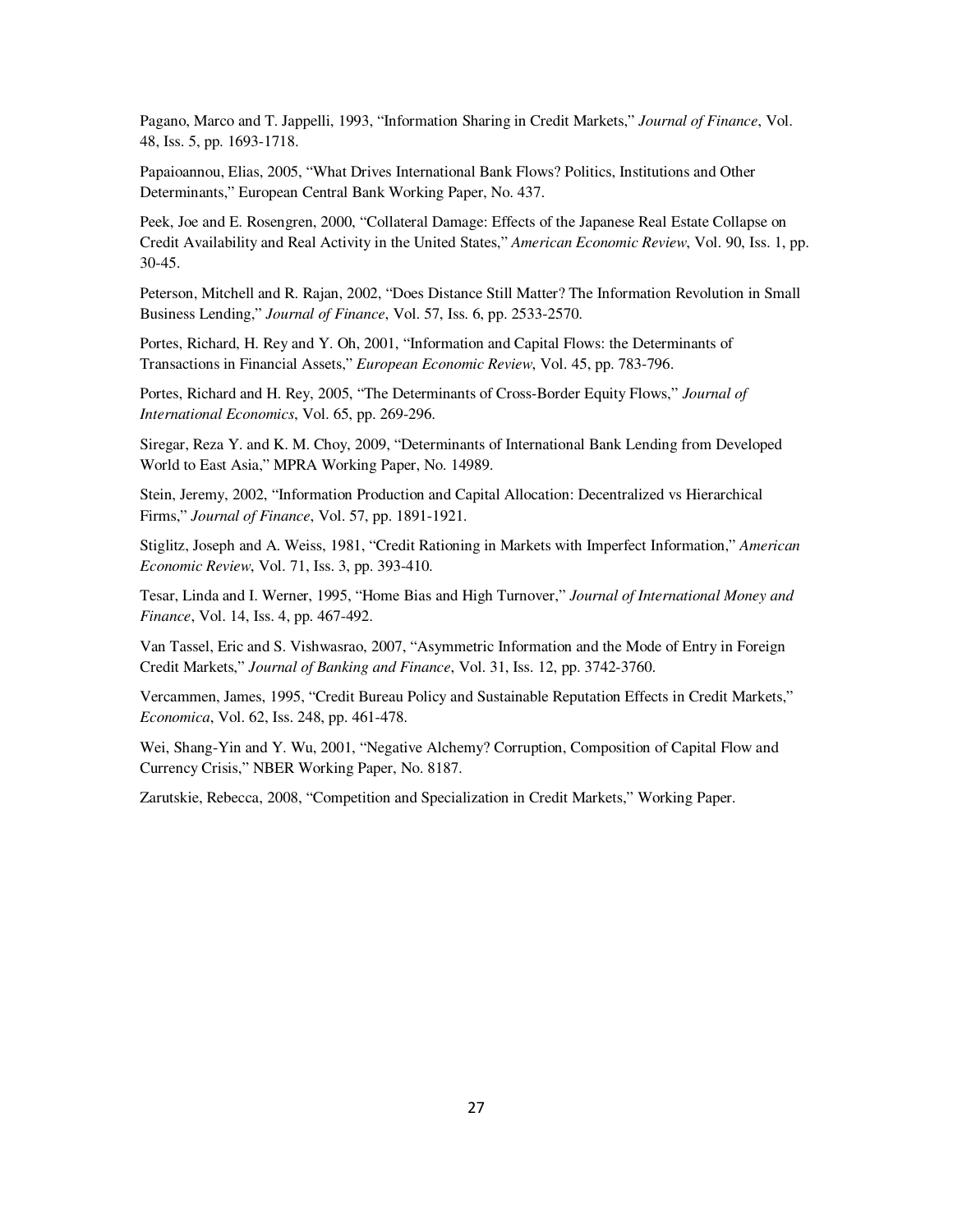Table 1: List of variables

| <b>Variable</b>                  | <b>Description</b>                                                                                                                        | <b>Source</b>                                               | Mean    | Std. dev. | <b>Median</b> |
|----------------------------------|-------------------------------------------------------------------------------------------------------------------------------------------|-------------------------------------------------------------|---------|-----------|---------------|
| Distance                         | The logarithms of geodesic distance between the geographic centers of the<br>host and home countries (in 1000 kilometers).                | Authors' own calculation based<br><b>CIA World Factbook</b> | 1.190   | 1.189     | 1.591         |
| Loan growth rate                 | The annual growth rate of real loans (in $\%$ ).                                                                                          | BankScope                                                   | 23.533  | 54.209    | 14.157        |
| Net interest margin              | The ratio of net interest income to total earning assets of banks (in $\%$ ).                                                             | BankScope                                                   | 5.093   | 4.572     | 4.040         |
| Share of other<br>earning assets | The ratio of non-loans assets to total earning assets of banks (in $\%$ ).                                                                | BankScope                                                   | 42.282  | 23.657    | 39.927        |
| <b>ROE</b>                       | Return on equity (in $\%$ ).                                                                                                              | BankScope                                                   | 9.416   | 27.531    | 11.450        |
| Liquidity                        | The ratio of liquid assets to total assets (in $\%$ ).                                                                                    | BankScope                                                   | 38.253  | 19.256    | 35.738        |
| Capitalization                   | The ratio of equity to total assets (in $\%$ ).                                                                                           | BankScope                                                   | 13.237  | 10.038    | 10.368        |
| Size                             | Relative size of a bank in the banking sector, measured by the ratio of the<br>bank's loans to the banking sector total loans (in $\%$ ). | BankScope and IFS                                           | 3.827   | 6.848     | 1.244         |
| Riskiness                        | The ratio of loan loss provision to total loans (in $\%$ ).                                                                               | BankScope                                                   | 1.897   | 5.031     | .835          |
| Host GDP growth<br>rate          | The growth rate of real GDP in host countries (in $\%$ ).                                                                                 | <b>IFS</b>                                                  | 5.493   | 5.183     | 5.050         |
| Host change in<br>unemployment   | First-order difference in unemployment rate in host countries (in $\%$ ).                                                                 | <b>IFS</b>                                                  | $-.125$ | 1.460     | $-.200$       |
| Dummy (host<br>monetary policy)  | A dummy $= 1$ if the host central bank conducts expansionary monetary<br>$policy = 0$ otherwise.                                          | <b>IFS</b>                                                  | .588    | .492      | -1            |
| Host depreciation<br>rate        | Foreign exchange depreciation rate of host currency against U.S. dollar.                                                                  | <b>IFS</b>                                                  | 3.810   | 23.415    | 0.000         |
| Parent bank mass                 | The logarithms of the total assets of the conglomerate (in billions of U.S.<br>dollar).                                                   | BankScope                                                   | 12.583  | 1.177     | 12.714        |
| Parent bank liquidity            | The ratio of liquid assets to total assets of the conglomerate (in $\%$ ).                                                                | BankScope                                                   | 28.023  | 12.793    | 26.678        |
| Parent bank<br>capitalization    | The ratio of equity to total assets of the conglomerate (in $\%$ ).                                                                       | BankScope                                                   | 5.459   | 2.432     | 5.049         |
| Home GDP growth<br>rate          | The growth rate of real GDP in home countries (in $\%$ ).                                                                                 | <b>IFS</b>                                                  | 2.565   | 2.436     | 2.172         |
| Home change in<br>unemployment   | First-order difference in unemployment rate in home countries (in $\%$ ).                                                                 | <b>IFS</b>                                                  | $-.290$ | .891      | $-.299$       |
| Dummy (home<br>monetary policy)  | $Dummy = 1$ if the home central bank conducts expansionary monetary<br>$policy = 0$ otherwise.                                            | <b>IFS</b>                                                  | .608    | .488      |               |
| Dummy (M&A)                      | Dummy = 1 if the foreign subsidiary is established by merger $\&$<br>$acquisition = 0$ if established from scratch                        | Banks' profile, SDC platinum,<br>annual reports, and etc.   | .438    | .496      | $\mathbf{0}$  |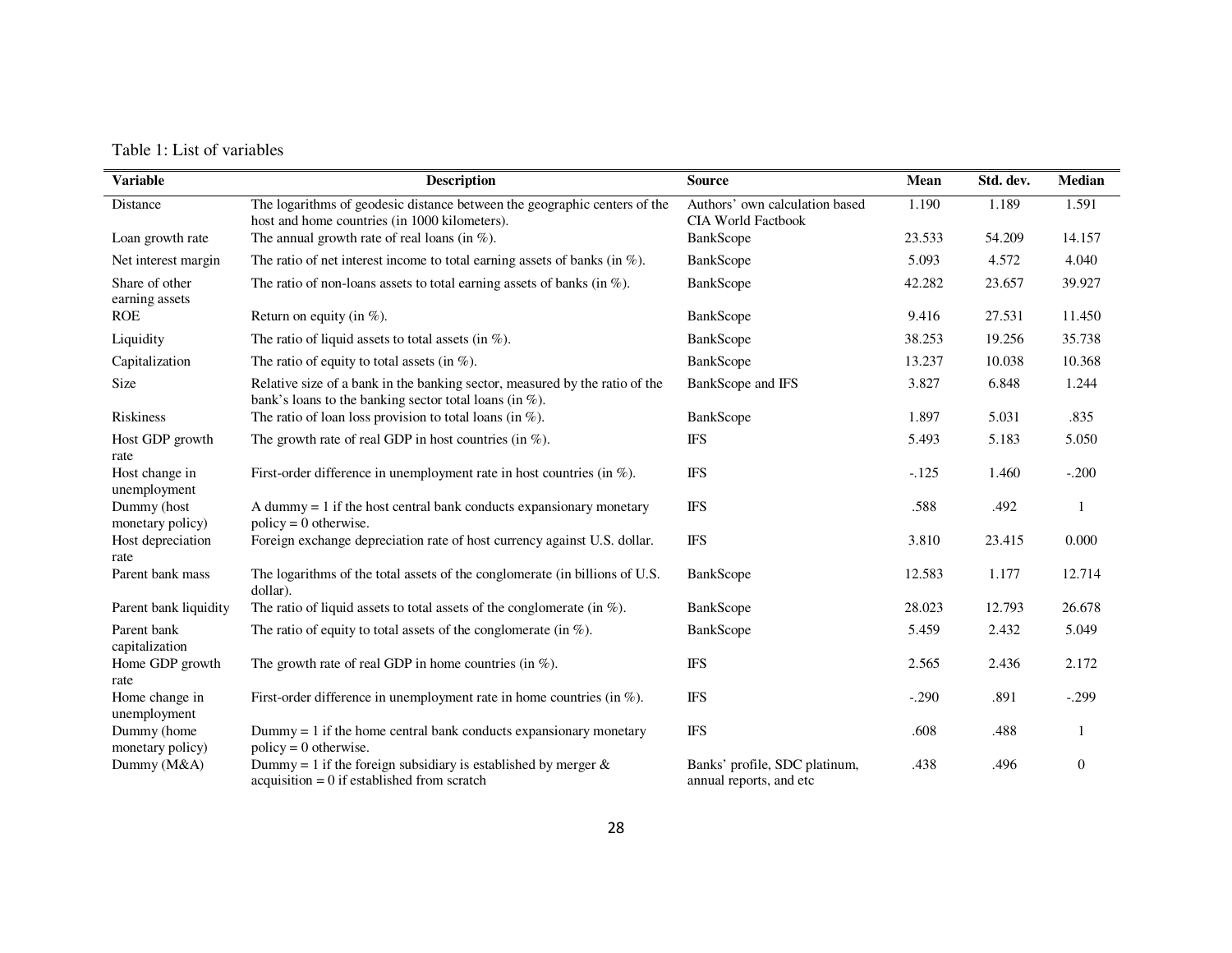| History                                               | The logarithms of the length of presence (in years) in host countries.                                                   | Banks' profile, BankScope,<br>SDC platinum, annual reports,<br>and etc | 2.853  | .975   | 2.639            |
|-------------------------------------------------------|--------------------------------------------------------------------------------------------------------------------------|------------------------------------------------------------------------|--------|--------|------------------|
| Dummy (information<br>institution)                    | $Dummy = 1$ if either a public credit registry or a private credit bureau<br>exists in the host country $= 0$ otherwise. | The World Bank "Doing"<br>Business" database                           | .870   | .336   |                  |
| Dummy (same)<br>language)                             | Dummy $= 1$ if the host and home countries have the same official<br>language.                                           | <b>CIA World Factbook</b>                                              | .162   | .368   | $\Omega$         |
| Dummy (same legal<br>system)                          | Dummy $= 1$ if the host and home countries have the same legal system.                                                   | La Porta et al. (1998), CIA<br><b>World Factbook</b>                   | .471   | .499   | $\overline{0}$   |
| Dummy (same<br>region)                                | Dummy $= 1$ if the host and home countries are located in a same region.                                                 | <b>CIA World Factbook</b>                                              | .433   | .495   | $\boldsymbol{0}$ |
| Host financial<br>deepening                           | Ratio of domestic credit to private sector to GDP (in $\%$ ).                                                            | Financial Structure Database by<br>Beck (2009)                         | 39.577 | 29.825 | 29.019           |
| Dummy (financial<br>crisis)                           | Dummy $= 1$ if the host market experienced a systematic banking crisis in<br>given year                                  | Caprio and Klingebiel (2003)<br>Laeven and Valencia (2008)             | .268   | .443   | $\theta$         |
| Number of listed<br>companies in host<br>stock market | Number of publicly listed companies per 10K population.                                                                  | Financial Structure Database by<br>Beck (2009)                         | .254   | .456   | .060             |
| Stock market<br>capitalization                        | The ratio of stock market capitalization to GDP (in $\%$ ).                                                              | Financial Structure Database by<br>Beck (2009)                         | 43.082 | 56.009 | 25.982           |
| Stock market<br>turnover                              | Stock market turnover ratio.                                                                                             | Financial Structure Database by<br>Beck (2009)                         | 32.494 | 62.529 | 23.397           |
| Concentration                                         | Assets of three largest banks as a share of assets of all commercial banks<br>$(in \%)$ .                                | Financial Structure Database by<br>Beck (2009)                         | 54.962 | 15.613 | 56.141           |
| Hierarchy                                             | The ratio of the assets owned by the subsidiary to the total assets of the<br>conglomerate (in $%$ ).                    | BankScope                                                              | 1.172  | 2.564  | .238             |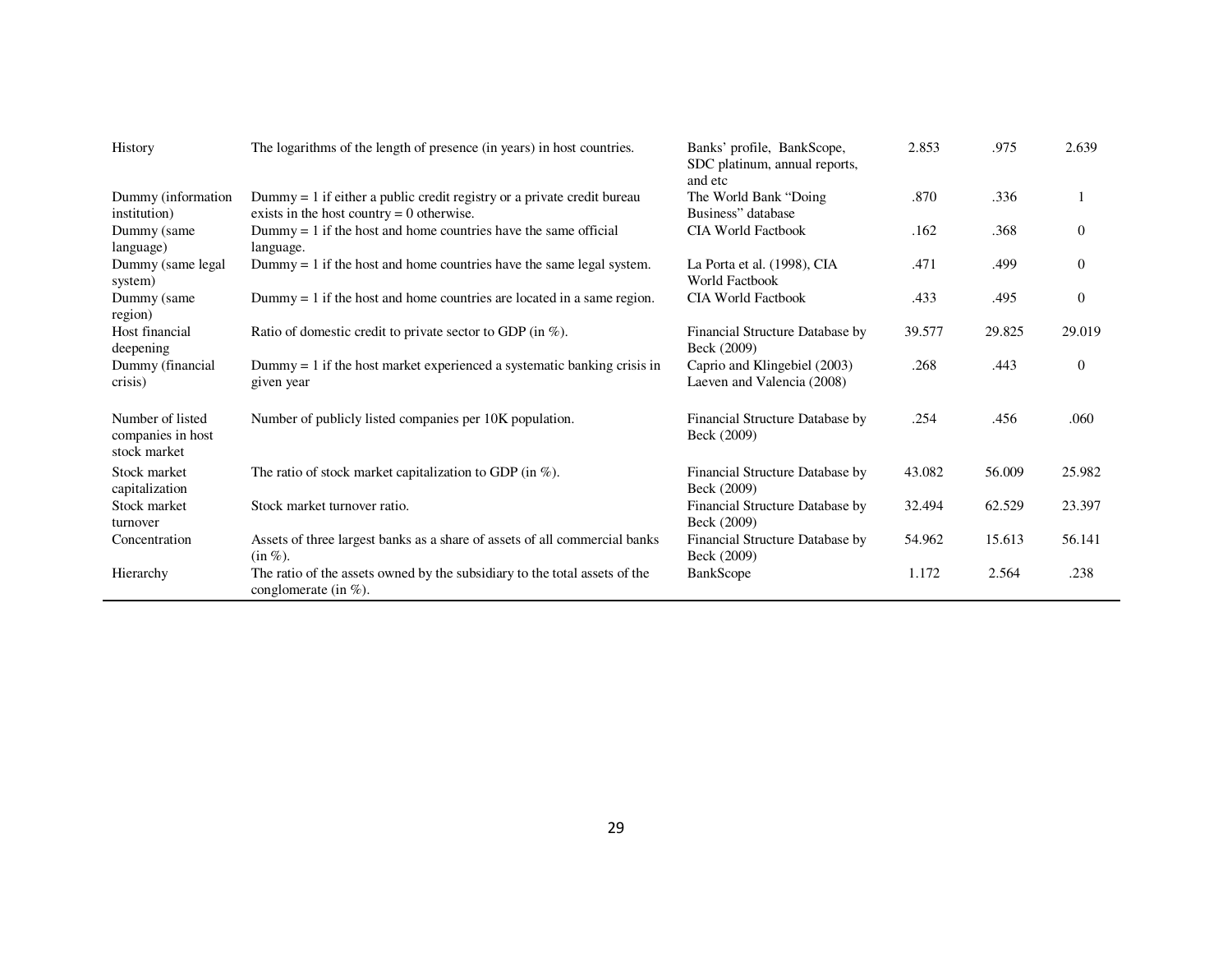| Dependent variables          |                     |                               |                                         |            |
|------------------------------|---------------------|-------------------------------|-----------------------------------------|------------|
|                              | Loan growth<br>rate | <b>Net interest</b><br>margin | <b>Share of other</b><br>earning assets | <b>ROE</b> |
| Distance                     | $-4.927***$         | $-210*$                       | $1.224**$                               | $-1.224**$ |
|                              | (1.296)             | (.114)                        | (.581)                                  | (.574)     |
| Liquidity                    | $.153***$           | $-019***$                     | .593***                                 | .008       |
|                              | (.044)              | (.002)                        | (.018)                                  | (.017)     |
| Capitalization               | .124                | $.024***$                     | $.085***$                               | $-.137***$ |
|                              | (.100)              | (.006)                        | (.035)                                  | (.031)     |
| Size                         | $-404***$           | $.030***$                     | $.094**$                                | $.369***$  |
|                              | (.122)              | (.009)                        | (.047)                                  | (.062)     |
| <b>Riskiness</b>             | $-.697***$          | $.037***$                     | $.127*$                                 | .081       |
|                              | (.195)              | (.011)                        | (.068)                                  | (.117)     |
| Host GDP growth rate         | $1.213***$          | $-.032***$                    | $-.143**$                               | $.381***$  |
|                              | (.169)              | (.008)                        | (.065)                                  | (.074)     |
| Host change in unemployment  | $-787*$             | $-.042$                       | $-.183$                                 | .019       |
|                              | (.424)              | (.026)                        | (.156)                                  | (.186)     |
| Dummy (host monetary policy) | $5.642***$          | $-184***$                     | .488                                    | $-.278$    |
|                              | (1.215)             | (.062)                        | (.438)                                  | (.508)     |
| Host depreciation rate       | $.085***$           | $.013***$                     | .001                                    | $-0.032**$ |
|                              | (.027)              | (.002)                        | (.010)                                  | (.016)     |
| Parent bank mass             | $-1.732**$          | $-.031$                       | $2.707***$                              | $1.347***$ |
|                              | (.837)              | (.065)                        | (.315)                                  | (.392)     |
| Parent bank liquidity        | $-.190***$          | $-0.015***$                   | $.140***$                               | $-.090***$ |
|                              | (.066)              | (.004)                        | (.025)                                  | (.027)     |
| Parent bank capitalization   | $-.036$             | .099***                       | $-.048$                                 | .134       |
|                              | (.309)              | (.026)                        | (.114)                                  | (.142)     |
| Home GDP growth rate         | $-323$              | $-.003$                       | .085                                    | $-312**$   |
|                              | (.228)              | (.018)                        | (.103)                                  | (.122)     |
| Home change in unemployment  | $-756$              | .015                          | $-196$                                  | $-466*$    |
|                              | (.675)              | (.040)                        | (.217)                                  | (.281)     |
| Dummy (home monetary policy) | .569                | .019                          | .357                                    | .351       |
|                              | (1.868)             | (.088)                        | (.690)                                  | (.799)     |
| Year dummies                 | Yes                 | Yes                           | Yes                                     | Yes        |
| Country dummies              | Yes                 | Yes                           | Yes                                     | Yes        |
| Observations (no. of banks)  | 1307 (254)          | 1307 (254)                    | 1301 (253)                              | 1304 (254) |
| Goodness of fit              | .183                | .368                          | .693                                    | .150       |

Table 2. Estimation results on the effects of distance on bank performance

Notes: The numbers in parentheses denote errors of the coefficients. \*\*\* 1%, \*\* 5%, and \* 10%.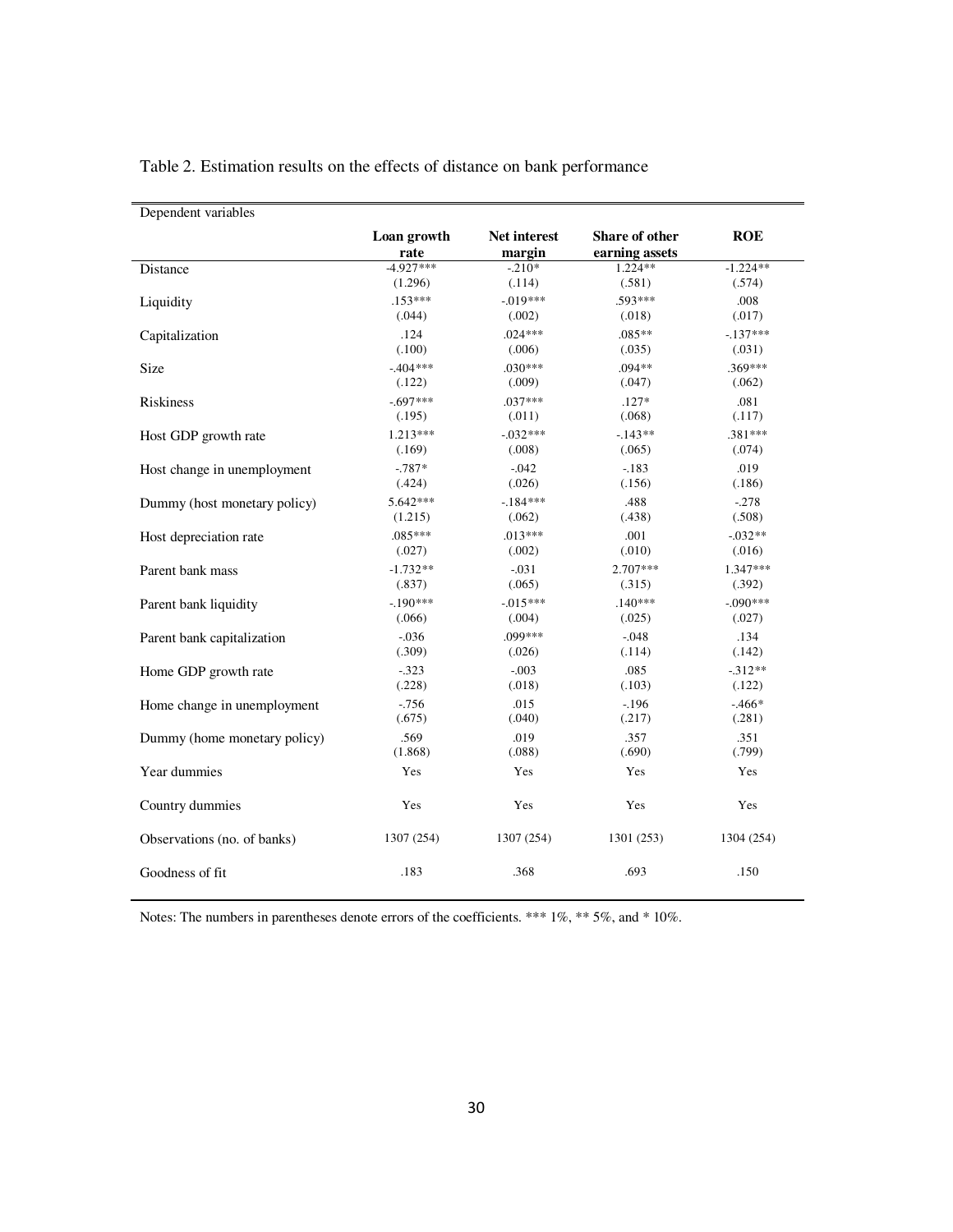| Dependent variables           |                        |                        |                                  |                     |
|-------------------------------|------------------------|------------------------|----------------------------------|---------------------|
|                               | Loan growth<br>rate    | Net interest<br>margin | Share of other<br>earning assets | <b>ROE</b>          |
| Distance                      | $-6.827***$<br>(1.379) | $-.192**$<br>(.093)    | $1.257**$<br>(.617)              | $-962$<br>(.670)    |
| Dummy $(M&A)$                 | $3.618*$<br>(2.048)    | .166<br>(.118)         | .373<br>(.814)                   | $-1.601*$<br>(.892) |
| Distance $\times$ Dummy (M&A) | $2.574**$<br>(1.151)   | $.270***$<br>(.079)    | .096<br>(.480)                   | $-966$<br>(.608)    |
| Other variables               | Yes                    | Yes                    | Yes                              | Yes                 |
| Year dummies                  | Yes                    | Yes                    | Yes                              | Yes                 |
| Country dummies               | Yes                    | Yes                    | Yes                              | Yes                 |
| Observations (no. of banks)   | 1307 (254)             | 1307 (254)             | 1301 (253)                       | 1304 (254)          |
| Goodness of fit.              | .190                   | .280                   | .695                             | .147                |

Table 3. Estimation results on the effects of entry mode on distance constraints

Notes: The numbers in parentheses denote errors of the coefficients. \*\*\* 1%, \*\* 5%, and \* 10%.

| Dependent variables         |                         |                               |                                         |                    |
|-----------------------------|-------------------------|-------------------------------|-----------------------------------------|--------------------|
|                             | Loan growth<br>rate     | <b>Net interest</b><br>margin | <b>Share of other</b><br>earning assets | <b>ROE</b>         |
| Distance                    | $-12.459***$<br>(2.190) | $-.341**$<br>(.155)           | 3.784***<br>(.843)                      | $-.370$<br>(1.142) |
| History                     | $-1.253$<br>(1.163)     | $.320***$<br>(.082)           | $1.597***$<br>(.407)                    | $-351$<br>(.595)   |
| Distance $\times$ History   | $2.623***$<br>(.622)    | $.096**$<br>(.046)            | $-949***$<br>(.218)                     | $-276$<br>(.312)   |
| Other variables             | Yes                     | Yes                           | Yes                                     | Yes                |
| Year dummies                | Yes                     | Yes                           | Yes                                     | Yes                |
| Country dummies             | Yes                     | Yes                           | Yes                                     | Yes                |
| Observations (no. of banks) | 1290 (251)              | 1290 (251)                    | 1284 (250)                              | 1287 (251)         |
| Goodness of fit.            | .187                    | .264                          | .703                                    | .143               |

# Table 4. The effects of history of presence on distance constraints

Notes: The numbers in parentheses denote errors of the coefficients. \*\*\* 1%, \*\* 5%, and \* 10%.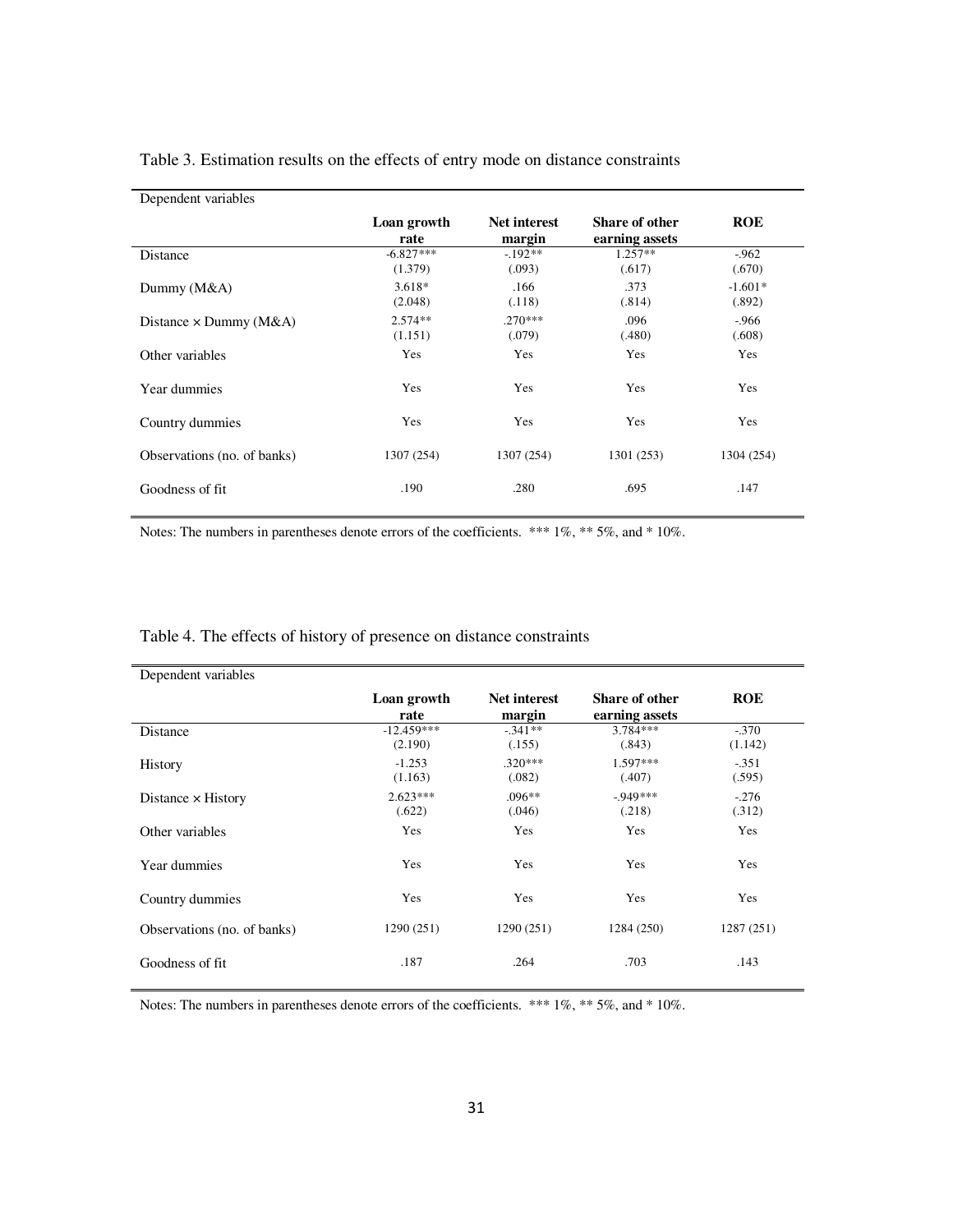| Dependent variables                                 |                         |                        |                                  |                    |  |  |  |
|-----------------------------------------------------|-------------------------|------------------------|----------------------------------|--------------------|--|--|--|
|                                                     | Loan growth<br>rate     | Net interest<br>margin | Share of other<br>earning assets | <b>ROE</b>         |  |  |  |
| Panel A: Public registry or private bureau          |                         |                        |                                  |                    |  |  |  |
| Distance                                            | $-10.242***$<br>(2.792) | $-0.625***$<br>(.125)  | 1.206<br>(.816)                  | $-.539$<br>(1.044) |  |  |  |
| Dummy (information institutes)                      | $-5.369**$<br>(2.611)   | $-316**$<br>(.142)     | $-3.121***$<br>(1.017)           | 1.230<br>(.950)    |  |  |  |
| Distance $\times$ Dummy (information<br>institutes) | $5.579**$<br>(2.567)    | $.319***$<br>(.112)    | $-.336$<br>(.794)                | $-946$<br>(.971)   |  |  |  |
| Other variables                                     | Yes                     | Yes                    | Yes                              | Yes                |  |  |  |
| Year dummies                                        | Yes                     | Yes                    | Yes                              | Yes                |  |  |  |
| Country dummies                                     | Yes                     | Yes                    | Yes                              | Yes                |  |  |  |
| Obs (no. of banks)                                  | 1307 (254)              | 1307 (254)             | 1301 (253)                       | 1304 (254)         |  |  |  |
| Goodness of fit.                                    | .183                    | .322                   | .634                             | .153               |  |  |  |

Table 5. Estimation results on the effects of credit information institutes on distance constraints

| Panel B: Public registry and private bureau |                         |                     |                        |                      |  |
|---------------------------------------------|-------------------------|---------------------|------------------------|----------------------|--|
| Distance                                    | $-11.137***$<br>(1.994) | $-656***$<br>(.122) | $1.900**$<br>(.769)    | $-422$<br>(.940)     |  |
| Dummy (public registry)                     | $-2.986$<br>(4.235)     | .173<br>(.172)      | .141<br>(1.655)        | $4.200**$<br>(1.712) |  |
| Distance $\times$ Dummy (public registry)   | $3.965**$<br>(1.721)    | $.349**$<br>(.167)  | $-2.182**$<br>(.863)   | $-1.510$<br>(.971)   |  |
| Dummy (private bureau)                      | $-2.539$<br>(2.355)     | $-336**$<br>(.144)  | $-4.259***$<br>(1.109) | .381<br>(1.022)      |  |
| Distance $\times$ Dummy (private bureau)    | $4.629***$<br>(1.584)   | $.192*$<br>(.106)   | .045<br>(.740)         | $-312$<br>(.807)     |  |
| Other variables                             | Yes                     | Yes                 | Yes                    | Yes                  |  |
| Year dummies                                | Yes                     | Yes                 | Yes                    | Yes                  |  |
| Country dummies                             | Yes                     | Yes                 | Yes                    | Yes                  |  |
| Obs (no. of banks)                          | 1307 (254)              | 1307 (254)          | 1301 (253)             | 1304 (254)           |  |
| Goodness of fit                             | .164                    | .329                | .635                   | .143                 |  |

Note: The numbers in parentheses denote errors of the coefficients. \*\*\* 1%, \*\* 5% and \* 10%.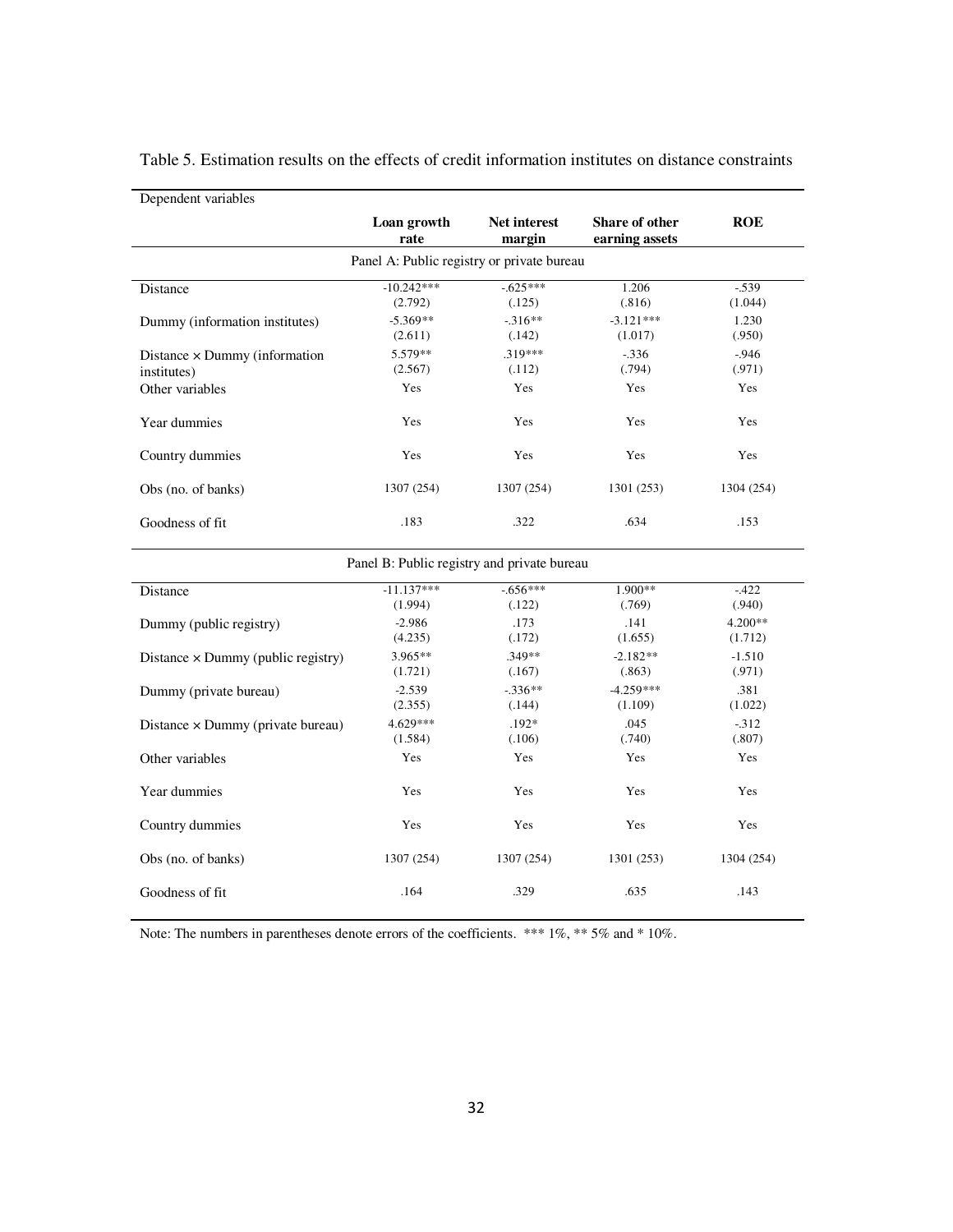| Dependent variables                            |                            |                       |                      |                       |
|------------------------------------------------|----------------------------|-----------------------|----------------------|-----------------------|
|                                                | Loan growth                | Net interest          | Share of other       | <b>ROE</b>            |
|                                                | rate                       | margin                | earning assets       |                       |
|                                                | Panel A: Same language     |                       |                      |                       |
| Distance                                       | $-7.944***$<br>(1.387)     | $-.304**$<br>(.123)   | 1.378**<br>(.630)    | $-1.659**$<br>(.729)  |
| Dummy (same language)                          | $-12.349$<br>(9.121)       | $1.697**$<br>(.760)   | 7.940**<br>(3.469)   | 3.132<br>(5.024)      |
| Distance $\times$ Dummy (same language)        | 9.435**<br>(4.192)         | $-468$<br>(.324)      | $-2.969*$<br>(1.613) | 1.016<br>(2.087)      |
| Other variables                                | Yes                        | Yes                   | Yes                  | Yes                   |
| Year dummies                                   | Yes                        | Yes                   | Yes                  | Yes                   |
| Country dummies                                | Yes                        | Yes                   | Yes                  | Yes                   |
| Obs (no. of banks)                             | 1307 (254)                 | 1307 (254)            | 1301 (253)           | 1304 (254)            |
| Goodness of fit                                | .179                       | .370                  | .689                 | .155                  |
|                                                | Panel B: Same legal system |                       |                      |                       |
| Distance                                       | $-5.058***$                | $-252*$               | $3.101***$           | $-1.431**$            |
|                                                | (1.289)                    | (.129)                | (.514)               | (.670)                |
| Dummy (same legal system)                      | 1.233<br>(1.696)           | $-444***$<br>(.141)   | $-.255$<br>(.739)    | $-.828$<br>(.820)     |
| Distance $\times$ Dummy (same legal<br>system) | $-.831$<br>(1.083)         | .076<br>(.093)        | .236<br>(.482)       | .035<br>(.569)        |
| Other variables                                | Yes                        | Yes                   | Yes                  | Yes                   |
| Year dummies                                   | Yes                        | Yes                   | Yes                  | Yes                   |
| Country dummies                                | Yes                        | Yes                   | Yes                  | Yes                   |
| Obs (no. of banks)                             | 1307 (254)                 | 1307 (254)            | 1301 (253)           | 1304 (254)            |
| Goodness of fit                                | .176                       | .365                  | .669                 | .151                  |
|                                                | Panel C: Same region       |                       |                      |                       |
| Distance                                       | $-6.364**$<br>(2.841)      | $-1.064***$<br>(.266) | .681<br>(1.228)      | $-4.414**$<br>(2.166) |
| Dummy (same region)                            | $-4.287$<br>(6.453)        | $-1.631***$<br>(.609) | .682<br>(2.749)      | $-7.185$<br>(4.892)   |
| Distance $\times$ Dummy (same region)          | $-3.726$<br>(3.393)        | 1.206***<br>(.296)    | $-587$<br>(1.513)    | 4.326*<br>(2.376)     |
| Other variables                                | Yes                        | Yes                   | Yes                  | Yes                   |
| Year dummies                                   | Yes                        | Yes                   | Yes                  | Yes                   |
| Country dummies                                | Yes                        | Yes                   | Yes                  | Yes                   |
| Obs (no. of banks)                             | 1307 (254)                 | 1307 (254)            | 1301 (253)           | 1304 (254)            |
| Goodness of fit                                | .177                       | .391                  | .682                 | .152                  |

Table 6. Estimation results on the effects of language, legal system and region on distance constraints

Note: The numbers in parentheses denote errors of the coefficients. \*\*\* 1%, \*\* 5% and \* 10%.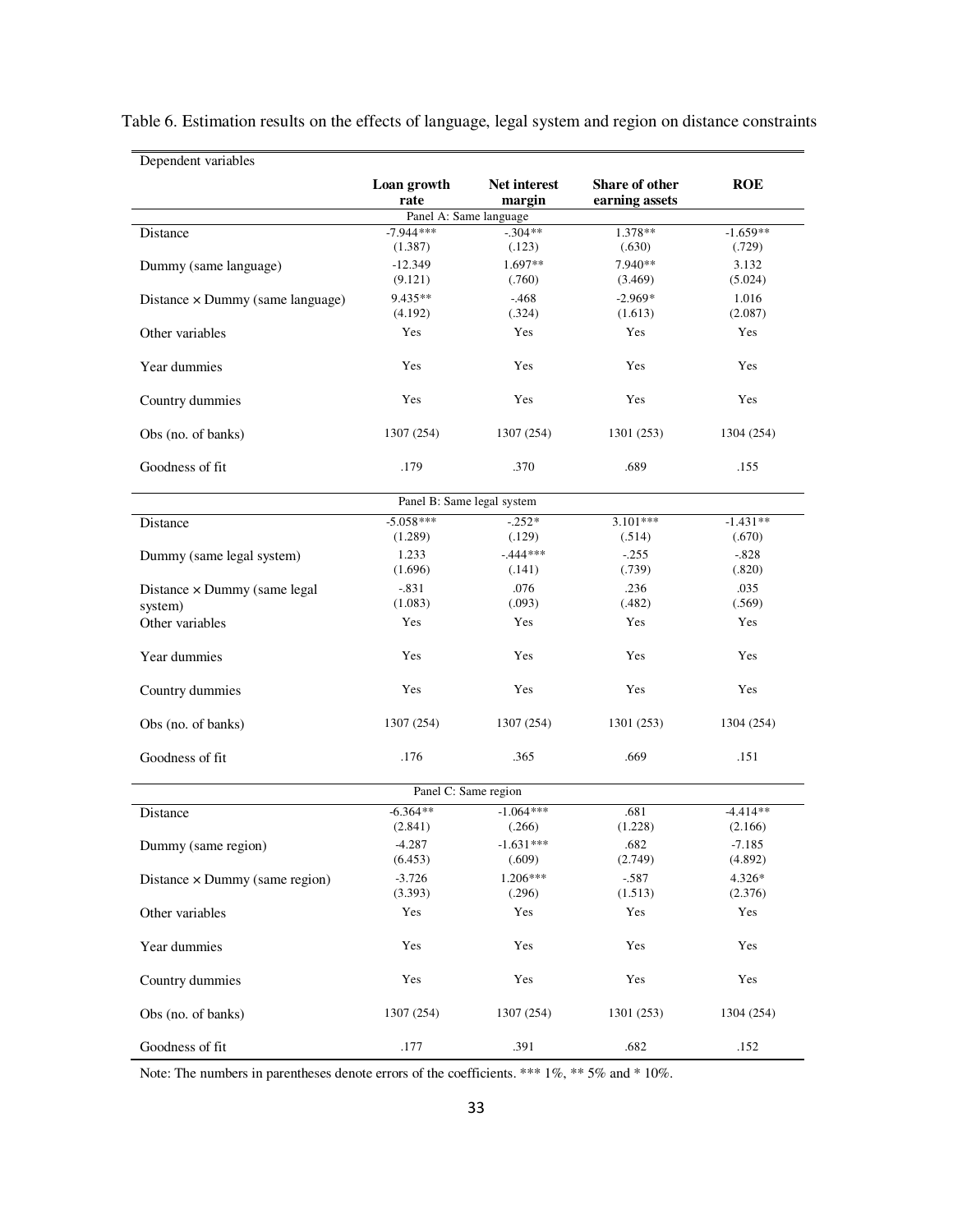| Dependent variables                        |                     |                               |                                  |             |  |
|--------------------------------------------|---------------------|-------------------------------|----------------------------------|-------------|--|
|                                            | Loan growth<br>rate | <b>Net interest</b><br>margin | Share of other<br>earning assets | <b>ROE</b>  |  |
| Distance                                   | $-7.680***$         | $-964***$                     | $4.078***$                       | $-3.013***$ |  |
|                                            | (1.903)             | (.190)                        | (.647)                           | (.898)      |  |
| Host financial deepening                   | $-.067$             | $-.041***$                    | $-139***$                        | $-0.075**$  |  |
|                                            | (.088)              | (.005)                        | (.027)                           | (.031)      |  |
| Distance $\times$ Host financial deepening | $.053**$            | $.011***$                     | .002                             | $.029**$    |  |
|                                            | (.023)              | (.001)                        | (.008)                           | (.012)      |  |
| Other variables                            | Yes                 | Yes                           | Yes                              | Yes         |  |
| Year dummies                               | Yes                 | Yes                           | Yes                              | Yes         |  |
| Country dummies                            | Yes                 | Yes                           | Yes                              | Yes         |  |
| Obs (no. of banks)                         | 1279 (248)          | 1279 (248)                    | 1273 (247)                       | 1276 (248)  |  |
| Goodness of fit.                           | .182                | .377                          | .677                             | .156        |  |

Table 7. Estimation results on the effects of financial deepening on distance constraints

Note: The numbers in parentheses denote errors of the coefficients. \*\*\*  $1\%$ , \*\*  $5\%$  and \*  $10\%$ .

| Dependent variables                        |                        |                               |                                  |                      |  |
|--------------------------------------------|------------------------|-------------------------------|----------------------------------|----------------------|--|
|                                            | Loan growth<br>rate    | <b>Net interest</b><br>margin | Share of other<br>earning assets | <b>ROE</b>           |  |
| Distance                                   | $-4.782***$<br>(1.156) | $-.500***$<br>(.115)          | $2.152***$<br>(.506)             | $-1.311**$<br>(.570) |  |
| Dummy (financial crisis)                   | .978<br>(2.258)        | $.311**$<br>(.151)            | $-2.772***$<br>(.921)            | .684<br>(1.084)      |  |
| Distance $\times$ Dummy (financial crisis) | $-2.339*$<br>(1.385)   | $-255***$<br>(.091)           | $-.500$<br>(.504)                | .562<br>(.736)       |  |
| Other variables                            | Yes                    | Yes                           | Yes                              | Yes                  |  |
| Year dummies                               | Yes                    | Yes                           | Yes                              | Yes                  |  |
| Country dummies                            | Yes                    | Yes                           | Yes                              | Yes                  |  |
| Obs (no. of banks)                         | 1307 (254)             | 1307 (254)                    | 1301 (253)                       | 1304 (254)           |  |
| Goodness of fit.                           | .178                   | .360                          | .690                             | .147                 |  |

### Table 8. Estimation results on the effects of financial crisis on distance constraints

Note: The numbers in parentheses denote errors of the coefficients. \*\*\* 1%, \*\* 5% and \* 10%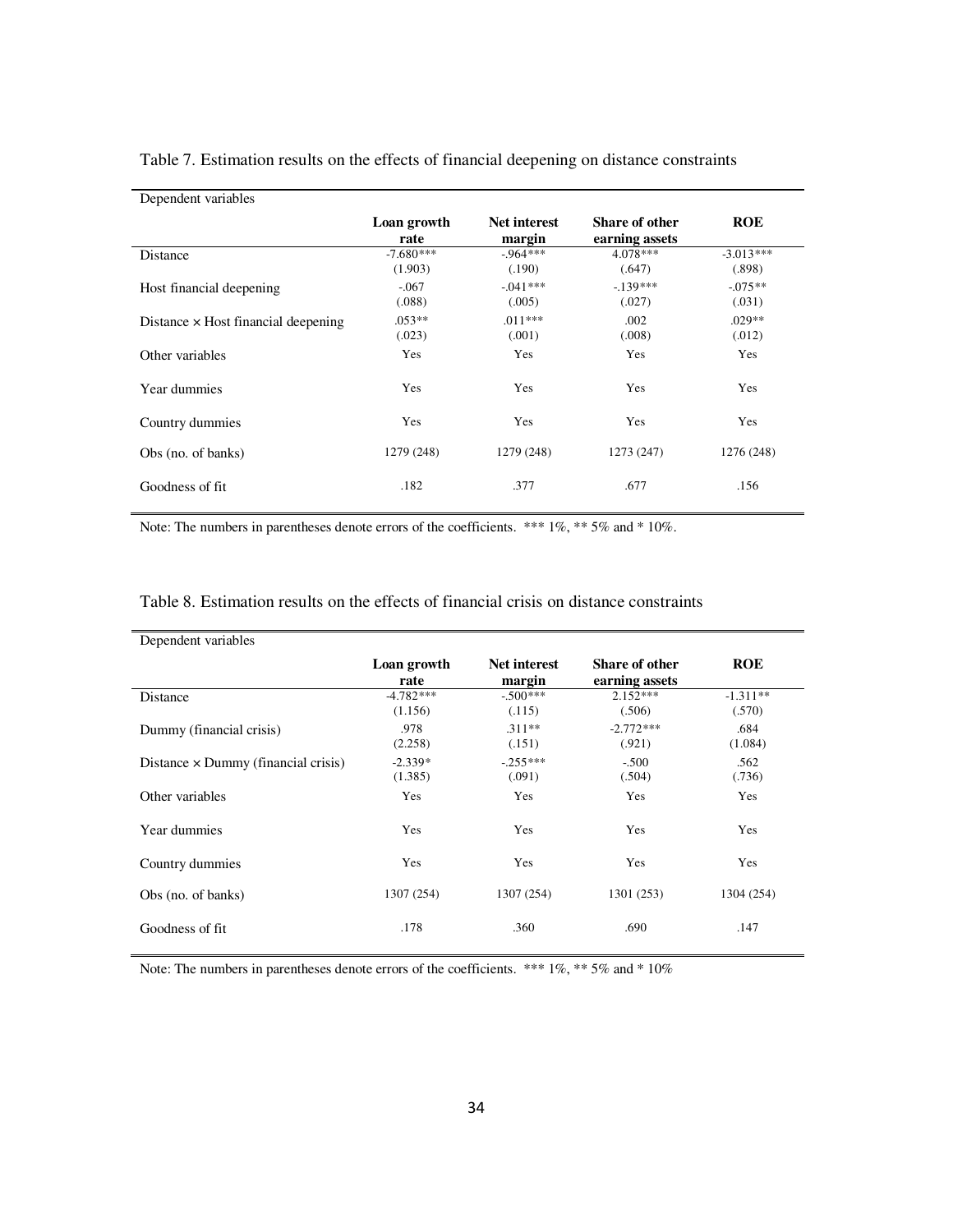| Dependent variables                             |                                              |                        |                                  |                      |
|-------------------------------------------------|----------------------------------------------|------------------------|----------------------------------|----------------------|
|                                                 | Loan growth<br>rate                          | Net interest<br>margin | Share of other<br>earning assets | <b>ROE</b>           |
|                                                 | Panel A: Number of publicly listed companies |                        |                                  |                      |
| Distance                                        | $-9.276***$<br>(1.093)                       | $-.400***$<br>(.135)   | 4.324***<br>(.483)               | $-1.643**$<br>(.729) |
| Number of listed companies                      | .384<br>(3.728)                              | $-129$<br>(.278)       | $-4.759**$<br>(2.039)            | $-3.349$<br>(2.097)  |
| Distance $\times$ Number of listed<br>companies | 3.294*<br>(1.956)                            | $.634***$<br>(.171)    | $-2.864***$<br>(1.087)           | 1.964*<br>(1.190)    |
| Other variables                                 | Yes                                          | Yes                    | Yes                              | Yes                  |
| Year dummies                                    | Yes                                          | Yes                    | Yes                              | Yes                  |
| Country dummies                                 | Yes                                          | Yes                    | Yes                              | Yes                  |
| Obs (no. of banks)                              | 1285 (250)                                   | 1285 (250)             | 1279 (249)                       | 1282 (250)           |
| Goodness of fit                                 | .158                                         | .360                   | .680                             | .144                 |
|                                                 | Panel B: Stock market capitalization         |                        |                                  |                      |
| Distance                                        | $-8.371***$                                  | $-402***$              | 3.380***                         | $-1.485**$           |
|                                                 | (1.109)                                      | (.134)                 | (.557)                           | (.633)               |
| Stock market capitalization                     | $-.088***$<br>(.019)                         | $-.007**$<br>(.003)    | $-.040**$<br>(.015)              | $-.003$<br>(.012)    |
| Distance × Stock market                         | $.026***$                                    | $.003***$              | .007                             | .007                 |
| capitalization                                  | (.010)                                       | (.001)                 | (.005)                           | (.004)               |
| Other variables                                 | Yes                                          | Yes                    | Yes                              | Yes                  |
| Year dummies                                    | Yes                                          | Yes                    | Yes                              | Yes                  |
| Country dummies                                 | Yes                                          | Yes                    | Yes                              | Yes                  |
| Obs (no. of banks)                              | 1267 (246)                                   | 1267 (246)             | 1261 (245)                       | 1264 (246)           |
| Goodness of fit                                 | .164                                         | .354                   | .678                             | .110                 |
|                                                 | Panel C: Stock market turnover rate          |                        |                                  |                      |
| Distance                                        | $-8.857***$<br>(1.325)                       | $-423***$<br>(.083)    | $1.450***$<br>(.568)             | $-1.462**$<br>(.645) |
| Stock market turnover rate                      | .028<br>(.019)                               | $-.001$<br>(.001)      | $-0.010$<br>(.006)               | .011<br>(.009)       |
| Distance $\times$ Stock market turnover<br>rate | $.036**$<br>(.016)                           | .000<br>(.001)         | $-.011**$<br>(.005)              | .007<br>(.006)       |
| Other variables                                 | Yes                                          | Yes                    | Yes                              | Yes                  |
| Year dummies                                    | Yes                                          | Yes                    | Yes                              | Yes                  |
| Country dummies                                 | Yes                                          | Yes                    | Yes                              | Yes                  |
| Obs (no. of banks)                              | 1273 (248)                                   | 1273 (248)             | 1267 (247)                       | 1270 (248)           |
| Goodness of fit                                 | .164                                         | .413                   | .689                             | .130                 |

Table 9. Estimation results on the effects of stock market development on distance constraints

Note: The numbers in parentheses denote errors of the coefficients. \*\*\* 1%, \*\* 5% and \* 10%.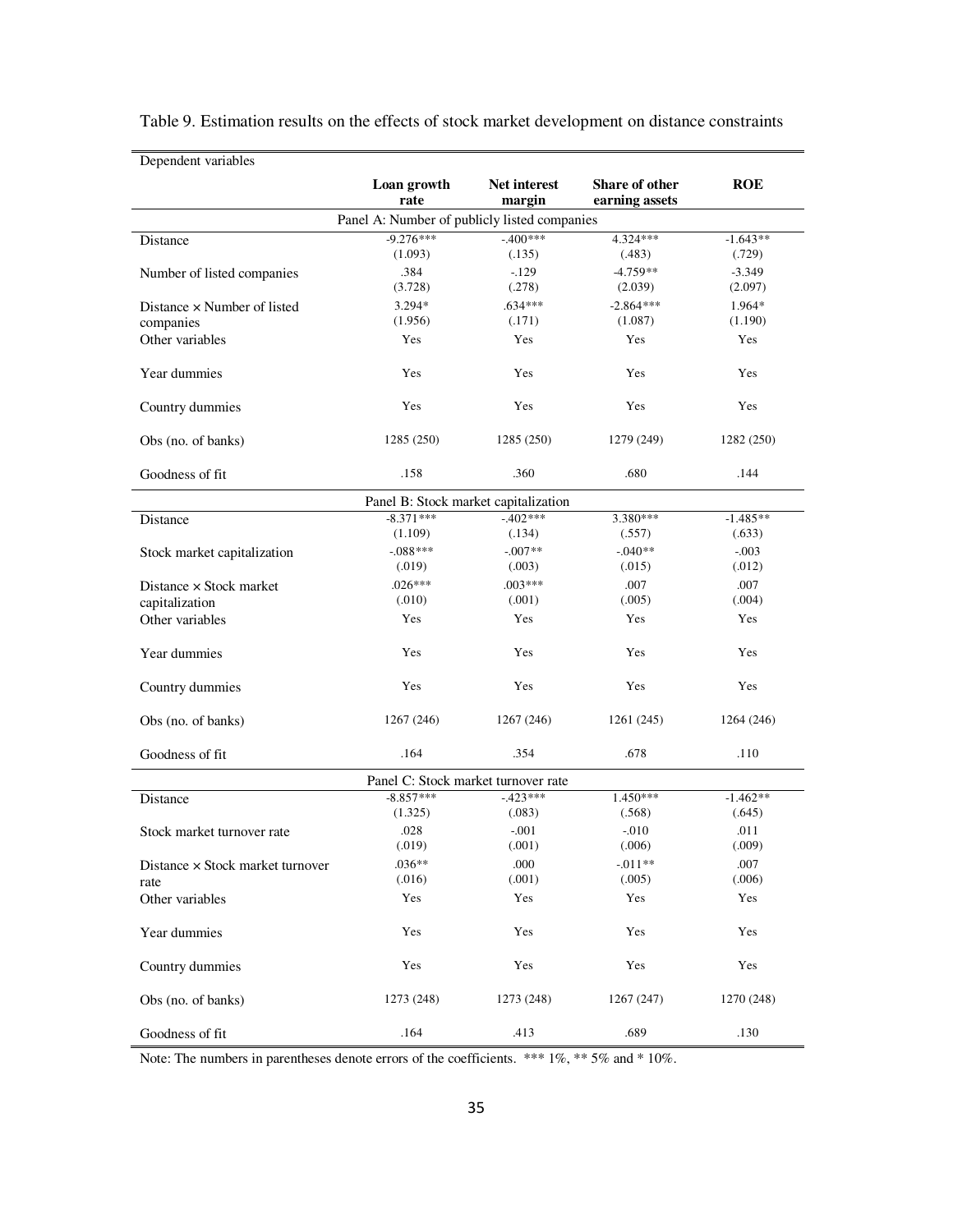| Dependent variables      |                         |                               |                                  |                      |
|--------------------------|-------------------------|-------------------------------|----------------------------------|----------------------|
|                          | Loan growth<br>rate     | <b>Net interest</b><br>margin | Share of other<br>earning assets | <b>ROE</b>           |
| Distance                 | $-13.518***$<br>(3.199) | $-1.525***$<br>(.243)         | $4.533***$<br>(1.367)            | $-3.247*$<br>(1.679) |
| Concentration            | $-.088$<br>(.084)       | $-.001$<br>(.006)             | $-0.012$<br>(.041)               | $-128***$<br>(.044)  |
| Distance x Concentration | $.113**$<br>(.051)      | $.014***$<br>(.003)           | $-.047**$<br>(.022)              | .024<br>(.027)       |
| Other variables          | Yes                     | Yes                           | Yes                              | Yes                  |
| Year dummies             | Yes                     | Yes                           | Yes                              | Yes                  |
| Country dummies          | Yes                     | Yes                           | Yes                              | Yes                  |
| Obs (no. of banks)       | 1289 (252)              | 1289 (252)                    | 1283 (251)                       | 1286 (252)           |
| Goodness of fit.         | .175                    | .377                          | .693                             | .147                 |

Table 10. Estimation results on the effects of concentration level on distance constraints

Note: The numbers in parentheses denote errors of the coefficients. \*\*\* 1%, \*\* 5% and \* 10%.

| Dependent variables         |                        |                               |                                  |                     |
|-----------------------------|------------------------|-------------------------------|----------------------------------|---------------------|
|                             | Loan growth<br>rate    | <b>Net interest</b><br>margin | Share of other<br>earning assets | <b>ROE</b>          |
| Distance                    | $-5.356***$<br>(1.425) | $-489***$<br>(.121)           | $2.470***$<br>(.516)             | $-1.066*$<br>(.648) |
| Hierarchy                   | $.566*$<br>(.338)      | $-0.048*$<br>(.024)           | $.319***$<br>(.110)              | $.416***$<br>(.150) |
| Distance $\times$ Hierarchy | $.550**$<br>(.268)     | $.035*$<br>(.018)             | $-199***$<br>(.075)              | $.249**$<br>(.099)  |
| Other variables             | Yes                    | Yes                           | Yes                              | Yes                 |
| Year dummies                | Yes                    | Yes                           | Yes                              | Yes                 |
| Country dummies             | Yes                    | Yes                           | Yes                              | Yes                 |
| Obs (no. of banks)          | 1307 (254)             | 1307 (254)                    | 1301 (253)                       | 1304 (254)          |
| Goodness of fit.            | .187                   | .362                          | .690                             | .151                |

Table 11. Estimation results on the effects of subsidiary hierarchy on distance constraints

Note: The numbers in parentheses denote errors of the coefficients. \*\*\* 1%, \*\* 5% and \* 10%.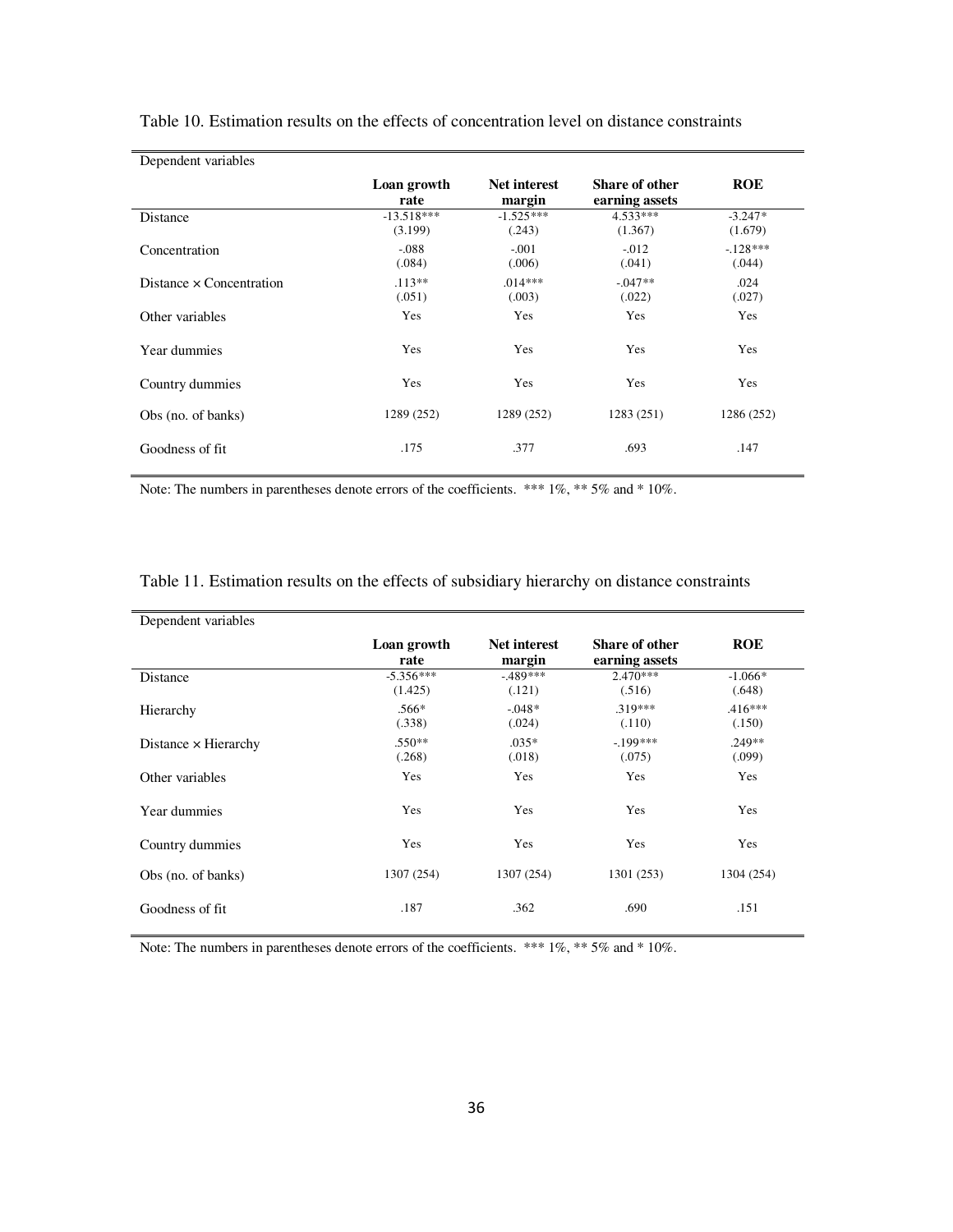### Table 12. Robustness Tests

| Dependent variables                                 |                         |                        |                                  |                         |
|-----------------------------------------------------|-------------------------|------------------------|----------------------------------|-------------------------|
|                                                     | Loan growth<br>rate     | Net interest<br>margin | Share of other<br>earning assets | <b>ROE</b>              |
| Distance                                            | $-31.808***$<br>(6.223) | $-1.470***$<br>(.462)  | 5.466***<br>(1.804)              | $-10.471***$<br>(2.581) |
| Dummy (M&A)                                         | 7.352***<br>(2.712)     | $.627***$<br>(.189)    |                                  |                         |
| Distance $\times$ Dummy (M&A)                       | $-642$<br>(1.764)       | $-.227$<br>(.159)      |                                  |                         |
| History                                             | $-5.121***$<br>(1.839)  | $-181$<br>(.148)       | 1.189**<br>(.501)                |                         |
| Distance $\times$ History                           | 3.323***<br>(1.013)     | $.267***$<br>(.087)    | $-.691**$<br>(.280)              |                         |
| Dummy (information institutes)                      | $-4.516$<br>(3.004)     | $-197$<br>(.140)       |                                  |                         |
| Distance $\times$ Dummy (information<br>institutes) | 4.617*<br>(2.542)       | $.194*$<br>(.116)      |                                  |                         |
| Dummy (same language)                               | $-20.521**$<br>(10.121) |                        | 11.700***<br>(3.545)             |                         |
| Distance $\times$ Dummy (same language)             | 11.736**<br>(4.768)     |                        | $-4.218**$<br>(1.652)            |                         |
| Dummy (same region)                                 |                         | $-371$<br>(.558)       |                                  | $-14.025***$<br>(5.205) |
| Distance $\times$ Dummy (same region)               |                         | .909***<br>(.330)      |                                  | $6.252**$<br>(2.626)    |
| Host financial deepening                            | $-.258***$<br>(.090)    | $-052***$<br>(.005)    |                                  | $-.044$<br>(.035)       |
| Distance $\times$ Host financial deepening          | .138***<br>(.049)       | $.012***$<br>(.003)    |                                  | $.083***$<br>(.017)     |
| Dummy (financial crisis)                            | .157<br>(2.942)         | .754***<br>(.151)      |                                  |                         |
| Distance $\times$ Dummy (financial crisis)          | $-529$<br>(1.716)       | .045<br>(.101)         |                                  |                         |
| Number of listed companies                          | .107<br>(5.412)         | $-153$<br>(.286)       | .386<br>(2.374)                  | .106<br>(2.318)         |
| Distance $\times$ Number of listed companies        | 4.802<br>(2.939)        | $-0.056$<br>(.236)     | 2.579<br>(1.614)                 | $2.550*$<br>(1.537)     |
| Stock market capitalization                         | $-0.040$<br>(.048)      | .001<br>(.003)         |                                  |                         |
| Distance $\times$ Stock market capitalization       | $-0.042$<br>(.027)      | $-0.002$<br>(.002)     |                                  |                         |
| Stock market turnover rate                          | .021<br>(.021)          |                        | $-.010$<br>(.006)                |                         |
| Distance $\times$ Stock market turnover rate        | $.029*$<br>(.017)       |                        | $-010*$<br>(.005)                |                         |
| Concentration                                       | .157<br>(.137)          | $-.005$<br>(.006)      | .043<br>(.038)                   |                         |
| Distance $\times$ Concentration                     | .075<br>(.074)          | $-.003$<br>(.004)      | $-0.028$<br>(.024)               |                         |
| Hierarchy                                           | 1.801***<br>(.456)      | .055<br>(.032)         | .165<br>(.146)                   | $.632***$<br>(.175)     |
| Distance × Hierarchy                                | .351<br>(.324)          | $-0.033$<br>(.023)     | $-174*$<br>(.102)                | .279**<br>(.110)        |
| Other variables                                     | Yes                     | Yes                    | Yes                              | Yes                     |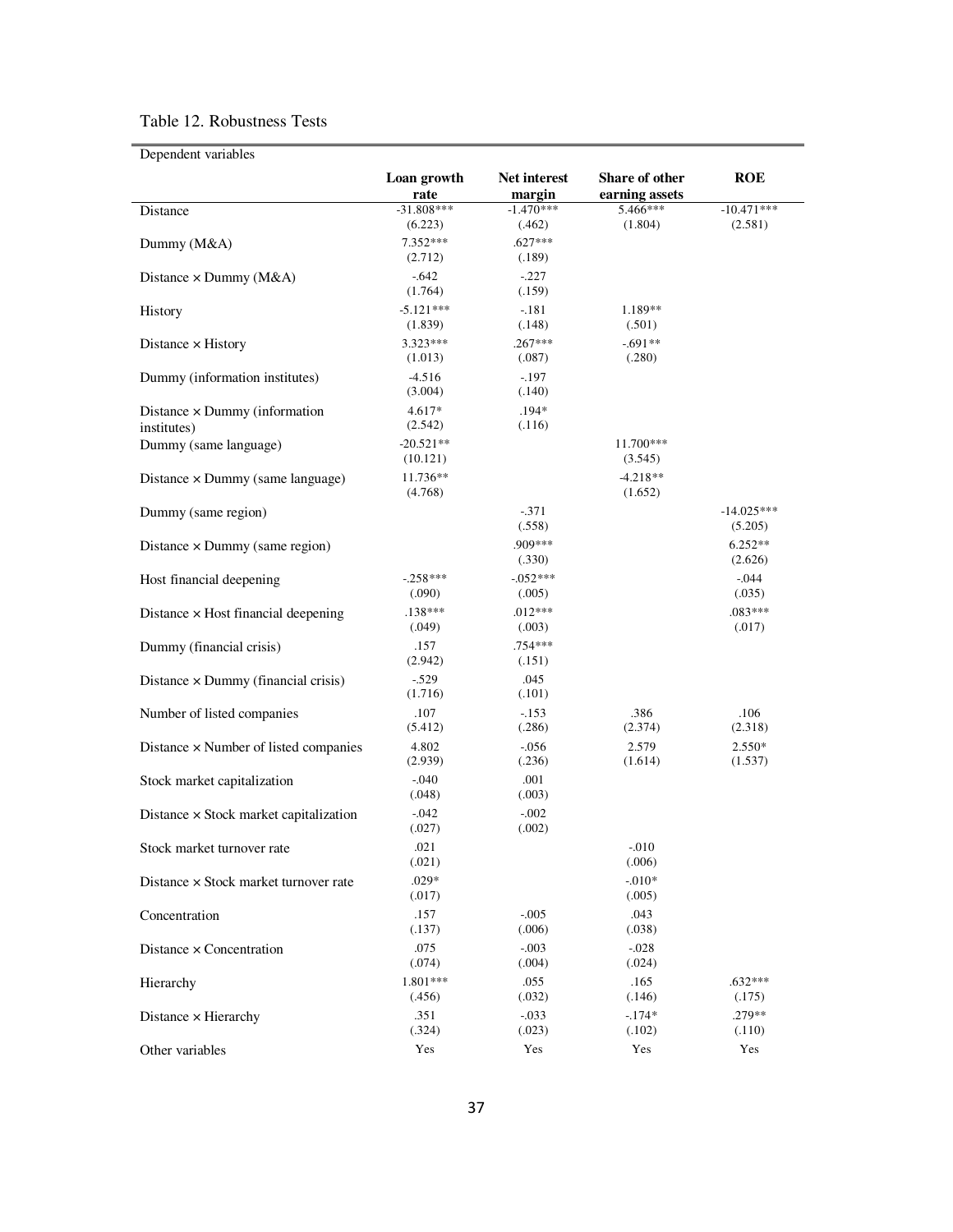| Year dummies                | Yes        | Yes        | Yes        | Yes        |
|-----------------------------|------------|------------|------------|------------|
| Country dummies             | Yes        | Yes        | Yes        | Yes        |
| Observations (no. of banks) | 1213 (235) | 1217 (236) | 1236 (242) | 1263 (245) |
| Goodness of fit             | .178       | .382       | .663       | .145       |

Note: The numbers in parentheses denote errors of the coefficients. \*\*\* 1%, \*\* 5% and \* 10%.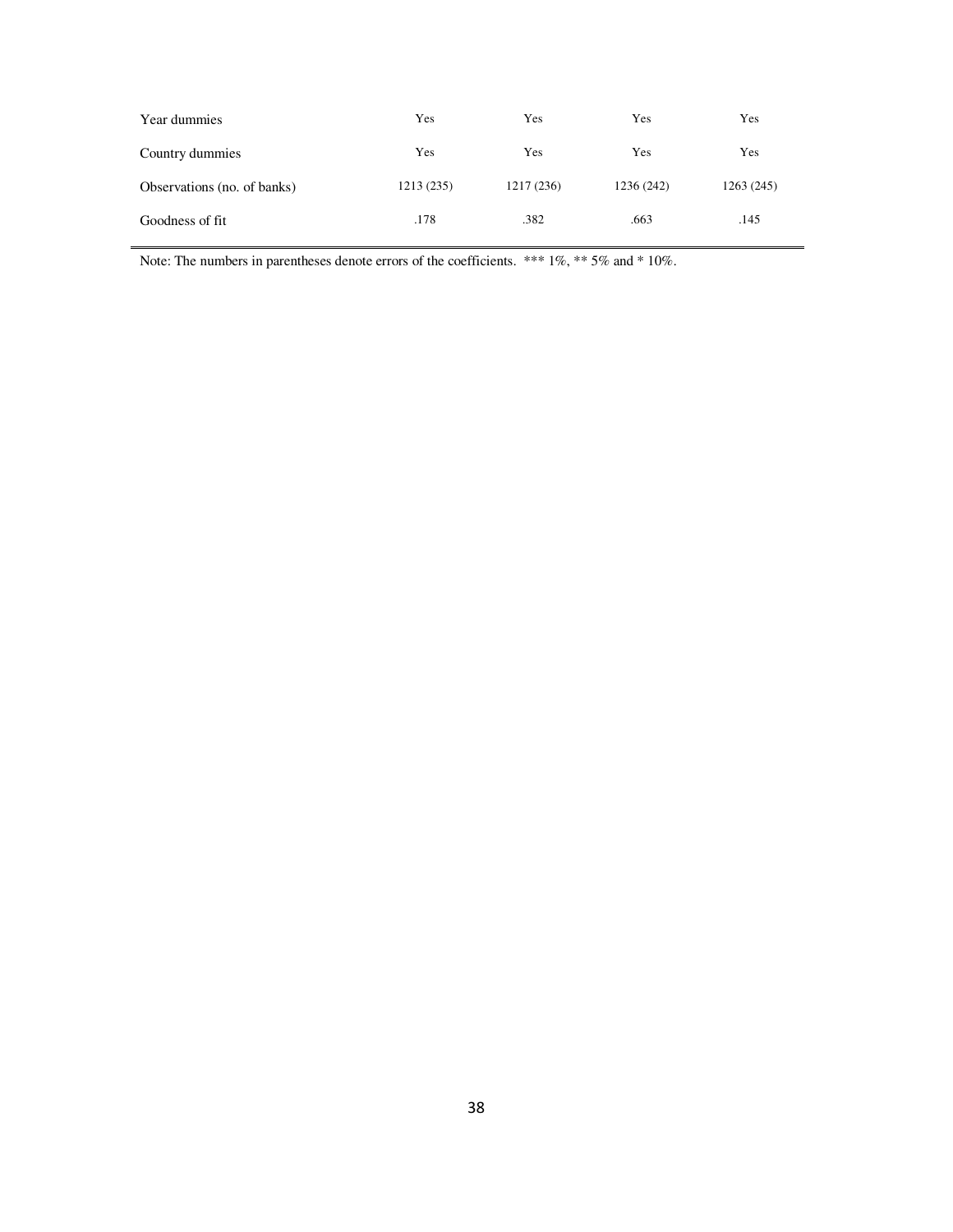# Table A1. Correlation coefficients among bank performance dimensions

|                               | Loan growth rate | Net interest margin | Share of other<br>earning assets | <b>ROE</b> |
|-------------------------------|------------------|---------------------|----------------------------------|------------|
| Loan growth rate              | 1.000            |                     |                                  |            |
| Net interest margin           | $0.056***$       | 1.000               |                                  |            |
| Share of other earning assets | $-0.171***$      | $-0.191***$         | 1.000                            |            |
| <b>ROE</b>                    | $0.088***$       | $0.109***$          | 0.004                            | 1.000      |

Note: \*\*\* 1%, \*\* 5%, and \* 10%

# Table A2. Correlation coefficients among distance and subsidiary characteristics

|                  | Distance    | Liquidity   | Capitalization | Size     | <b>Riskiness</b> |
|------------------|-------------|-------------|----------------|----------|------------------|
| Distance         | 1.000       |             |                |          |                  |
| Liquidity        | $-0.039*$   | 1.000       |                |          |                  |
| Capitalization   | $0.061***$  | 0.024       | 1.000          |          |                  |
| <b>Size</b>      | $-0.282***$ | $-0.107***$ | $-0.173***$    | 1.000    |                  |
| <b>Riskiness</b> | $-0.006$    | $-0.028$    | 0.019          | $-0.012$ | 1.000            |

Note: \*\*\* 1%, \*\* 5%, and \* 10%

# Table A3. Correlation coefficients among distance and parent bank characteristics

|                            | Distance    | Parent bank mass | Parent bank liquidity | Parent bank<br>capitalization |
|----------------------------|-------------|------------------|-----------------------|-------------------------------|
| Distance                   | 1.000       |                  |                       |                               |
| Parent bank mass           | $0.497***$  | 1.000            |                       |                               |
| Parent bank liquidity      | $-0.060***$ | 0.024            | 1.000                 |                               |
| Parent bank capitalization | $0.056***$  | $-0.188***$      | $-0.141***$           | 1.000                         |

Note: \*\*\* 1%, \*\* 5%, and \* 10%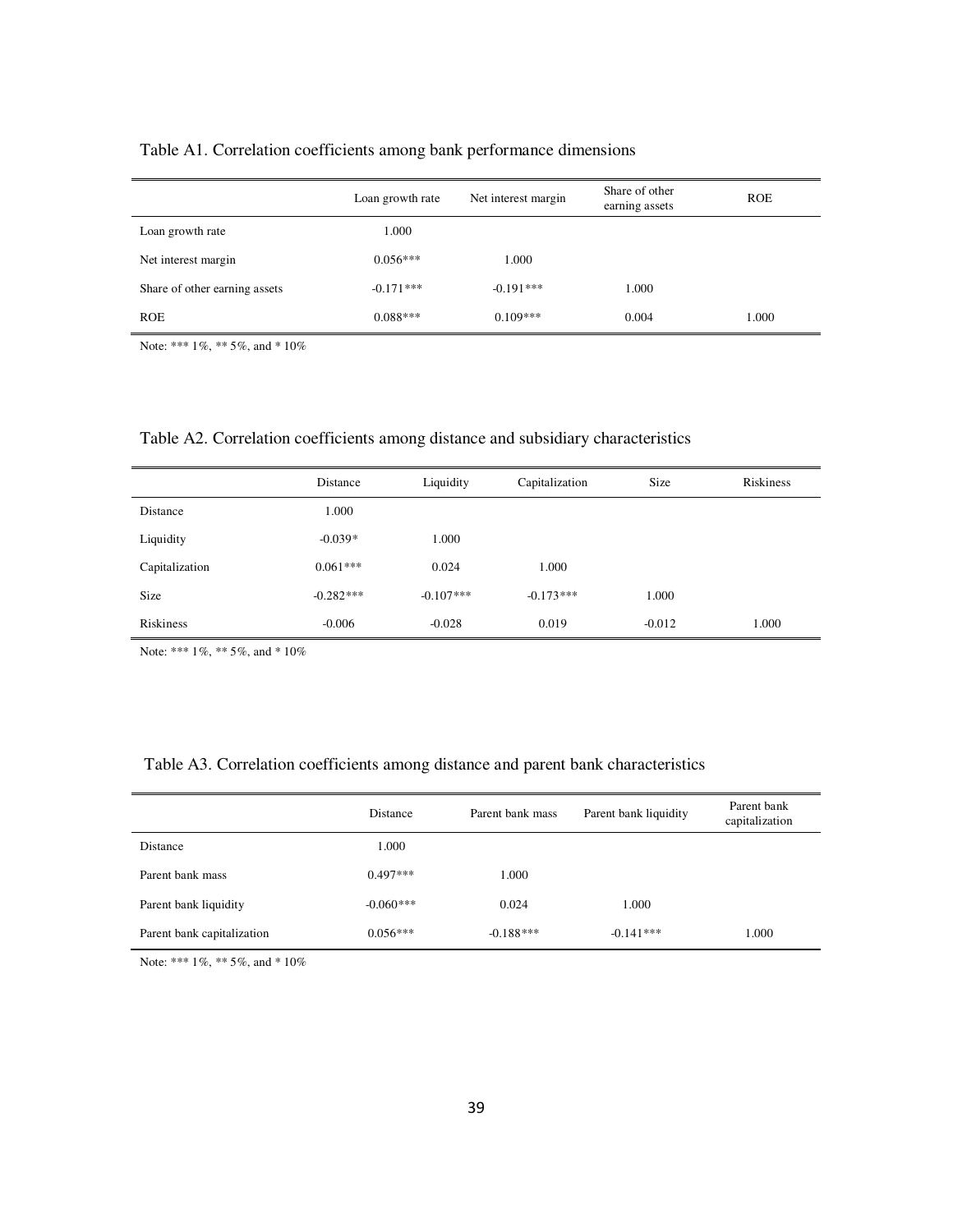|    | Multination bank                        | Home<br>country        | Host countries                                                                                   |
|----|-----------------------------------------|------------------------|--------------------------------------------------------------------------------------------------|
| 1  | ABN Amro                                | NL                     | PL, RO, HU, KZ, AR, BR, CL, CO, MX, MY,<br>PK, PH                                                |
| 2  | Allied Irish Banks plc                  | IE                     | PL                                                                                               |
| 3  | Alpha Bank AE                           | <b>GR</b>              | MK, RS, RO                                                                                       |
| 4  | American Express                        | <b>US</b>              | BR, CL, MX, UY                                                                                   |
| 5  | Australia and New Zealand Banking Group | AU                     | ID                                                                                               |
| 6  | Banca Intesa                            | IT                     | HR, BA, RU, RS, SK                                                                               |
| 7  | Banca Nazionale del Lavoro SpA - BNL    | IT                     | AR, BR, UY                                                                                       |
| 8  | Banco Bilbao Vizcaya Argentaria SA      | ES                     | AR, CL, CO, MX, PY, PE, UY, VE                                                                   |
| 9  | <b>Banco Bradesco SA</b>                | <b>BR</b>              | AR                                                                                               |
| 10 | <b>Banco Comercial Portugues SA</b>     | PT                     | PL, TR                                                                                           |
| 11 | Banco do Brasil S.A.                    | <b>BR</b>              | CL, PA                                                                                           |
| 12 | Banco Itau SA                           | BR                     | AR                                                                                               |
| 13 | <b>Bank Austria Creditanstalt</b>       | AT                     | HR, SK, SI                                                                                       |
| 14 | <b>Bank of America</b>                  | <b>US</b>              | BR, MX, HK, ID                                                                                   |
| 15 | Bank of China                           | CN                     | RU, HK, MY                                                                                       |
| 16 | Bank of Nova Scotia (The) - SCOTIABANK  | CA                     | AR, CL, MX, PE, CR, JM, PA, SV, MY                                                               |
| 17 | Bank of Tokyo - Mitsubishi UFJ          | JP                     | PL, BR, MX, IN, MY                                                                               |
| 18 | <b>Barclays Plc</b>                     | <b>GB</b>              | EG, ZA                                                                                           |
| 19 | Bayerische Hypo-und Vereinsbank AG      | DE                     | BG, HR, CZ, HU, LV, PL, RO, HR, SK, SI                                                           |
| 20 | Bayerische Landesbank                   | DE                     | BG, HU                                                                                           |
| 21 | <b>BNP</b> Paribas                      | <b>FR</b>              | BG, HU, PL, RU, UA, BR, MX, PE, PA, CN,<br>ID, EG                                                |
| 22 | Canadian Imperial Bank of Commerce CIBC | CA                     | JM, SG                                                                                           |
| 23 | Citigroup                               | US                     | CZ, HU, KZ, PL, RO, RU, SK, UA, BR, CL,<br>CO, MX, PY, PE, VE, HK, IN, KR, MY, SG,<br>HN, PA, TT |
| 24 | Commerzbank AG                          | DE                     | HU, PL, RU, ID                                                                                   |
| 25 | Commonwealth Bank of Australia          | AU                     | ID                                                                                               |
| 26 | Credit Agricole                         | <b>FR</b>              | AM, CZ, HU, PL, RU, RS, SK, UA, AR, BR,                                                          |
| 27 | Credit Suisse                           | <b>CH</b>              | UY, TR, EG<br>RU, BR                                                                             |
| 28 | Creditanstalt                           | AT                     | CZ, HU, PL                                                                                       |
| 29 | Danske Bank A/S                         | DK                     | PL, RU                                                                                           |
| 30 | DBS Group Holdings Ltd                  | $\mathbf{S}\mathbf{G}$ | HK, ID, PH, TH                                                                                   |
| 31 | Deutsche Bank AG                        | DE                     | HU, PL, RU, AR, BR, CL, UY, MY                                                                   |
| 32 | Dexia                                   | BE                     | RU, SK, TR                                                                                       |
| 33 | DnB Nor ASA                             | N <sub>O</sub>         | RU                                                                                               |
| 34 | Dresdner Bank AG                        | DE                     | HR, CZ, RU, BR, CL, MX                                                                           |
| 35 | DZ Bank AG                              | DE                     | HU, PL                                                                                           |
| 36 | Emporiki Bank of Greece SA              | GR                     | AL, BG, RO                                                                                       |
| 37 | Erste Group Bank AG                     | $\mathbf{A}\mathbf{T}$ | HR, CZ, HU, RO, RS, SK                                                                           |

Table A4. List of multinational banks and the distribution of foreign subsidiaries in emerging and developing economies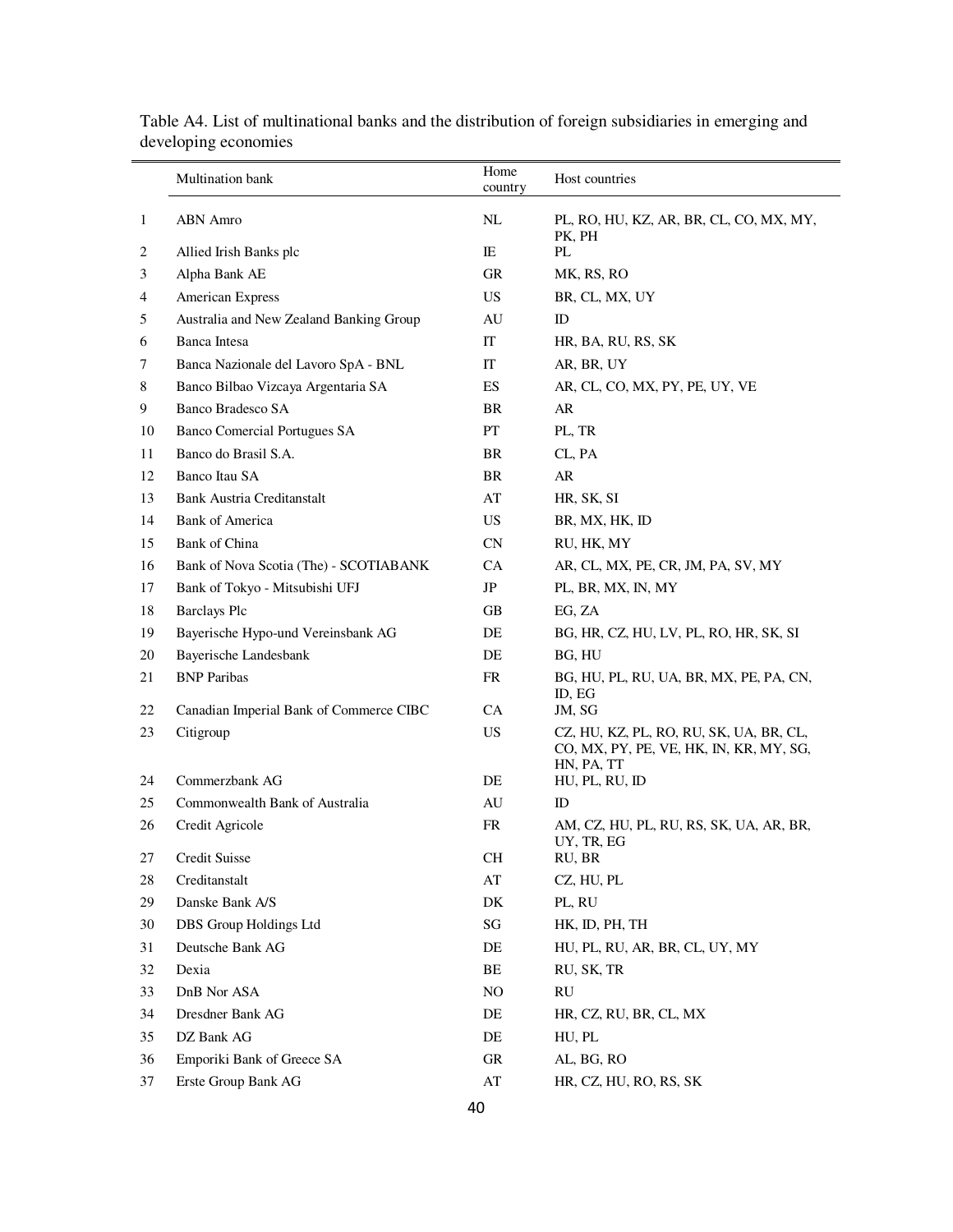| 38 | Fortis Bank                                                | BE        | PL, TR, HK                                                |
|----|------------------------------------------------------------|-----------|-----------------------------------------------------------|
| 39 | <b>GE</b> Capital                                          | US.       | CZ, HU, PL, BR, MX                                        |
| 40 | <b>HSBC</b>                                                | GB        | AM, PL, RU, TR, AR, BR, CL, CO, MX, PE,<br>UY, KZ, MY, EG |
| 41 | Hypo Alpe-Adria Bank                                       | AT        | BA, HR, RS, SI                                            |
| 42 | <b>ING Bank NV</b>                                         | $\rm NL$  | PL, RU, UA, AR, CL, MX, PY, UY, IN, ID, SG                |
| 43 | JP Morgan Chase                                            | US        | BR, MX, VE, MY                                            |
| 44 | <b>KBC</b> Group                                           | BE        | CZ, HU, PL, RU, SK                                        |
| 45 | Kookmin Bank                                               | KR        | HК                                                        |
| 46 | Lloyds TSB Bank PLC                                        | GB        | AR, BR                                                    |
| 47 | National Bank of Greece SA                                 | <b>GR</b> | BG, MK, RO, RS, TR                                        |
| 48 | Norddeutsche Landesbank Girozentrale NORD/LB               | DE        | LV, LT, PL                                                |
| 49 | Nordea Bank AB                                             | SE        | PL, RU                                                    |
| 50 | Oversea-Chinese Banking Corporation Limited<br><b>OCBC</b> | SG        | ID, MY                                                    |
| 51 | Piraeus Bank SA                                            | GR        | AL, BG, RO, RS                                            |
| 52 | ProCredit Holding AG                                       | DE        | GE, MD, UA                                                |
| 53 | Rabobank Nederland                                         | NL        | PL, BR, IN, ID, SG                                        |
| 54 | Raiffeisen Zentralbank Oesterreich AG - RZB                | AT        | AL, BY, BA, BG, HR, CZ, HU, PL, RO, RU,<br>RS, SK, SI, UA |
| 55 | Resona Bank Ltd                                            | $\rm{JP}$ | ID                                                        |
| 56 | Sampo Bank Plc                                             | FI        | EE, LV, LT                                                |
| 57 | Sanpaolo IMI                                               | IT        | HU, RO, SI                                                |
| 58 | Santander Central Hispano                                  | ES        | AR, BR, CL, CO, MX, PE, UY, VE, PA, PH                    |
| 59 | Skandinaviska Enskilda Banken                              | <b>SE</b> | EE, LV, LT, UA                                            |
| 60 | Societe Generale                                           | FR        | BG, HR, CZ, PL, RO, RU, RS, SI, AR, BR, MX,<br>ID, EG     |
| 61 | <b>Standard Chartered Bank</b>                             | GB        | CO, PE, HK, KR, MY, TH                                    |
| 62 | Sumitomo Mitsui Banking Corporation                        | JP        | BR, ID                                                    |
| 63 | Svenska Handelsbanken                                      | SЕ        | RU                                                        |
| 64 | Swedbank AB                                                | SЕ        | EE, LV, LT, RU                                            |
| 65 | <b>UBS</b>                                                 | <b>CH</b> | <b>BR</b>                                                 |
| 66 | UniCredit SpA                                              | IT        | BA, BG, CZ, HR, PL, RO, RU, SK, UA, TR                    |
| 67 | Veneto Banca Holding scpa                                  | IT        | HR, MD                                                    |
| 68 | Volksbank                                                  | AT        | HR, RO, RS, SK                                            |
| 69 | West LB                                                    | DE        | HU, PL, RU, BR                                            |

Notes: AL=Albania, AM=Armenia, AR=Argentina, AT=Austria, AU=Australia, BA=Bosnia & Herzegovina, BE=Belgium, BR=Brazil, BG=Bulgaria, BY=Belarus, CA=Canada, CH= Switzerland, CL=Chile, CN=China, CO=Colombia, CR= Costa Rica, CZ=Czech, DE=Germany, DK=Denmark, EE=Estonia, EG=Egypt, ES=Spain, FI=Finland, FR=France, GB=UK, GE=Georgia, GR=Greece, HK=Hong Kong, HN=Honduras, HR=Croatia, HU=Hungary, ID=Indonesia, IE=Ireland, IN=India, IT=Italy, JM=Jamaica, JP=Japan, KR=Korea, KZ=Kazahkstan, LT=Lithuania, LV=Latvia, MD=Moldova, MK=Macedonia, MX=Mexico, MY=Malaysia, NL=Netherland, NO=Norway, PA= Panama, PE= Peru, PH=Philippines, PK=Pakistan, PL=Poland, PT= Portugal, PY=Paraguay, RO=Romania, RS=Serbia, RU=Russia, SE=Sweden, SG=Singapore, SK=Slovakia, SI=Slovenia, SV=El Salvador, TH= Thailand, TR=Turkey, TT=Trinidad &Tobago, UA=Ukraine, US=United States, UY=Uruguay, VE=Venezuela, ZA=South Africa